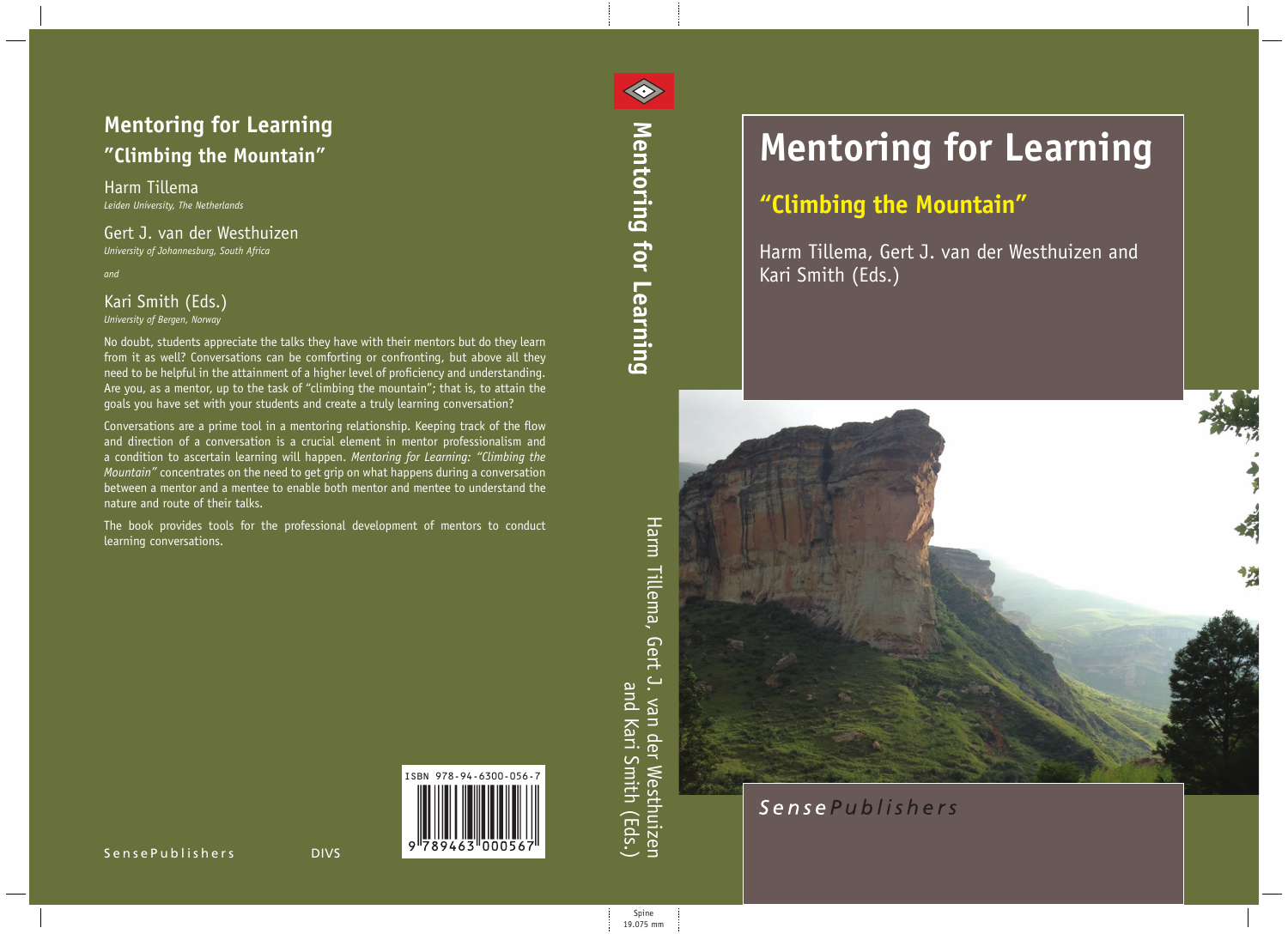## **Mentoring for Learning**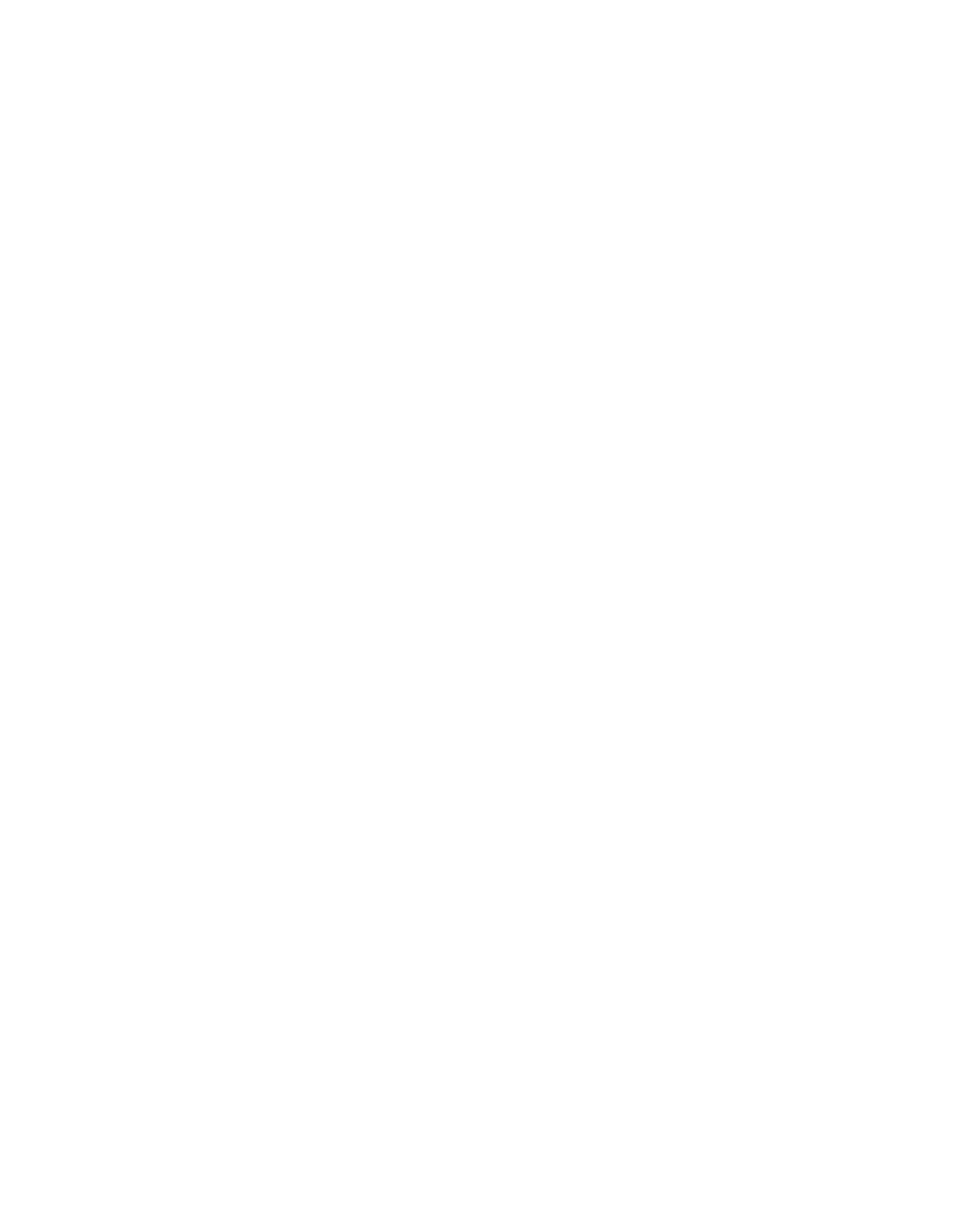### **Mentoring for Learning**

*"Climbing the Mountain"*

*Edited by*

**Harm Tillema** *Leiden University, The Netherlands*

**Gert J. van der Westhuizen** *University of Johannesburg, South Africa*

and

**Kari Smith** *University of Bergen, Norway*



**SENSE PUBLISHERS** ROTTERDAM/BOSTON/TAIPEI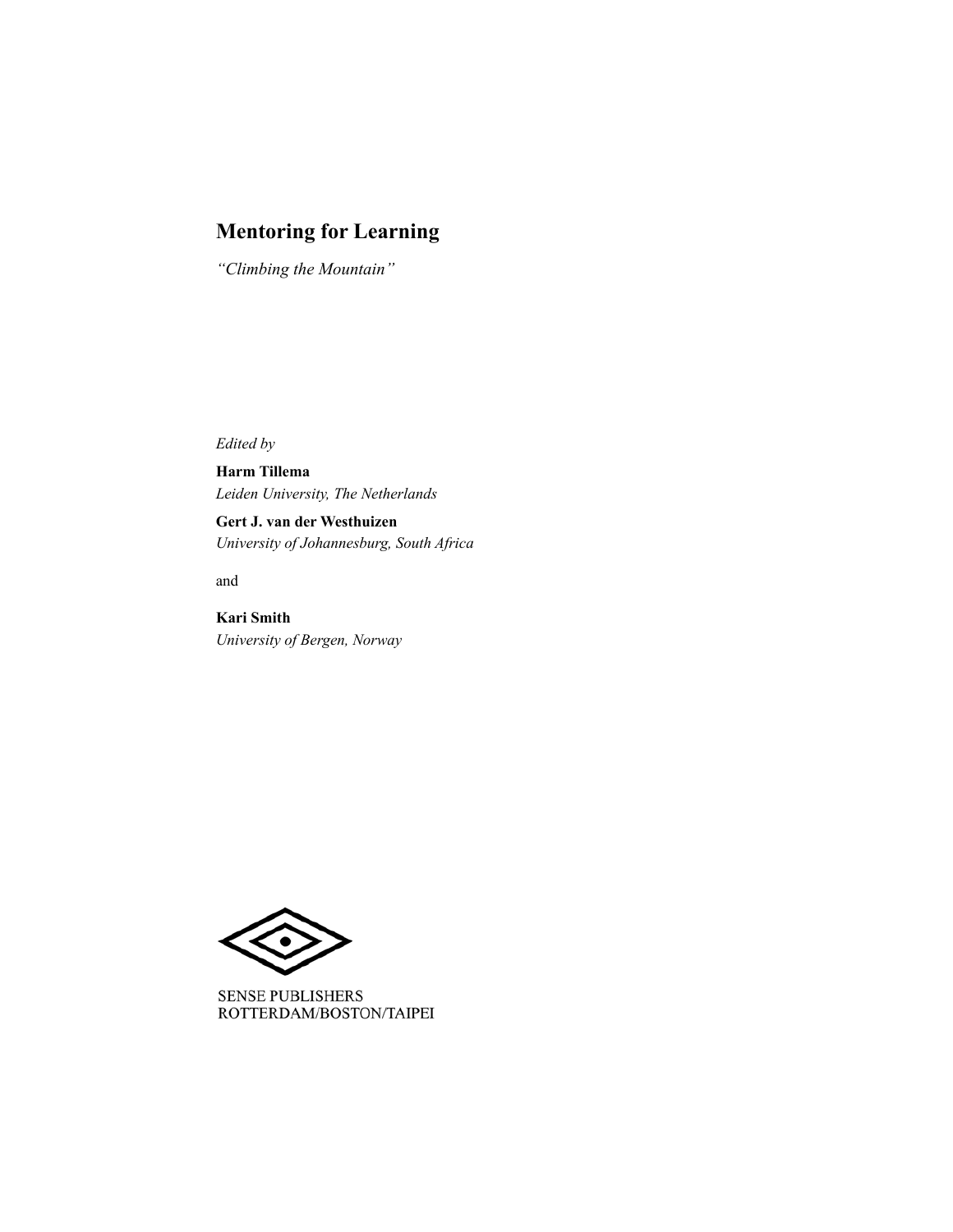A C.I.P. record for this book is available from the Library of Congress.

ISBN: 978-94-6300-056-7 (paperback) ISBN: 978-94-6300-057-4 (hardback) ISBN: 978-94-6300-058-1 (e-book)

Published by: Sense Publishers, P.O. Box 21858, 3001 AW Rotterdam, The Netherlands https://www.sensepublishers.com/

*Printed on acid-free paper* 

All Rights Reserved © 2015 Sense Publishers

No part of this work may be reproduced, stored in a retrieval system, or transmitted in any form or by any means, electronic, mechanical, photocopying, microfilming, recording or otherwise, without written permission from the Publisher, with the exception of any material supplied specifically for the purpose of being entered and executed on a computer system, for exclusive use by the purchaser of the work.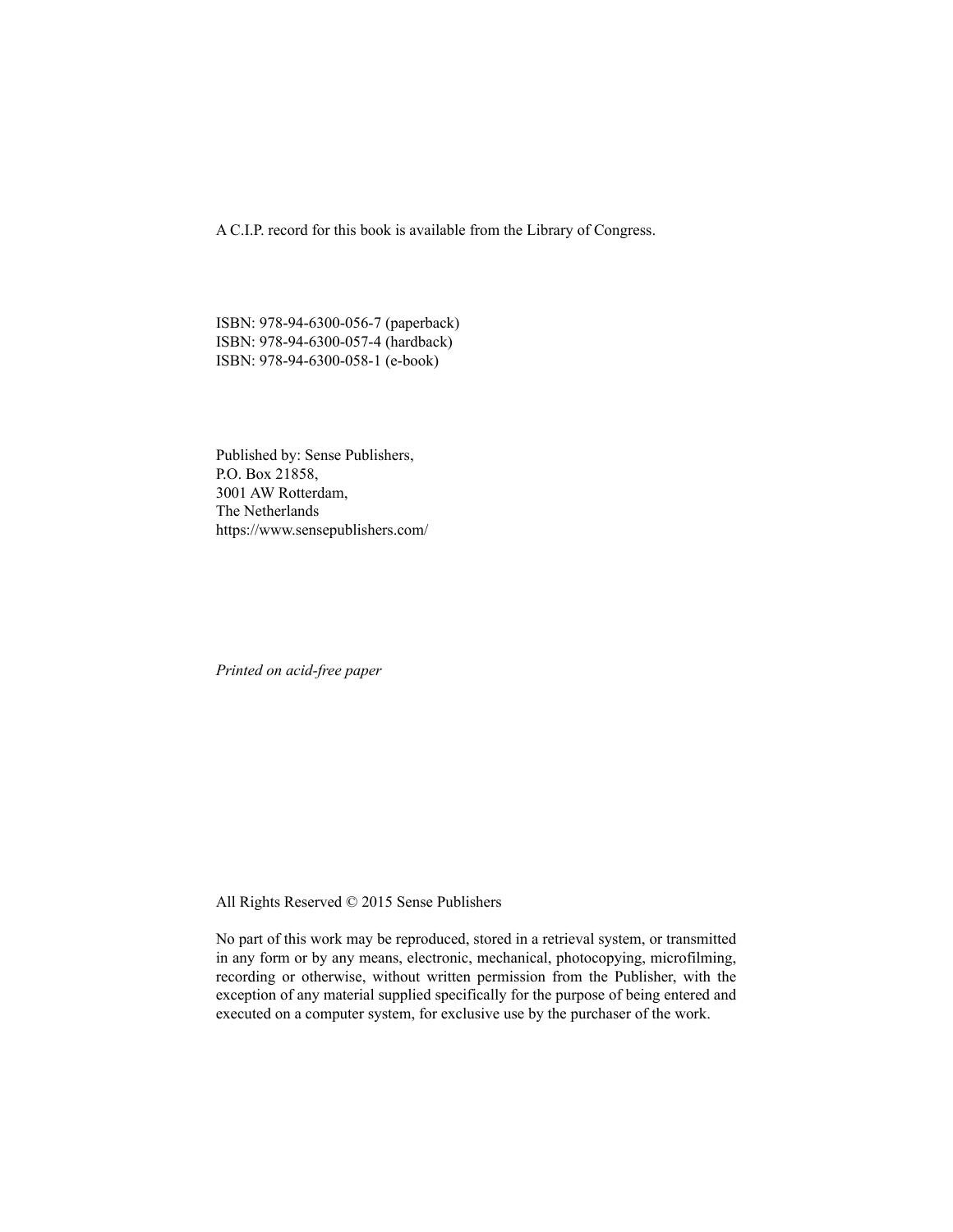### **TABLE OF CONTENTS**

|             | Introduction                                                                                                                                                                    | V11          |
|-------------|---------------------------------------------------------------------------------------------------------------------------------------------------------------------------------|--------------|
| $1_{\cdot}$ | Knowledge Building through Conversation<br>Harm Tillema, Gert J. van der Westhuizen and Martijn P. van der Merwe                                                                | $\mathbf{1}$ |
|             | Part 1 : Learning from Mentoring Conversations: Do We?                                                                                                                          |              |
| 2.          | Mentoring Conversations and Student Teacher Learning<br>Harm Tillema and Gert J. van der Westhuizen                                                                             | 23           |
| 3.          | Eliciting Teachers' Practical Knowledge through Mentoring<br>Conversations in Practicum Settings: A Propositional Discourse<br>Analysis (PDA)<br>Juanjo Mena and Anthony Clarke | 47           |
| 4.          | Feedback in the Mentoring of Teacher Learning<br>Siv M. Gamlem                                                                                                                  | 79           |
| 5.          | Feedback Provision in Mentoring Conversations: Differing<br>Mentor and Student Perceptions on Learning from Mentoring<br>Bettina Korver and Harm Tillema                        | 99           |
|             | Part 2: Mentoring Conversation; A Two Hearted Affair                                                                                                                            |              |
| 6.          | The Role of Knowledge in Mentoring Conversations<br>Gert J. van der Westhuizen                                                                                                  | 119          |
| 7.          | <b>Structural Dimensions of Mentoring Conversations</b><br>Annatjie J. M. Pretorius                                                                                             | 139          |
| 8.          | The Learning Potential of Mentoring Conversations<br>Guido van Esch and Harm Tillema                                                                                            | 155          |
| 9.          | Space Making in Mentoring Conversations<br>Annatjie J. M. Pretorius and Gert J. van der Westhuizen                                                                              | 181          |
|             | 10. Invitational Conversations in Mentoring<br>Martijn P. van der Merwe and Gert J. van der Westhuizen                                                                          | 199          |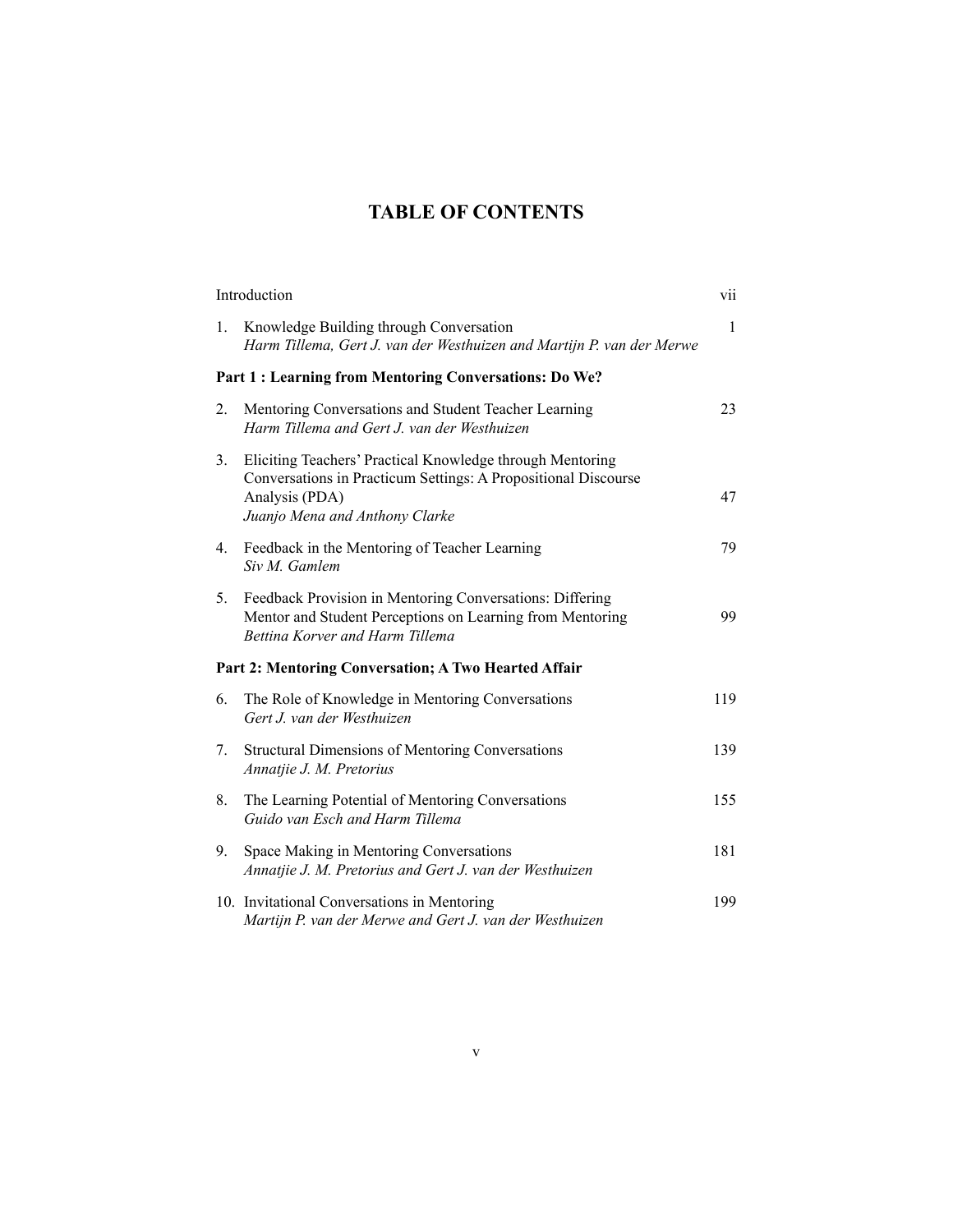### TABLE OF CONTENTS

### **Part 3: Mentor Professional Development – Learning to Become a Good Mentor**

| 11. Understanding Teachers as Learners in Reading Comprehension<br>Mentoring: Considering Teachers' Possibilities of Change as a Way of<br>Bridging the Distance between Teachers' Practice and Research-Based<br><b>Instructional Design Programs</b><br>Emilio Sánchez and J. Ricardo García | 227 |
|------------------------------------------------------------------------------------------------------------------------------------------------------------------------------------------------------------------------------------------------------------------------------------------------|-----|
| 12. Self-Regulated Learning and Professional Development: How to<br>Help Student Teachers Encourage Pupils to Use a Self-Regulated<br>Goal-Setting Process<br>Elena Ciga, Emma García, Mercedes I. Rueda, Harm Tillema<br>and Emilio Sánchez                                                   | 257 |
| 13. Mentoring: A Profession within a Profession<br>Kari Smith                                                                                                                                                                                                                                  | 283 |
| 14. An Emerging Understanding of Mentors' Knowledge Base<br>Kari Smith and Marit Ulvik                                                                                                                                                                                                         | 299 |
| 15. Does Mentor-Education Make a Difference?<br>Ingrid Helleve, A. G. Danielsen and Kari Smith                                                                                                                                                                                                 | 313 |
| 16. So How High Has the Mountain Been Climbed?:<br>A Reflective Overview of the Book<br>Maureen Robinson                                                                                                                                                                                       | 333 |
| 17. "It is Not Just the Talk " - A Rejoinder<br>Harm Tillema, Gert J. van der Westhuizen and Kari Smith                                                                                                                                                                                        | 343 |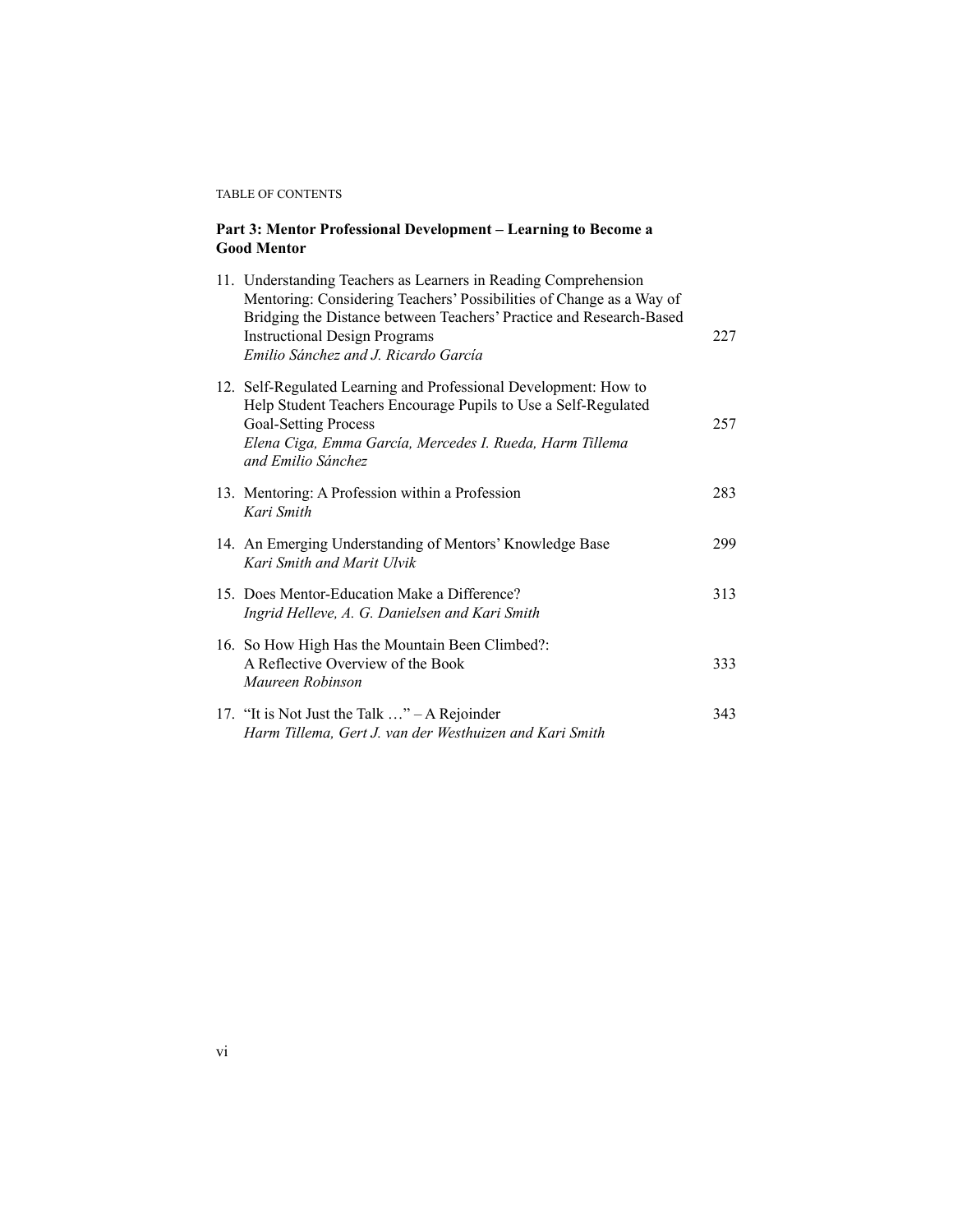### **INTRODUCTION**

### OVERVIEW OF THE BOOK

"What is mentoring all about"? Being Telemachus' guide and resource person Mentor's prime role was to "help" the young and unskilled son of Odysseus to become a proficient and self-regulated learner, able to cope with the demands of life. This 'helping" process (Cox, Bachkirova, & Clutterbuck, 2010) was accomplished through conversation. Mentoring's typical characteristic is talk, i.e., the communicative interactive exchange between persons. This exchange is considered to be the vehicle of learning and professional development. Therefore, to tentatively answer our opening question, mentoring is about learning in conversations. For mentoring to be of any help its process (i.e., conversation) and its result (i.e., learning to become a professional) need to be carefully appreciated and scrutinized by mentors  $-$  i.e., "reflected upon" – in order to warrant a mentor's role and position as a "helping" agent.

It is precisely this appreciative inquiry into the role of conversations as a vehicle for learning, being skillfully used and placed in the hands of a 'good' mentor that lies at the heart of this volume. Moreover, a prime intention behind offering this collection of chapters is to enhance the learning potential of mentors. An observation might elucidate a concern we have:

In evaluating student teachers' practice teaching period regarding their mentoring experiences we used the Rose Ideal Mentor scale (2003) to test appraisals with regard to: Guidance, Integrity, and Relationship in mentoring. The evaluations by students of their mentor were high (usually 4.5 of a 5 point scale). However, at a later moment, we conducted an evaluation regarding the students' appraisal of professional preparation they received through their mentoring conversations. The Kirkpatrick four levels of evaluation used were: satisfaction, learning, performance change, and sustained impact. The results of the last three evaluation levels were meager, to say it friendly. (with an average 2.5 on a 5 point scale and having a significant drop for sustained impact on professional life)

This observation meant to illustrate that although both mentors and mentees may find their conversation high in relatedness and autonomy (Decy  $\&$  Ryan, 2008) the competence and insights gained from it may be less forthright. This raises a concern about the learning potential of mentoring conversations – the topic of this book.

The purpose of this book is to draw attention to the peculiar divergence or even possible divide between on the one hand the relational understanding and mutual agreed upon acceptance of support offered through conversational interaction and on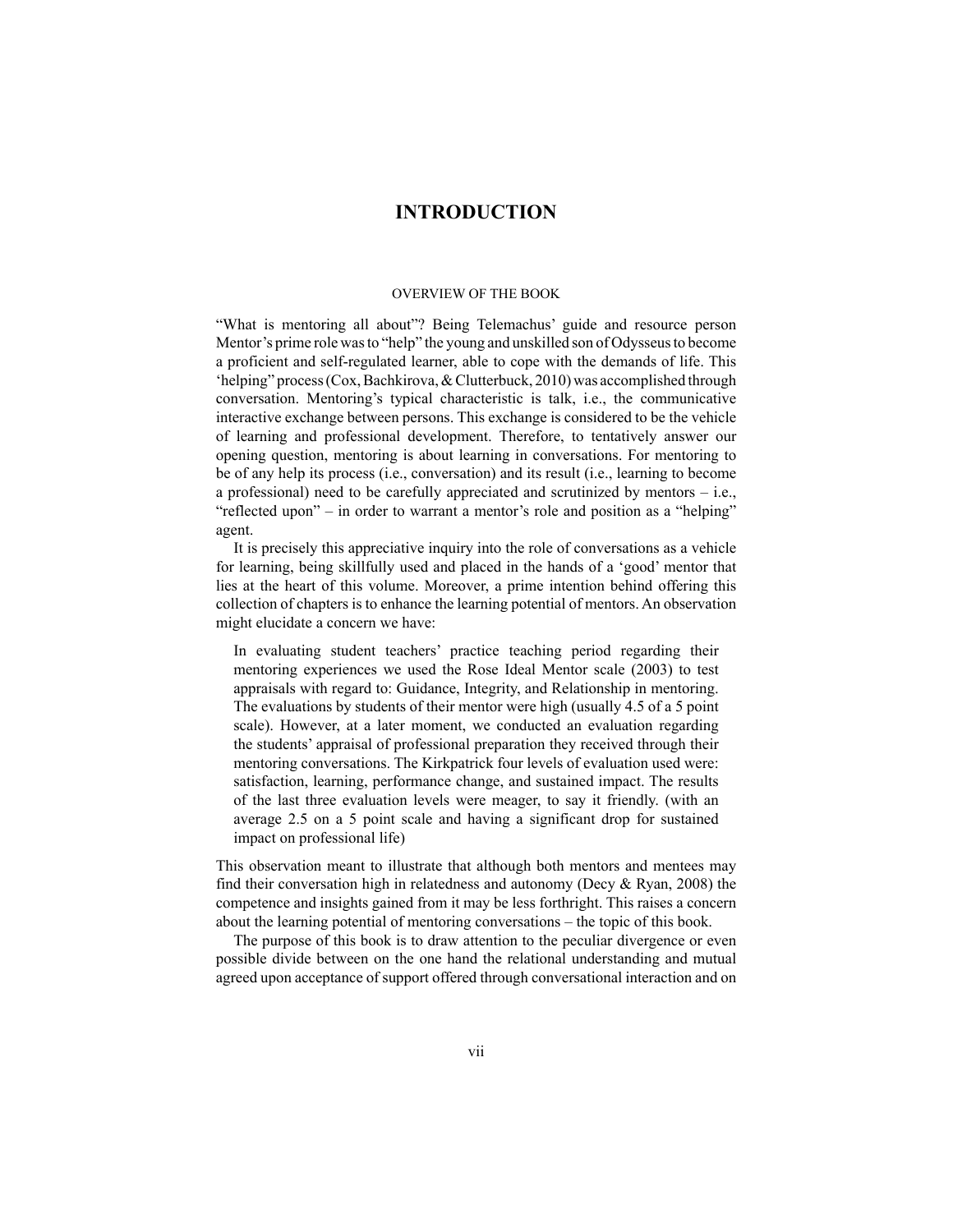#### INTRODUCTION

the other hand the end result of professional competence development that may have fallen behind in outcomes and achievements. We feel that in positioning mentoring as a vehicle for learning mentors as guides and resource persons have a prime responsibility not only to be aware of this possible divide but also to use agency in bringing mentoring conversations up to the level of a genuine learning event.

To illustrate our position a bit further it can be referred to a comparative study by Smith, Tillema and Leshem (2011) in which mentors and students of teacher education from three different countries were asked to evaluate their communicative talks with regard to their attained learning outcomes. The main finding was that mentors believed they gave relevant feedback and guidance on professional preparation to students while students indicated a clear lack of support and absence of any strong structuring of their practice experiences.

To link process and outcome, i.e., conversation and learning, the concept of knowledge productivity will be introduced in the book. The concept of knowledge productivity (Tillema & Van der Westhuizen, 2006), as adapted from Peter Drucker's work (1999), is meant to convey the importance of building knowledge for professional action. Ultimately, learning needs to mount up to agency, at least as is the case for mentoring in the professions (Bereiter, 2002). The notion of Knowledge Productivity captures this process by identifying three elements to be present in conversations as criterions for learning: problem understanding: i.e., has insight occurred on part of the learner; perspective shift: i.e., has conversation added to change in beliefs and ideas (with regards to the content of conversation), and commitment to apply: i.e., is there a willingness to adopt advice for future action. These three criteria can act as building blocks for mentors to arrange their "learning conversations". "Mentoring for Learning", therefore, can be viewed as an agenda for highlighting both the pedagogical and accountability issue in mentoring; to ensure productivity of conversations that will surpass the basic needs for guidance, integrity and relatedness in conversations and aim for attainment of competence. The collection of chapters presented in this book provides a story line to express the promotion of enhancing knowledge productivity. Firstly by grounding the concept of knowledge building for professional preparation, and subsequently widening the arena to account for:

 $(1<sup>th</sup>$  part) Learning from mentoring conversations

 $(2<sup>nd</sup>$  part) Mentoring conversations – a two hearted affair in professional education

(3rd part) Mentor Professional development

The book is intended, in the first place, for mentors and all those involved in preparing apprentices for practice. The book draws heavily on the context of teacher preparation and teacher education although not exclusively confined to this particular context. Also, students involved in a mentoring process may find the collection of works supportive to enhance their learning experience. Additionally, the book may be of interest to teachers and instructors in conducting learning conversations (be it in the case of teaching or professional training and in-service education).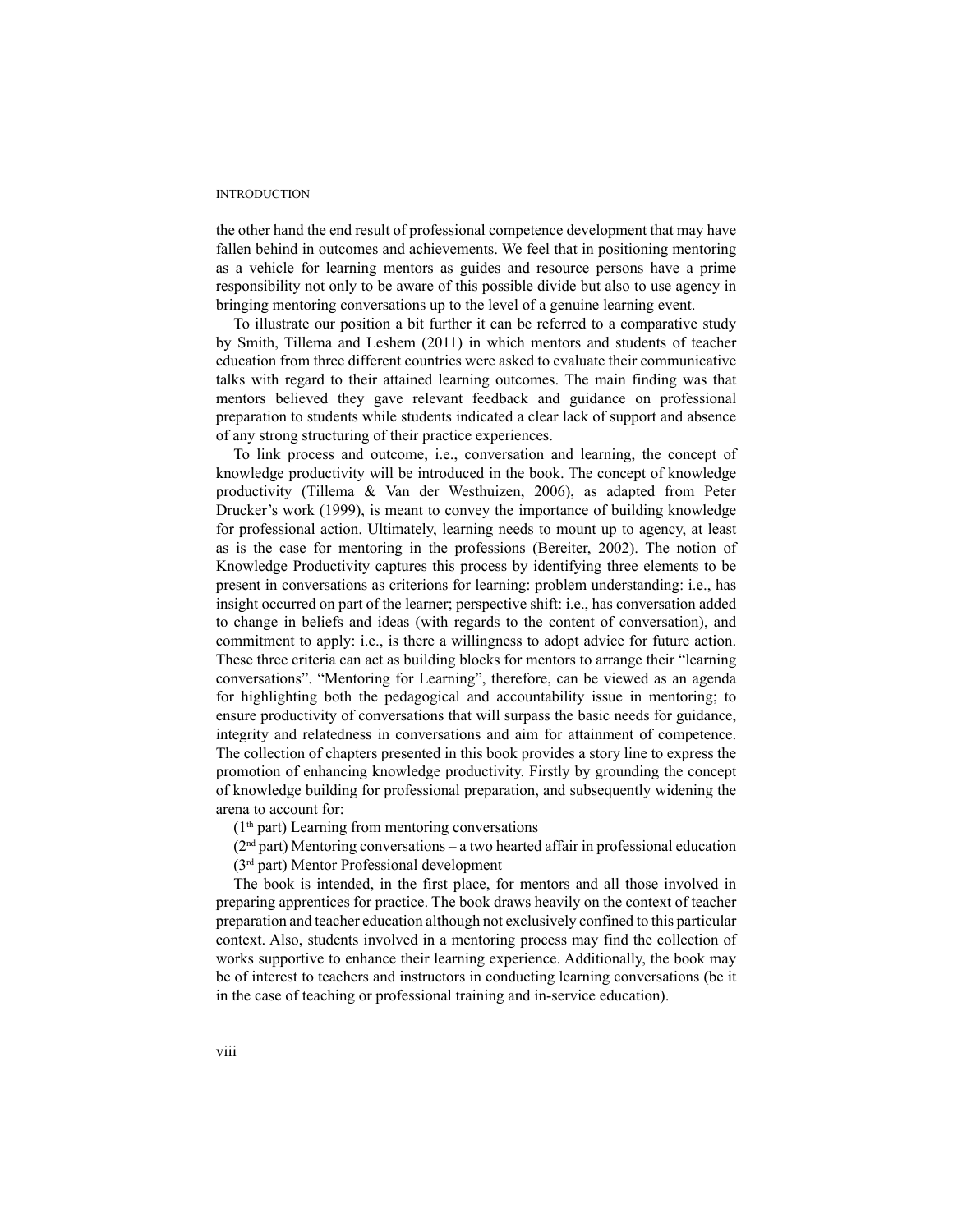The storyline told has a strong research orientation. We feel that empirical grounding is needed on the positions taken in the subsequent chapters; it adds evidence to our argument.

### THE CHAPTERS AT A GLANCE

#### *Introductory Chapter*

1. Knowledge building through conversations Harm Tillema, Gert J. van der Westhuizen, & Martijn P. van der Merwe

This introducing and grounding chapter for the book offers a review of different perspectives on professional knowledge development and develops a case for a distributed, i.e., shared and collaborative knowledge building in professional interactions. In this sense, mentoring conversations exemplify our position on "Mentoring for Learning" as a way to share and endorse learning in the professions (as we relate it in this book mainly to teaching). The review challenges three competing views about teacher knowledge building: i.e., the individual reflective view, the situated cognition view, and the distributed knowledge view, as different ways to bring about knowledge productivity in learning conversations/mentoring interactions. We defend and explore knowledge building in the professions as a deeply discursive and interactional activity and offer an outlook on possible conversational analytic principles that can be deployed in interactional settings for learning among professionals.

### *Part 1: Learning from Mentoring Conversations*

2. Mentoring conversations and student teacher learning Harm Tillema & Gert J. van der Westhuizen

This study analyzes ways in which mentoring can enhance the quality of learning conversations in teacher education. The specific focus is on the conversational strategies used by lecturer mentors and the expected and actual impact they have on student teacher's learning. Using a case-design, 12 conversations between a student teacher and his/her mentor were analyzed in depth with regard to interactional moves by mentors to help students attain learning goals. The findings of this study suggest that: There is an overall positive effect of different conversational moves on student teacher's learning outcomes. However, we noted that almost 60% of conversational talk was non-learning goal related, but could more easily be interpreted as relational talk. Closeness in the relationship was found to positively influence student teacher's learning outcomes. No direct relation was found between specific mentor conversational moves and perceived knowledge productivity, although higher scores were found for a 'low road' approach, i.e., moves that explored and stay with the student's current learning experiences. The implication for the quality of professional (teacher) education are discussed.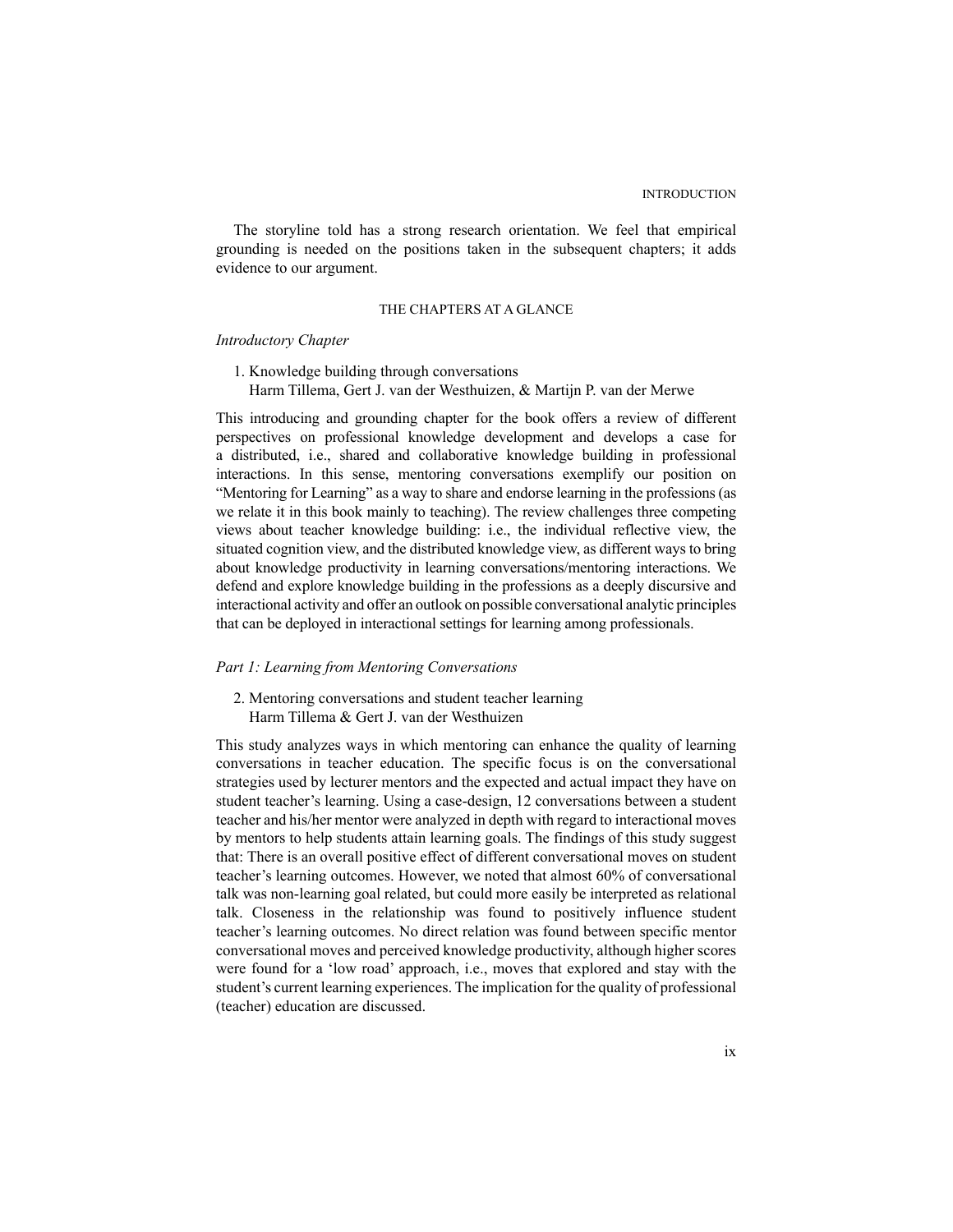### INTRODUCTION

3. Eliciting student teachers' practical knowledge through mentoring conversations in the practicum Juanjo Mena Marcos & Anthony Clarke

Mentoring is being promoted as a key component in "learning to teach" because it gives student teachers an opportunity to learn for the profession under a practice teacher's guidance. Research on mentoring in teaching has largely focused on the process of mentoring (i.e., studying topics as active listening, satisfaction, reflection or classroom management) but little attention is given to the outcomes of mentoring as a tool for professional learning (i.e., building practical professional knowledge for action). This chapter calls for research attention to the content of learning conversations in mentoring (i.e., what kind of proficiency is to be acquired during conversation – labelled as *issue of substance*). The "substance" is being discussed during learning interactions (i.e., mentoring dialogues of a mentor with a learner) using a variety of methods, and leading to varied interpretations (*issue of perspective*). This chapter elucidates how these two criteria can afford mentors and students alike to focus on what is gained from conversations for professional agency.

4. Feedback in the mentoring of teacher learning Siv M. Gamlem

Advice giving and feedback provision lie at the heart of mentoring, and when provided in the right manner it has high potential for learning. Advice and help is meant to give students 'tuned', i.e., adapted guidance respective to their needs and mastery level, and is meant to bridge the gap between current performance and goals to be achieved. Effective feedback provision in mentoring, therefore, is a) more than " telling" students what criteria there are to be met (goal orientation) or b) more than relating to a common ground and mutual agreed experiences (relatedness) but also to appraise (current) and display (future) performance. Mentors are in a position to give proposals for course of action to take to bridge performance and goals through feedback they give. The potential of feedback and advice becomes real when student accepts the feedback and is following recommendation. This chapter relates to the mechanisms involved in mentoring conversations that operate in taking advice. The primary purpose for this chapter lies in its focus on feedback and its impact on the mentee. The importance of feedback, how to give it and how it is perceived by the mentee will be addressed. How six teachers in lower secondary school taking part in an intervention study perceive external feedback as useful for developing higher levels of proficiency is analyzed.

5. Feedback provision in mentoring conversations Bettina Korver & Harm Tillema

This chapter explores how diverging perceptions of mentors and mentees on the nature and content of feedback will have impact on learning from conversation. The study presented gauges whether different approaches to mentoring conversation promote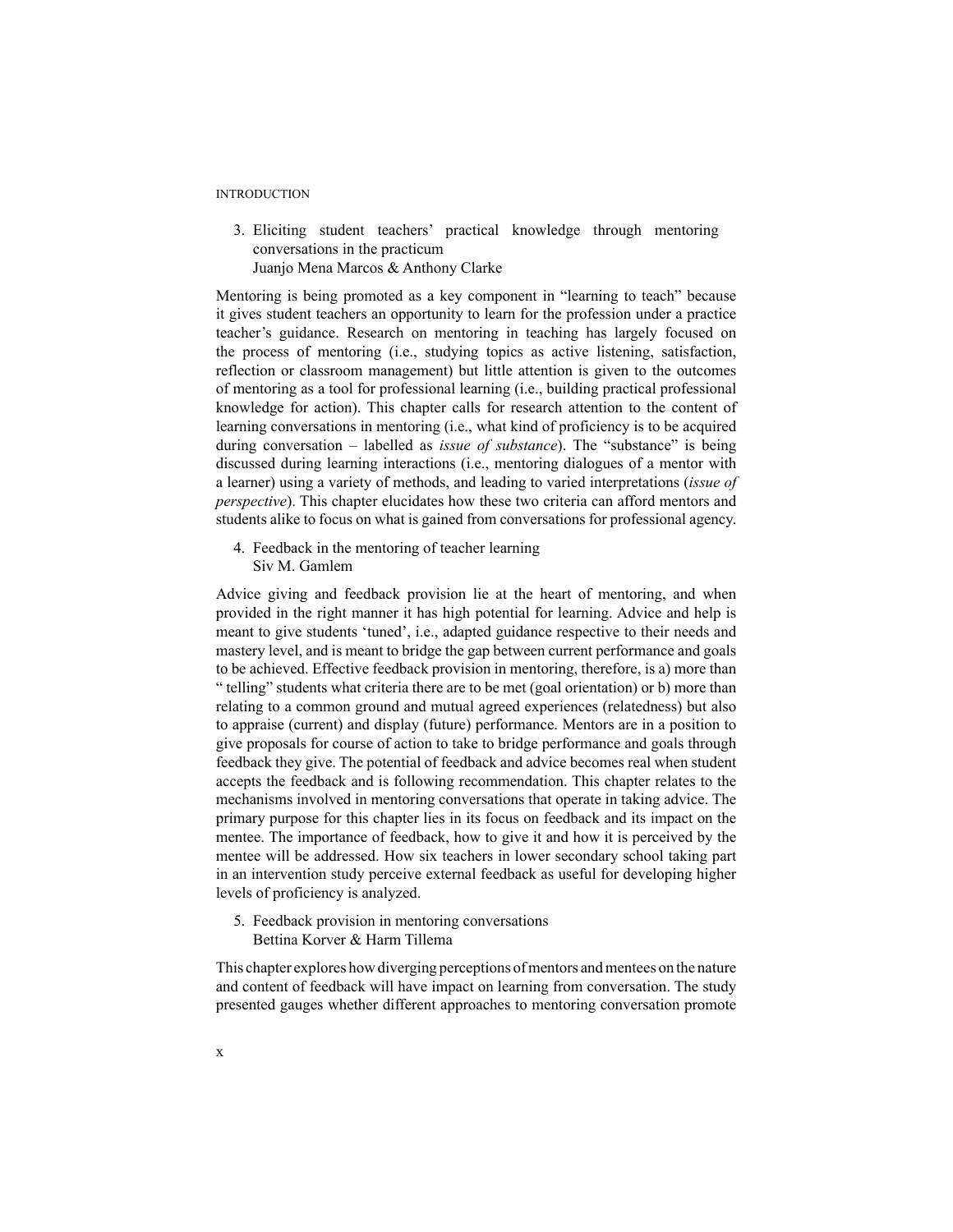congruency in perceptions on feedback. The focus of this research is to explore differences in mentor and student perceptions on the usefulness of feedback. For that purpose, this study compares typical mentor approaches to feedback provision across different settings. Feedback to students (Teaching assistants) in vocational education having a strong performance orientation is contrasted with a reflective oriented feedback to students in teacher education. Mentoring conversations on teaching internships of these students were analyzed. Approaches to mentors' conversation styles were identified with an observation instrument categorizing mentoring into four types. Teaching assistant students predominantly recognized their mentor's approach as having an Imperator (supervising) style, while the Teacher education students identified it predominantly as an Initiator (engaging) style. Teaching assistant students expressed a higher degree of acceptance of feedback, as compared with Teacher education students. Differences in perceptions between students and their mentors on feedback provision were found to be significant. Our findings point to the importance of mentoring approach as it impinges on the feedback acceptance in mentoring conversations.

### *Part 2: Mentoring Conversation – A Two Hearted Affair in Professional Education*

6. The role of knowledge in mentoring conversations for learning Gert J. van der Westhuizen

This chapter is about the institutional character of mentoring conversations where professors advise student teachers about their teaching practices. The purpose is to use analytic principles from Conversational Analysis Research to develop an understanding of the complexities of epistemological access, primacy and responsibility. Analytic principles were derived from studies on epistemics in interaction, on turn organization, on epistemic stance and authority, on sequencing and repair, on inter-subjectivity and shared knowledge, and on displays of understanding and knowledge in interaction.

The analysis zooms in on interaction sequences where assessments are made by mentors of access and depth of knowledge, and with recipients responding with extended accounts and explanations. Findings indicate that institutional norms seem to prioritise mentor access and inhibit stances of openness. Some evidence was found of questions which allow mentees their right to tell and explore their own depth of knowledge. These actions indicate how mentees assert themselves and claim authority of knowledge. Findings are discussed in terms of the management of knowledge congruence in mentoring conversations.

7. The structural dimensions of mentoring conversations. Annatjie Pretorius & Gert J. van der Westhuizen

Although mentorship implies expertise, such expertise in teaching is not sufficient for being an effective teacher educator and thus does not guarantee effective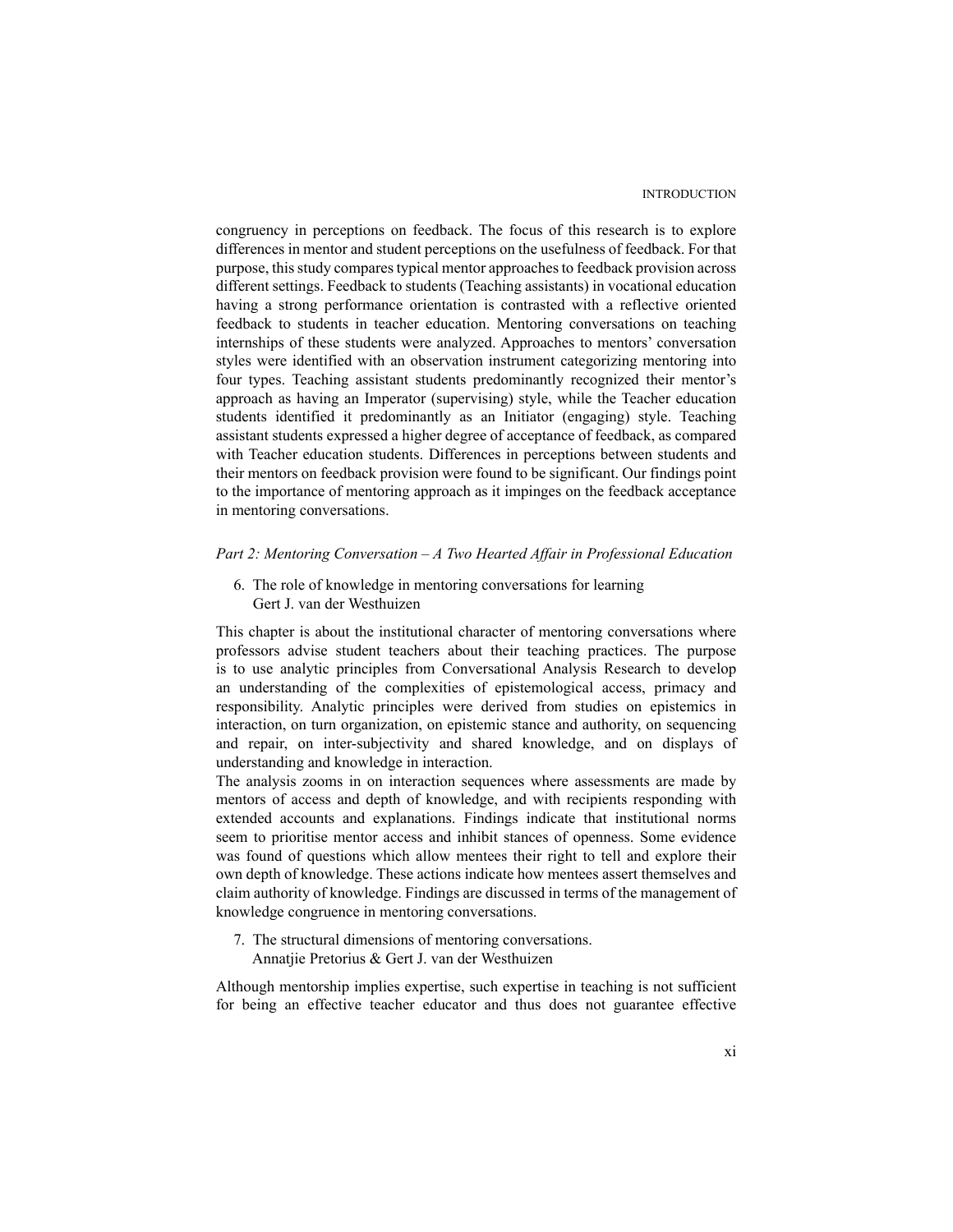mentoring. This chapter attempts to offer research based guidance for significant and meaningful mentoring conversations, since conversation is the vessel through which learning is mediated. The chapter clarifies the structural dimensions of mentoring conversations and how they relate to learning outcomes of student teachers.

The study presented analyzes samples of mentoring conversations and engages in three levels of analysis. On the primary level, the structure of the conversation is determined. A secondary level of analysis identifies conceptual artefacts, as outcomes of the learning conversation. A third level of analysis determines the quality of the learning by using two instruments which supplement each other. Firstly, the construction of retrospective concept maps which makes the complexity of conceptions explicit in graphical format. Secondly an index of significance of conceptual artefacts (ISCA) has been developed to further reveal the significance and meaningfulness of the student teacher's learning as a result of the mentoring conversation.

8. The learning potential of mentoring conversations Guido van Esch & Harm Tillema

Mentoring is an important vehicle to make 'practical knowledge explicit'. It can be maintained that mentoring conversations need to be a) supportive in 'pushing' mentees forward in maintaining (goal) direction; b) while at the same time promote learners to reflect on past performance; as well c) scaffold the necessary steps to explore or gain insights in their recent learning accomplishments. The study presented explores different patterns in conversations viewed from the perspective of student learning, asking to what extent patterned speech acts in mentoring conversations do influence the regulation of (professional) learning.

In an explorative, mixed method study mentoring conversations were video analyzed to identify episodes in conversations. Patterns were distinguished with regard to goal orientation, reflection and scaffolding of action. The conversation analysis data were linked to questionnaire data on professional learning beliefs and ideal mentor beliefs of students as well as criterion variables: student learning outcomes, and student satisfaction with mentoring conversation. The findings indicate a high variety of patterns in mentoring conversations. A predominant preference was found for a reflection oriented pattern of mentoring on part of the mentors which however was not positively related to student satisfaction or student learning outcome. For this to happen mentees preferred a pattern of talk directed towards scaffolding of action while also giving attention to goal attainment.

9. Space making in mentoring conversations Annatjie Pretorius

This chapter explores a particular conversational strategy which is used to reach a balance in the status-solidarity dialectic in a learning conversation where there is a significant difference between the knowledge and experience of the two participants.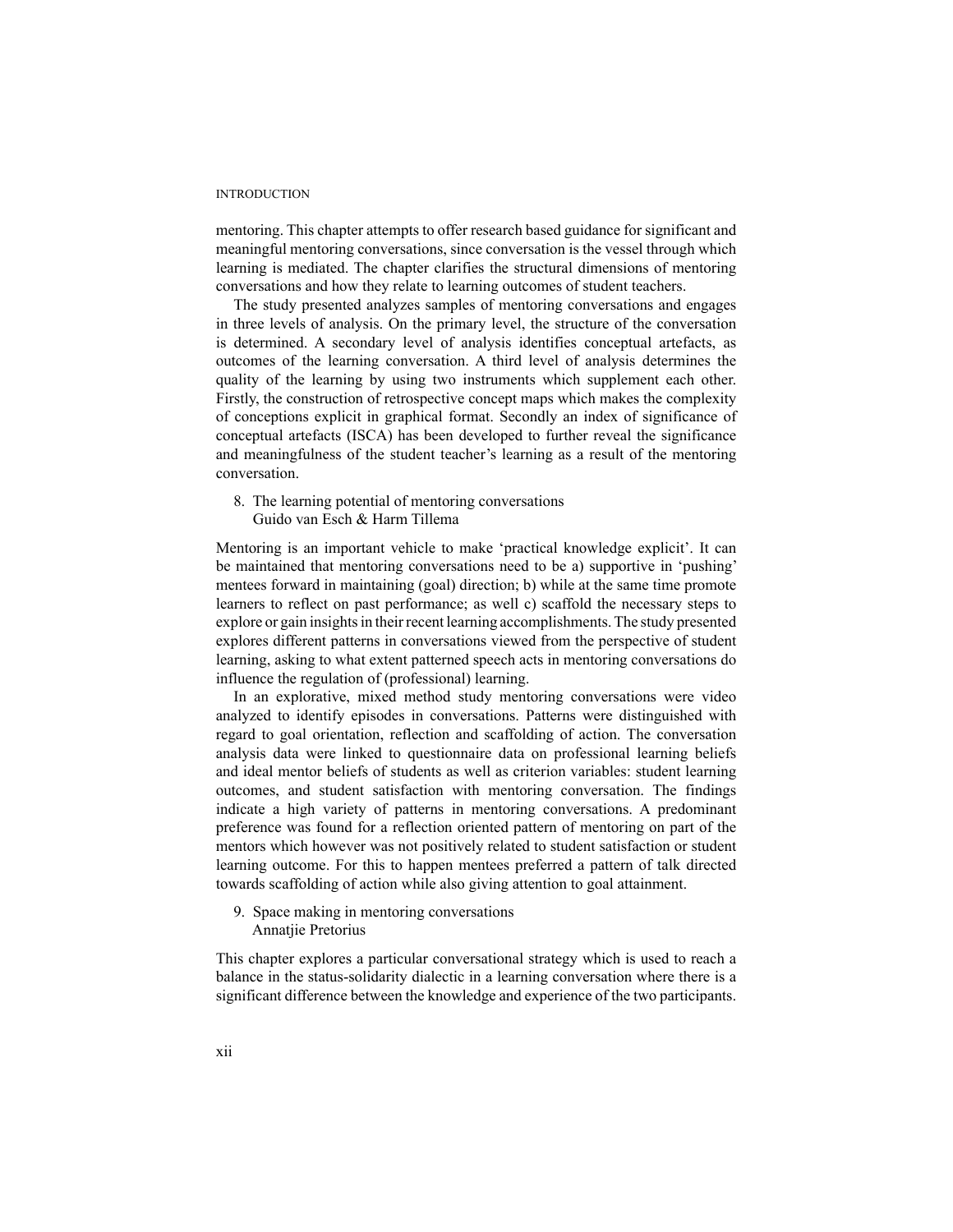This balance is facilitated through the use of utterances which display ostensible uncertainty. This strategy creates hospitable mental space in the conversation in which no fixed answers are expected or supposed. A mentoring conversation between a veteran in education and a pre-service student teacher is used as a case study.

10. Invitational conversations – a means to an end in mentoring Martijn P. van der Merwe & Gert J. van der Westhuizen

In managing interactions in learning situations, it is important that mentors value people, knowledge and democratic relationships (Novak, 2010). According to Novak a critical condition for learning is that one should be invited and incited to realize one's untapped potential, and to engage meaningfully and unafraid in democratic practices. Mentoring interactions are therefore in essence dialogic and underpinned by the deepest belief and value systems of the participants. Invitational education is grounded in self-concept and perceptual theory. The focus on developing positive views of self, have been extensively researched by way of the Florida Key instrument. This instrument focuses on four areas of interaction, namely: relating, asserting, investing and coping to support professional development. This chapter investigates how mentoring conversation between mentors and mentees invite professional development within these four areas.

### *Part 3: Mentor Professional Development*

11. Understanding teachers as learners: Considering teachers' possibilities for change when designing mentoring**.** Emilio Sánchez & J. Ricardo García

A critical step in mentoring consists of collaboratively developing a shared goal orientation in conversation. However, in ensuring that goals are accessible and agreed, mentors need to take into account what teachers *usually do* before conceiving a potential goal. To explore these issues, a mentoring process on changing teachers' reading comprehension activities is analyzed. Fine-grained analysis of 34 whole-group reading lessons is offered based on four components: a) how lessons were organized, b) how teachers introduced lessons, c) how classroom interactions unfolded throughout a lesson, and d) what kinds of scaffolding were provided by mentors. Each component could be arranged from simple to complex, offering possible trajectories for professional development. This chapter highlights the importance of understanding possible trajectories in a mentoring process to bring about change in teachers' current practices, and, subsequently, to create accessible goals in mentoring in order to move current patterns to more complex ones. Our findings show different patterns of change by teachers, and indicate the challenges involved, both in professional development and in the mentoring processes.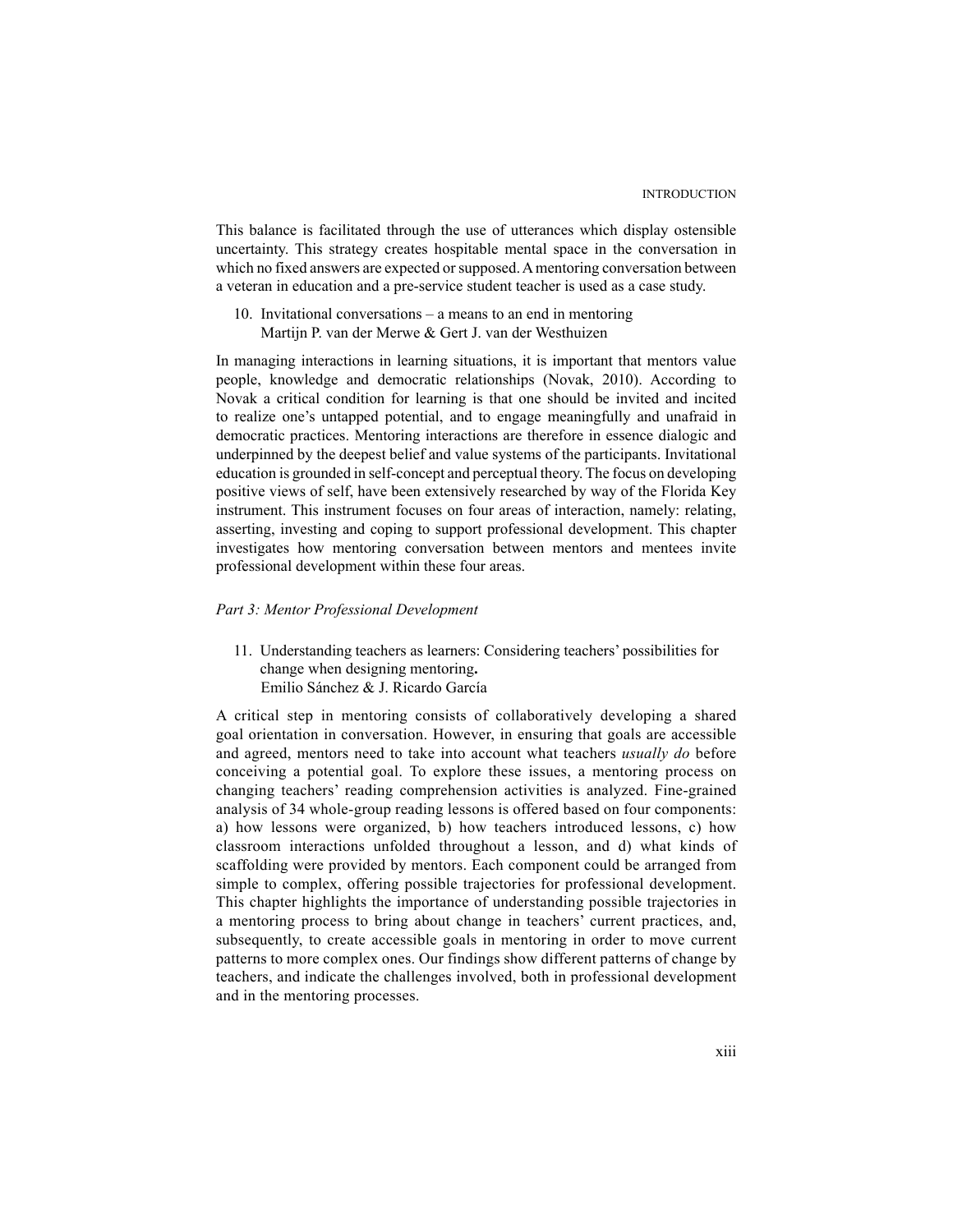### INTRODUCTION

12. Self-regulated learning and professional development: How to help teachers encourage students to use a self-regulated goal-setting process Elena Ciga, Emma García, Mercedes I. Rueda, Harm Tillema and Emilio Sánchez

Self-regulated learning (SRL) has been advocated as a means of acquiring competence in an active inquisitive and self-determined way. However, the process that allows mentors to promote self-regulated learning in their learners is less known. Available models on SRL hardly specify (student) teachers' needs and activities when they are asked to teach according to SRL principles. This chapter attempts to understand what difficulties arise when promoting self-regulated learning in student teachers as learners as an outcome of a mentoring process. A fine-grained analysis of 32 sessions is presented from 10 mentoring processes to identify the generalizations and distortions learners make with regard to SRL teaching after being mentored on SRL. The mentoring process was aimed at learning how to help pupils in an SRL manner, i.e., (1) gaining awareness of performance; (2) finding gaps between performance and desirable standards, (3) generating goals to reduce these gaps. Subsequently, a structured mentoring intervention was designed in which student teachers were informed about the most common distortions and simplifications, and encouraged to adopt an active teaching strategy in overcoming them. Findings of the study show how important is to understand the (student) teacher learning needs in a mentoring process.

13. Mentoring – a profession within a profession Kari Smith

The education of professionals is recently seen in a career wide perspective, consisting of three stages, initial, induction, and in-service education. In all three stages, mentoring activities are given a central role. During preparation for the profession, initial education, mentors have the responsibility of introducing the practice field to professionals-to-be. During induction, mentors become supporters and guides for the novice, whereas in the phase of in-service education, formal mentoring by appointed mentors and informal collegial mentoring within communities of practice are found to promote professional learning. In most cases mentors are chosen based on their reputation of being experienced and successful professionals, or, they are practitioners towards the end of their professional career whose work load is reduced, and mentoring is seen as a suitable activity towards the end of a long career.

The question raised in this article is if all experienced professionals can be mentors or is mentoring a different experience than practicing the profession? The claim made in this chapter is that mentoring is not the same as professional practice, it is a profession within the profession in which mentoring takes place. To illustrate and explain this view, the argument is situated within the professional education of teachers.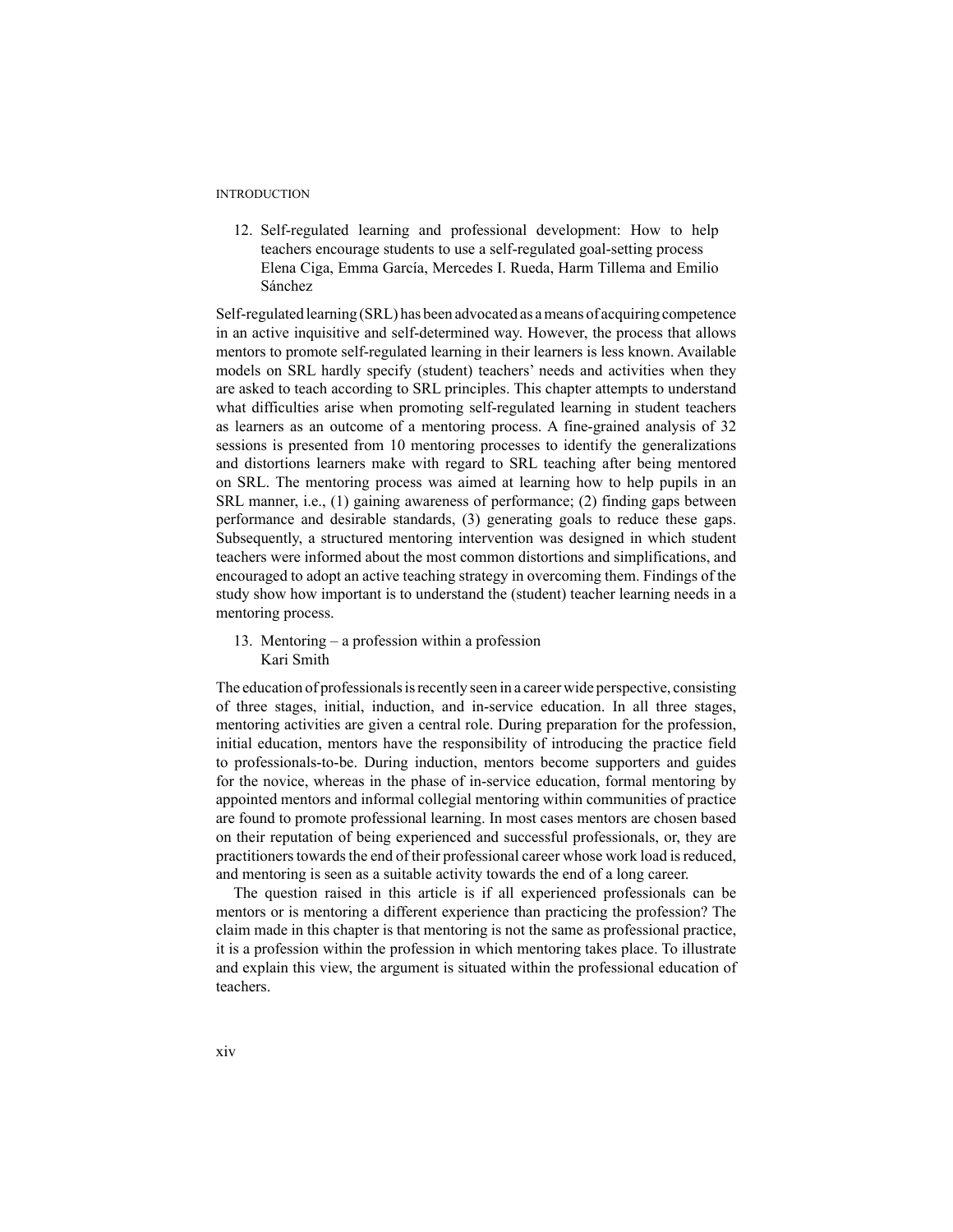14. Emerging understanding of mentor's knowledge base Kari Smith & Marit Ulvik

The concept of Pedagogical Content Knowledge (PCK) is most commonly used in the discussion of teachers' professional knowledge. In this chapter we will expand the PCK concept in our discussion of mentors' pedagogical content knowledge. In the previous chapter, *Mentoring – A Profession within a Profession,* a claim was made that teaching children and mentoring adults are different professional practices. As we see it, in order to practice quality mentoring professional education is needed, during which mentors-to-be are introduced to the PCK of the mentoring profession. However, till today, the literature does not discuss the PCK of mentors, most of the literature relates to the role of the mentor and the activities mentors perform without extending the discussion to the knowledge and skills required to practice quality mentoring.

An attempt to develop a construct of mentors' PCK has emerged from several studies conducted in a mentor education programme at the University of Bergen, Norway. The current article presents the mentor education programme, the context, within which the model has been developed, and a suggested construct of mentors' PCK.

15. Does mentor education make a difference? Ingrid Helleve, A. G. Danielsen & Kari Smith

This chapter presents a study which seeks to understand the conditions under which mentors work in schools. We examine if there is a discrepancy in how mentors with and without mentor education perceive and practice their role. The findings indicate that most mentors have no mentor education and that, to a large extent, mentoring comes on top of the mentors' full job as teachers. Mentors with mentor education tend to perceive and practice their role as colleagues who are supposed to challenge the NQTs to critical reflection, while mentors without mentor education are more concerned with support and adaptation to the teaching context. All the mentors, with or without mentor education, claim that they enjoy mentoring, mainly because they take pleasure in seeing a colleague's job-confidence increase and because they, themselves, are stimulated to self-reflection .

#### REVIEW

16. So, how high has the mountain been climbed? Maureen Robinson (University of Stellenbosch)

This chapter provided a critical appraisal of the work presented in this book and an evaluation is given on the notion of mentoring as "climbing a mountain". Professor Robinson points out the problematic relation that may exist between conversation (and conversational analysis) and learning; particularly when considering the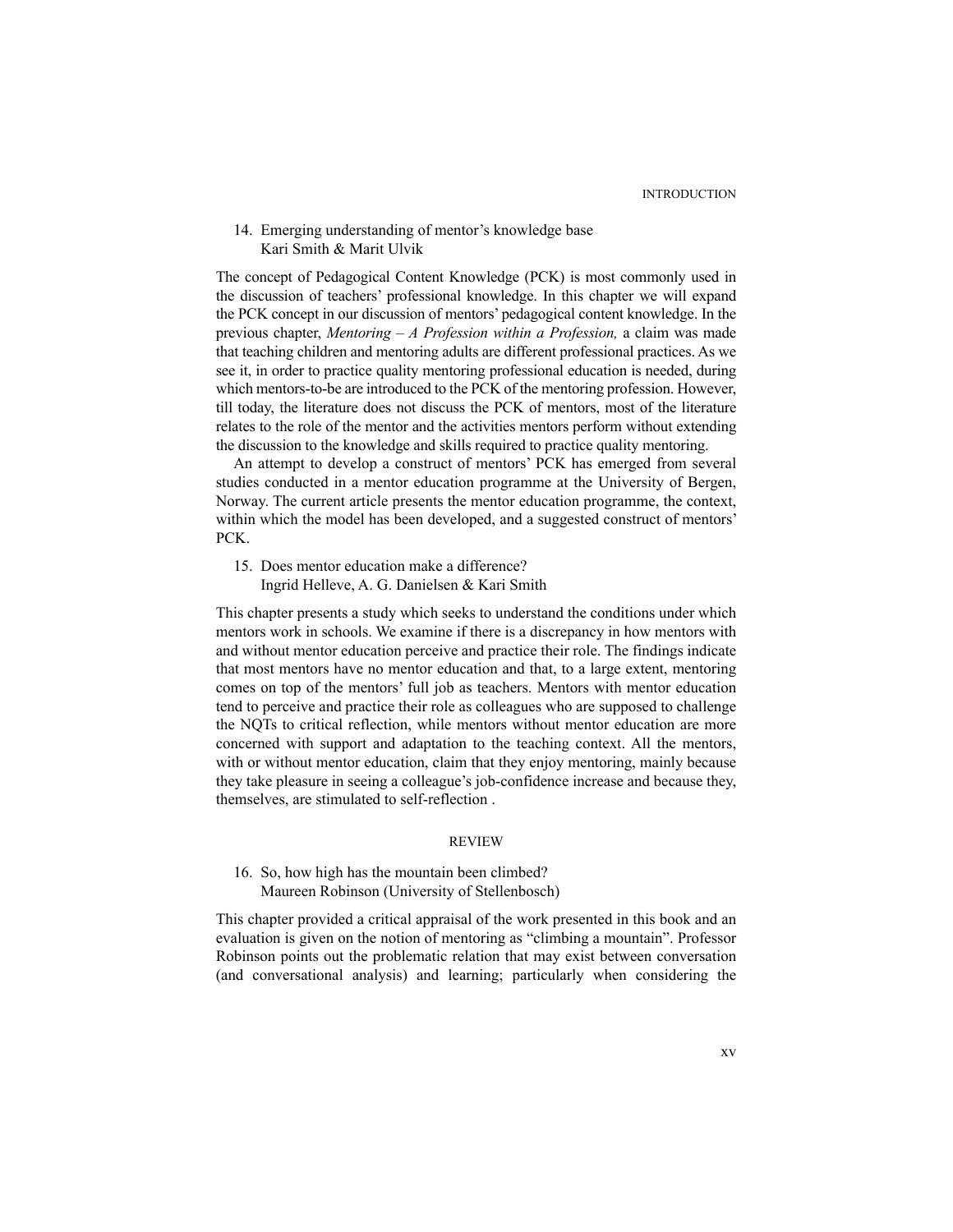INTRODUCTION

dynamics between support and challenge. As such the appraisal offers important perspectives for further consideration.

17. It is not just the talk… A rejoinder by the editors of the book.

In response to the comments made some thoughts were explored as to the future directions in mentoring for learning. Especially the need for substantiation (tools) and professionalization (education) are considered paramount in bringing mentoring conversation up to learning events.

#### **REFERENCES**

- Bereiter, C. (2002). *Education and mind in the knowledge society*. Mahwah: Lawrence Erlbaum Associates.
- Cox, E., Bachkirova, T., & Clutterbuck, D. (2010). *The complete handbook of coaching*. London: Sage.
- Deci, E. L., & Ryan, R. M. (2008). Self-determination theory: A macrotheory of human motivation, development, and health. *Canadian Psychology*, *49*, 182–185.
- Drucker, P. F. (1993). *Post capitalist society*. New York, NY: HarperCollins.
- Rose, G. L. (2003). Enhancement of mentor selection using the ideal mentor scale. *Research in Higher Education*, *44*(4), 34–45.
- Smith, K., Tillema, H., & Leshem, S. (2011). Dual roles conflicting purposes: A comparative study on perceptions on assessment in mentoring relations during practicum. *European Journal of Teacher Education*, *34*(2), 139–159.
- Tillema, H. H., & van der Westhuizen, G. (2006). Knowledge construction in collaborative enquiry among teachers. *Teachers & Teaching, 12*(1), 51–67.
- Zimmerman, B. J. (1990). Self-regulated learning and academic achievement. *American Educational Research Journal, 25*, 3–17.

*Harm Tillema Leiden University*

*Gert J. van der Westhuizen University of Johannesburg*

*Kari Smith University of Bergen*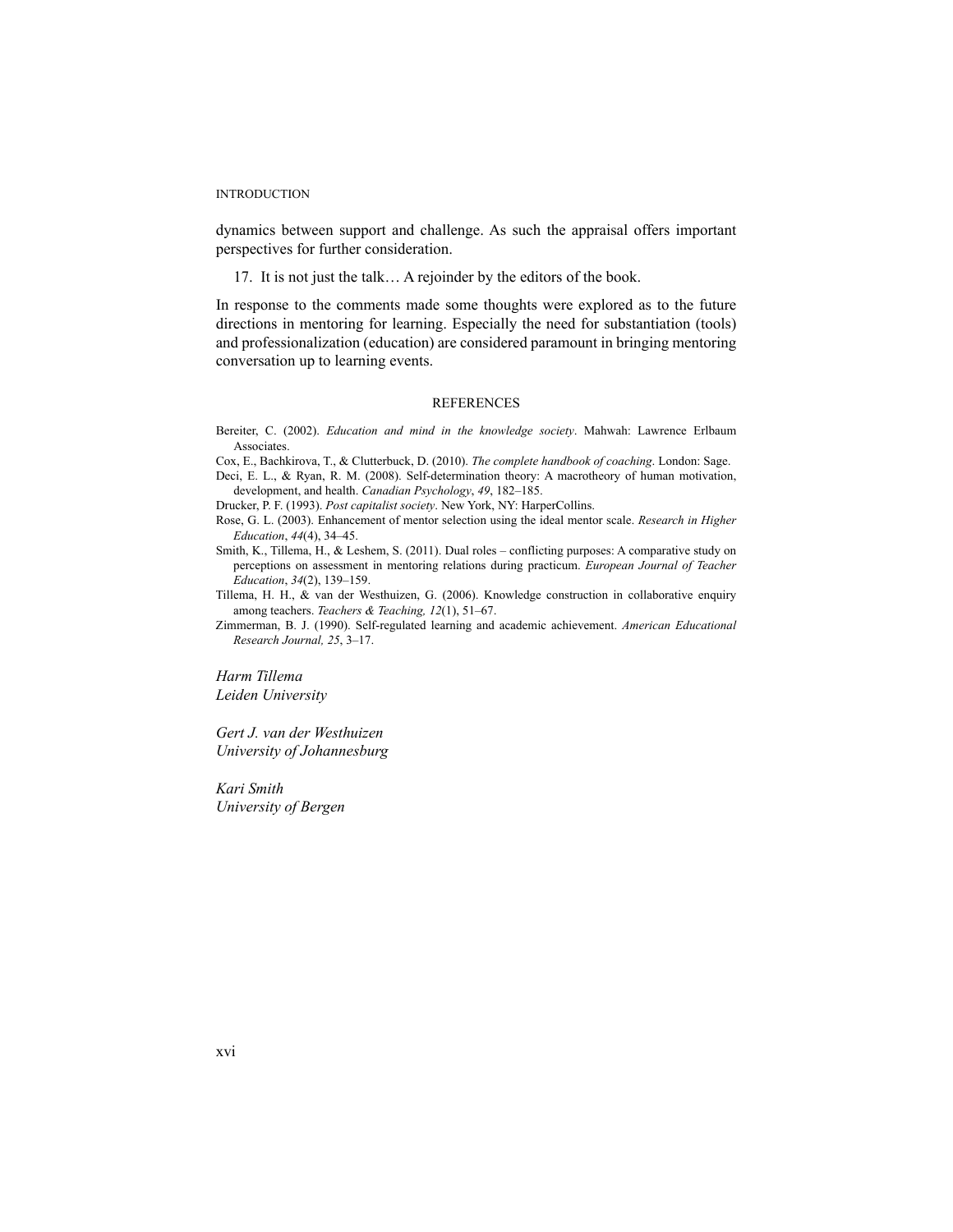### HARM TILLEMA, GERT J. VAN DER WESTHUIZEN AND MARTIJN P. VAN DER MERWE

### **1. KNOWLEDGE BUILDING THROUGH CONVERSATION**

Mentoring is about meaning making …

… we shall be able to interpret meanings and meaning-making in a principled manner only in the degree to which we are able to specify the structure and coherence of the larger context in which specific meanings are created and transmitted. (Bruner, 1973)

Three questions may guide our efforts to discover how people come to grasp conceptual distinctions

- A: How do people achieve the information necessary for isolating and learning a concept?
- B: How do they retain the information gained from encounters with possibly relevant events so that they may be useful later?
- C: How is retained information transformed so that it may be rendered useful for testing a hypothesis still unborn at the moment of first encountering new information. (Bruner: *Beyond the information given*, 1973:132)

Mentoring is an aid to go "beyond the information given" and to gain "knowledge". Mentors, therefore, must have a conception of knowledge. This chapter explores prevalent conceptions of professional knowledge to appraise their relevance for mentoring. The chapter also lays the foundation for the rest of the book, given the centrality of knowledge in mentoring.

### KNOWLEDGE AND KNOWING

The process of learning to become a professional unfolds typically as immersion into the shared knowledge among professionals, intensified by deploying agency in the personal adaptation and renewal of that knowledge in professional practice (Edwards, 2013). Knowledge therefore is the key to entry and retention in the profession. And mentoring is a way to gain access to and provide maintenance of that knowledge during professional practice. How then, is knowledge building for the profession looked upon, and learning for the profession manifested by means of mentoring? This chapter previews different conceptualisations of professional

*H. Tillema et al. (Eds.), Mentoring for Learning, 1–19. © 2015 Sense Publishers. All rights reserved.*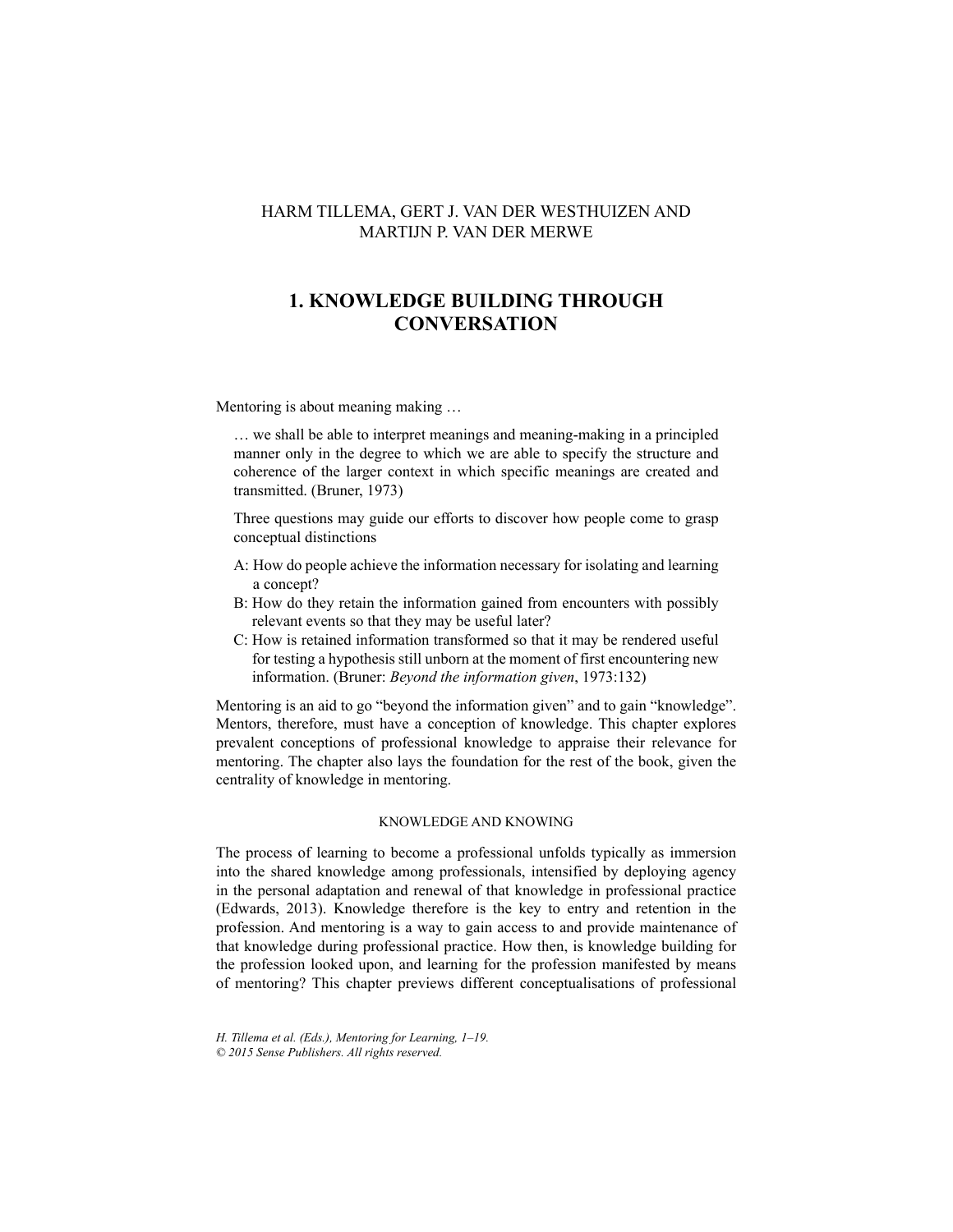### H. Tillema et al.

knowledge and develops a case for looking at knowledge through the lens of professional conversation. Knowledge building is regarded as a discursive activity enacted in interaction between people, aiming for the construction of professional knowledge. Mentoring, then, is supposed to provide the opportunities for knowledge building to flourish.

### *Professional Knowledge: A Reconsideration*

Differing views on the nature of professional knowledge have led to diverse interpretations on how professionals act in, and learn from their practice (Edwards, 2013; Stoll & Louis, 2007; Loughran, 2004). However, most of these views on knowledge fall short, as will be argued, in the recognition of the *distributed* and *embedded* nature of professional knowledge (Eraut, 1997). In our view, being a professional is to use knowledge to produce solutions *for* action, and to continuously build (i.e., renew and improve) knowledge *in* practice. This duality (i.e., "for" and "in" practice) governs the way knowledge is viewed and enacted upon by professionals. In certain views, however, knowledge and action are seen as distinct or disconnected entities, (i.e., in teaching, as described by Day, 1999) and, consequently, the building of expertise is being divided into different acquisition paths, i.e., as it happens in teacher education (Bromme & Boshuizen, 2003). These views typically foster an education or training for the profession recognized by a division between simulation (i.e., training, theory be'for'e practice), and participation (i.e, enactment later on "in" professional practice) (Grossmann, 2009; Tillema & Orland-Barak, 2006).

Although several important educational thinkers have stressed the importance of merging '*talk and walk'*, i.e., knowledge and action, for instance through advancing notions like: "wisdom of practice" (Shulman, 1987), "thoughtful teaching" (Clark, 1995), "reflection in action" (Schon, 1983) and 'situational understanding" (Bereiter, 2002), these viewpoints have nevertheless not conclusively resulted in a coherent and widely accepted understanding on how professionals become knowledgeable or develop their knowledge progressively. This inconclusiveness is especially worrying in the case of mentoring which is meant to be a space of professional learning and development. We contend therefore that in mentoring it is important for a mentor to take position on the nature of professional knowledge and to have a view on how it will be acquired in order to warrant one's role as a mentor. It is also important for a mentor to take responsibility for the way in which the mentoring process is (conceptually) organized. We adopt here a view regarding mentored learning based on the understanding that knowledge in professional action is discursive, i.e., communicative in nature (Edwards & Potter, 1992, 2012; Lehrer, 2002). From this viewpoint we highlight the shortcomings of currently prevailing cognitivist/mental models of knowledge. A discursive or "distributed knowledge" position (Clark, 2004; Edwards, 2013; Bereiter, 2004) on knowledge building argues that knowledge in the profession is displayed and modified in interactional terms and responsive to the conversational setting in which it is being used (Heritage,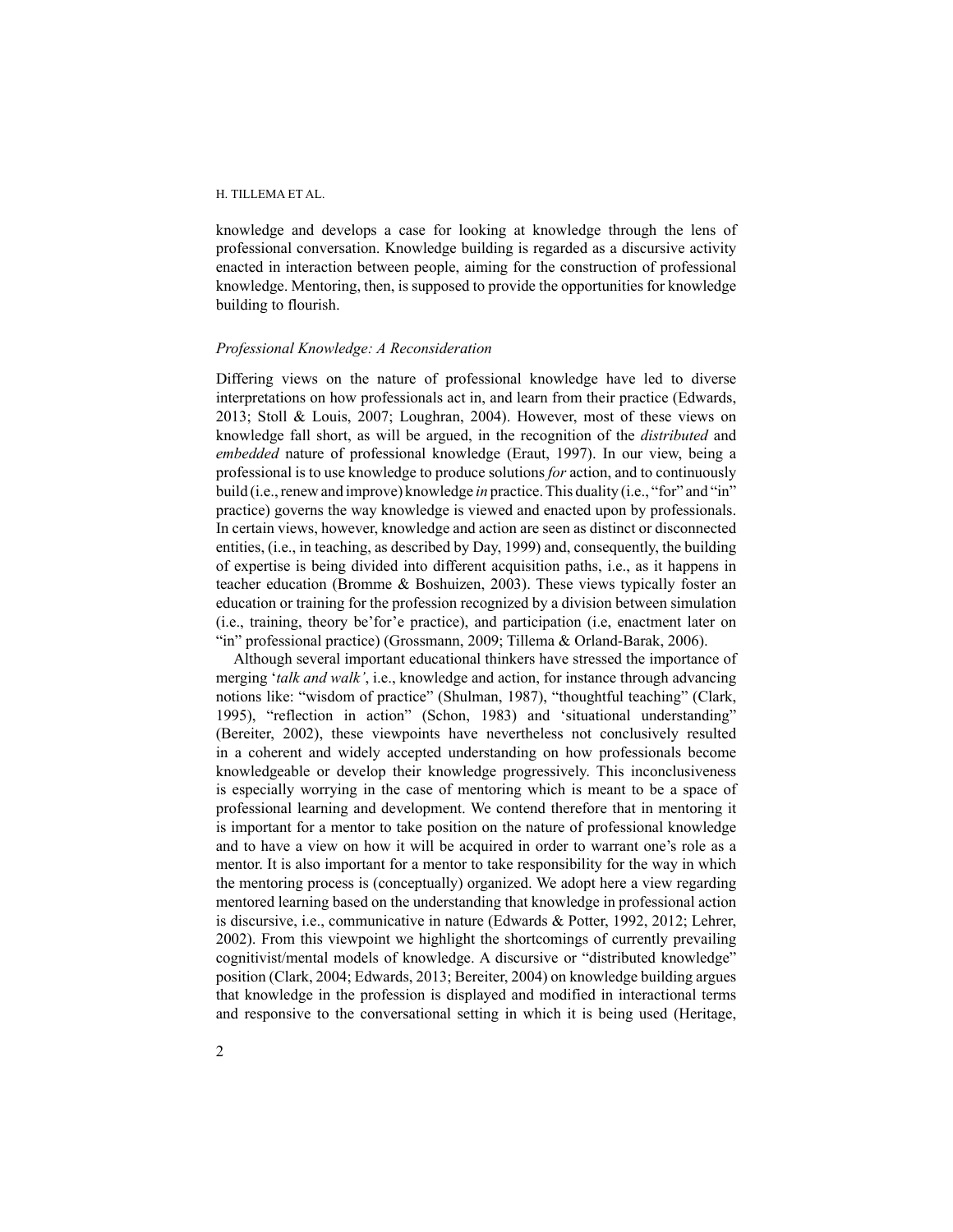2008). *Knowing* instead of knowledge (Bruner, 1973) may thus be a more adequate label to capture the nature of expertise a professional holds. Knowing unfolds by way of a *progressive discourse* among professionals and is characterized by *informed participation* (as knowledgeable action in practice situations)*.* Both features presuppose a collaborative building of knowledge in action (Bereiter, 2002; Lipponen, 2000; Sfard, 1998). This notion of discursive practice that coincides with 'knowing' (Edwards, 1997; Wiggins & Potter, 2008; Edwards & Potter, 2012) has vivid implications for mentored learning. The view may be best explicated by three axioms:

- Professional learning (or better called, knowledge building in practice) must be regarded as a collaborative enterprise in learning partnerships (Stoll & Louis, 2007) in which conversation acts as vehicle for learning (Tillema & Orland-Barak, 2006);
- Professional perspectives and personal theories (i.e., "meanings") of individual professionals come into play in such a joint process of building knowledge, and act to embed the shared knowledge (Pajares, 1992), and
- To critically renew knowledge and knowing, professionals need practice- and solution-oriented ways of (mentored) learning which favor a progressive discourse and informed participation through conversation about practices.

(These three axioms represent our response to the three questions Bruner raises – see Introduction to this chapter.)

To further explicate our position, we would like to evaluate the prospects of competing prevailing views on the nature of knowledge and their implications for professional practice, followed by a more explicit account of our argument, that is: professional knowledge building happens in and through conversations.

### THE NATURE OF PROFESSIONAL KNOWLEDGE

### *A View on Professional Knowledge as Individual(ly owned) Knowledge*

To date, professional knowledge has been studied for the most part through the paradigm of the individual reflective practitioner (Schon, 1983). This position claims the professional to be a resource who 'possesses' personal, implicit knowledge which needs (and can!) be made explicit or less tacit through reflection. Individual reflection, then, is the main vehicle to express and build knowledge which can subsequently be distributed as 'objects of knowledge' through exchange and dialogue (or even training – i.e. Korthagen, 2002). Having this 'objectified' knowledge is a hallmark of being acknowledged as a professional (Loughran, 2004; Eraut, 1997).

This position on professional knowledge (and knowledge building by way of reflection) raises a number of concerns. For instance, although substantial research on reflection has been conducted over time, it is repeatedly being found that professionals hardly reflect, are even reluctant to do so; and training to reflect does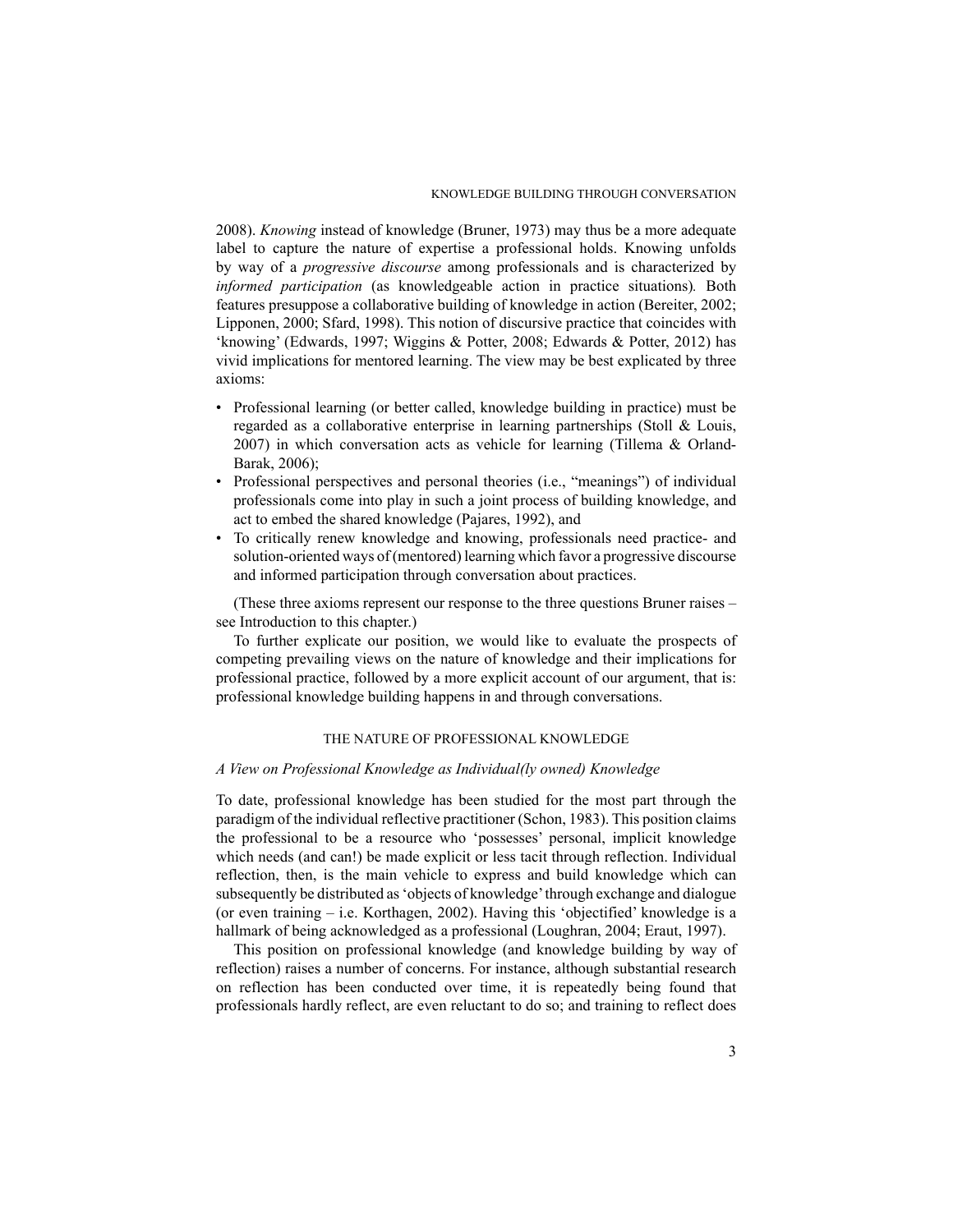### H. Tillema et al.

not seem to assist in developing professional knowledge (Mena Marcos Sanchez & Tillema, 2009, 2010). Studies that advocate reflection as a vehicle of learning are mostly restricted to retrospective accounts of individual professionals who rationalize their past experiences 'on action'. These accounts constitute, as Kane, Sandretto and Heath (2002) argue, only 'half of the story'. The other, 'dark side' (Orland Barak & Tillema, 2006), however, could disclose that professionals are embedded in real practice settings, and that is where they communicate and work together with their colleagues to construe situational understandings (Bereiter, 2004) of their practice and build these into professional "knowing". Studies on reflection 'in concert', i.e., collaborative reflection in and on real settings (Engestrom, 2001) are rare and would be able to constitute an 'untold story' (Mena Marcos, Gonzalez, & Tillema, 2011).

This individualistic reflective perspective forwards the notion that professional knowledge is classifiable and 'object'ified; that is, knowledge which can be explicated, generalized and transferred. In essence, this view claims that professional knowledge is capable of being transmitted and 'transferred' among professionals through telling, explaining and externalization (Simons & Ruyters, 2004). From a discursive or distributed perspective, the limitations of such a cognitivist view of knowledge have been criticized, mainly for not accounting for the collaborative and participative nature of professional life (Edwards, 2011; Van der Westhuizen, 2012).

### *A View of Professional Knowledge as Collaborative Practice*

The view expressed in the reflective perspective, contrasts with the view which identifies knowledge as situational understanding (Bereiter, 2002), i.e., linked to the immediate activities a professional is engaged in (Gilroy, 1993; Edwards, 2011). Such a view accentuates knowledge building from direct practice activity by means of exploration, meaning seeking in context, and most of all, specifies a (re)searching stance to understand activity. Such a view regards knowledge as largely embedded within the situational constraints in which professionals act and from which they learn by informed participation. Through informed participation, a progressive discourse between colleagues becomes possible (Palonen, 2004; Tillema & Van der Westhuizen, 2006). In this way, knowledge is distributed, will acquire its meaning and becomes truly *knowing*. This position proposes that professional learning is collaborative, i.e., shared among professionals who work together. In this sense, the literature often refers to (since learning is occurring in) communities of practice (Wenger, McDermott, & Östman, 2002). The distributed view on knowledge, in opposition to the reflective perspective, highlights an understanding of knowledge as being embedded in practice and involving agency (Tillema & Van der Westhuizen, 2006; Edwards, 2013).

However, within this distributed viewpoint on professional knowledge an important distinction has to be made between two quite different interpretations regarding the nature of learning, having to do with how knowledge is acquired or 'learned', and how communities of practice really operate. One way of viewing is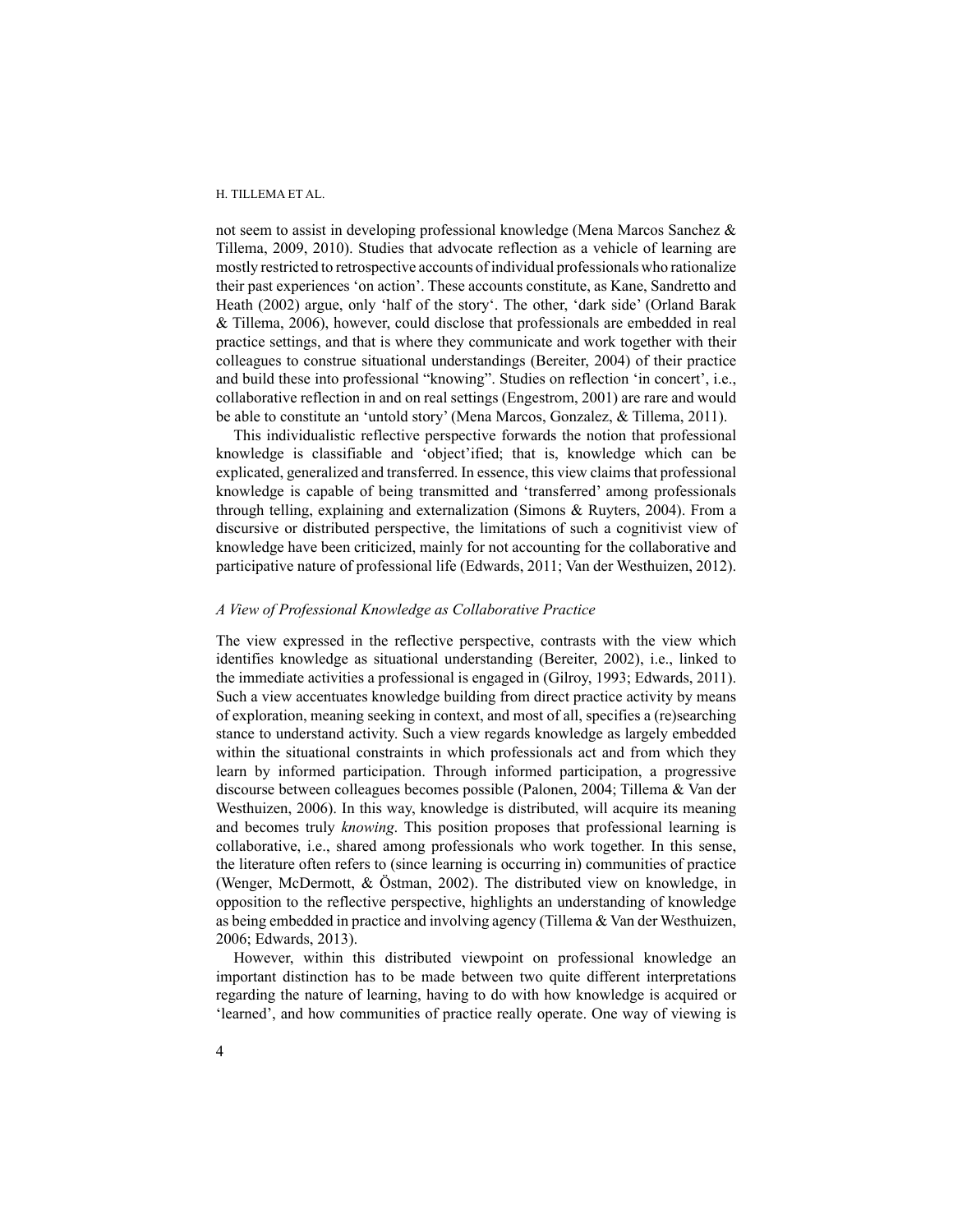that knowledge is acquired through distributed practice characterized by shared activities, along common goals, and supported by, that is embedded in, situational affordances (Lave & Wenger, 1996). This "situationist" perspective can be contrasted to a viewpoint which stresses a more deliberate and informed practice which perhaps is better labeled as "Communities of Inquiry (Baxton, 2004; Bereiter, 2004; Birenbaum, 2006). This interpretation of collaborative learning does not just look upon participants in knowledge building as "context-embedded" agents who look back on and learn from their work routines as (patterned) social behavior, but sees them act as researchers or designers of their professional environment who will build understandings of their situation to renew their practices (Huberman, 1995; Farr Darling, 2001).

The collaborative viewpoint(s) on professional 'knowledge building' (a labeling that exceeds the notion of 'learning' – see Bereiter, 2004) is in opposition to an individualistic picture of knowledge construction as reflective thinking, and stresses the complexities and embedded-ness of knowing one's practice. But at the same time the two viewpoints differ with regard to the inquisitive and deliberate nature of learning entrusted to professionals, which clearly has implications for the nature of mentoring. An illustration with regard to mentoring conversations might show how different these implications are with regard to how each of these perspectives interprets learning, for example, when a mentor asks a mentee to look back on past performance. In a reflective paradigm, verbalizations as a result of reflection most often (Mena Marcos, 2006) resemble a kind of 'rationalizations', as participants in a mentoring conversation adhere to and refer back to prior beliefs and general impressions, with little or no mentioning of knowledge that actually occurred or was present at the time of action. As a result, mentor and mentee, while staying in their 'comfort zone 'may only verbalize knowledge in terms of their own prior conceptions, i.e., "talking the talk" (Tillema & van der Westhuizen, 2006; Mena Marcos & Tillema, 2007). But when mentoring is considered as a collaborative activity, the participants most often have shared experiences as professionals about their own practice, and (afterwards in conversation) take part in a mutual activity to study and scrutinize their practice. Positioning such a joint inquisitive enterprise as a mentoring process would follow most often the specific patterns of research activity, i.e, "talking the walk", that could specifically articulate and scrutinize current performance against goals or standards set by participants in conversation (Mena Marcos et al., 2009, 2010).

To explicate our position in a more refined way, a comparison is made between the mentioned perspectives on knowledge building in terms of a specific set of criteria which include the nature of professional knowledge, the prospects of developing such knowledge, and the conceptual concerns attached to adhering to each of these views. For clarity reasons we also added another viewpoint, the Transmission View of Knowledge (which was previously dominant but still to be found in professional training, and now heavily criticized conceptually in the literature – Cochran-Smith  $\&$ Zeichner, 2005 – as an essentialist view – see Table 1). The more recent discussions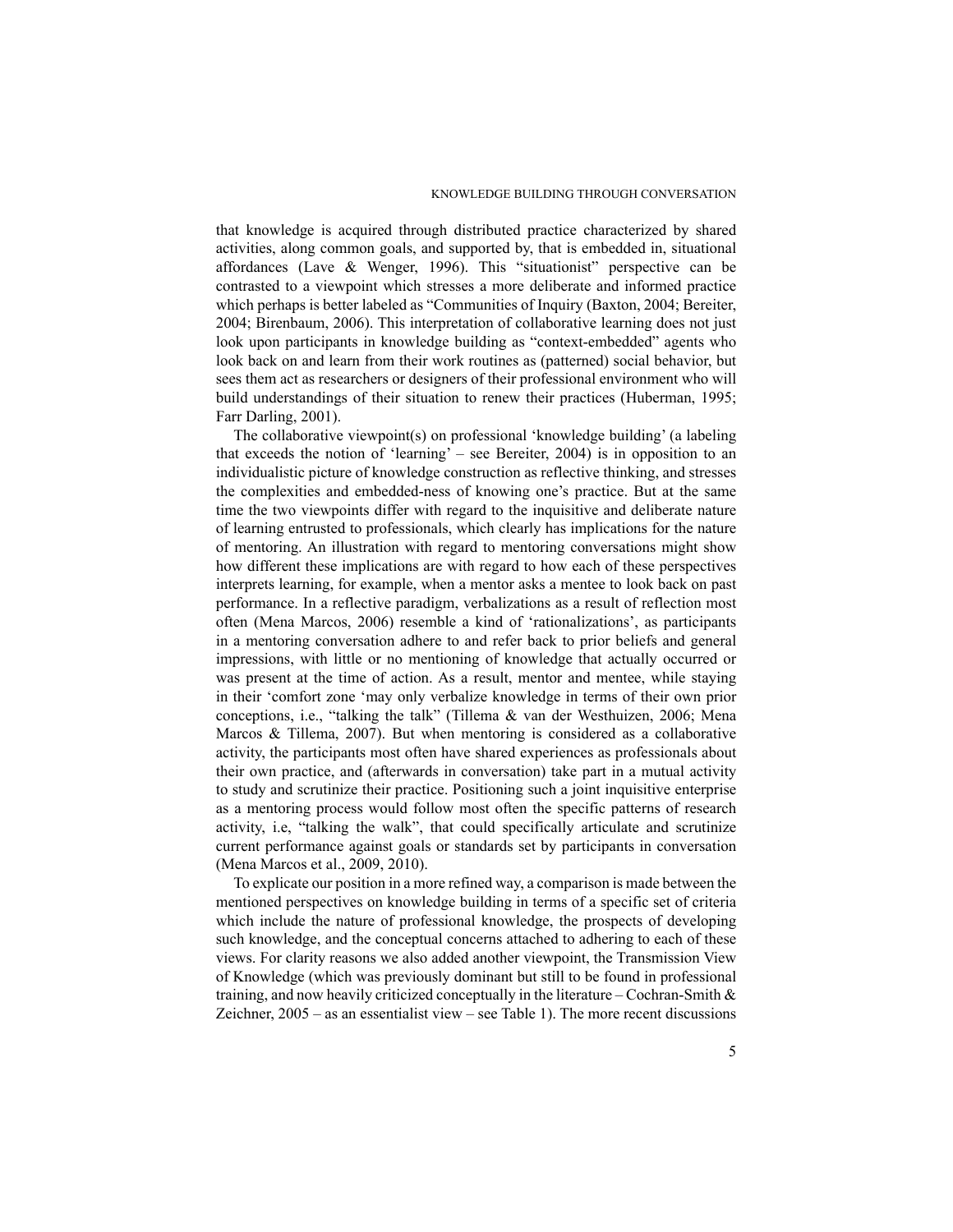### H. Tillema et al.

on professional knowledge favour a transformative, constructivist stance on learning (see Hakkarainen, Paavola & Lipponen, 2004; Fenstermacher, 1994). Table 1 summarizes the prevailing views about professional knowledge building:

| Nature of knowledge                                                                                                                                                                                                                    | Knowledge development                                                                                                                                                                                  | Critical issues                                                                                                                                                                                                                                                                                                                                           |
|----------------------------------------------------------------------------------------------------------------------------------------------------------------------------------------------------------------------------------------|--------------------------------------------------------------------------------------------------------------------------------------------------------------------------------------------------------|-----------------------------------------------------------------------------------------------------------------------------------------------------------------------------------------------------------------------------------------------------------------------------------------------------------------------------------------------------------|
| Transmission view<br>Knowledge is objective and<br>explicit, 'out there' - not<br>constructed but real<br>Knowledge can be made overt<br>as content packages; to be<br>codified in a knowledge base                                    | transmission, and transfer<br>by telling, in-service<br>training, teaching by<br>talking                                                                                                               | Is there a fixed body of<br>knowledge, is it value and<br>context neutral; and cross<br>culturally generalizable?<br>How is knowledge transfer<br>accomplished, or even<br>possible between different<br>settings and professionals?                                                                                                                      |
| A) Reflective knowledge<br>Knowledge is tacit, hidden<br>and not easily articulated<br>therefore it needs explication<br>either (be)for(e) or after action<br>(not "in" action)<br>Knowledge is personal and<br>individual and 'owned' | Reflective activity on<br>action either (be)for(e) or<br>after action<br>Going from implicit to<br>explicit and vice versa<br>Knowledge<br>externalization is a key to<br>learning                     | How can knowledge be<br>reflected upon when it<br>is hidden or tacit? And<br>personal?<br>Can knowledge be dependent<br>on the quality of reflection?<br>How can knowledge be<br>reflected upon, and by what<br>method<br>How can explicit or<br>articulated knowledge be used<br>in action or stay connected<br>to implicit direct, immediate<br>action? |
| B) Contextual knowledge or<br>situated cognition<br>Knowledge is embedded in<br>practice, i.e., situated and<br>social; it is being part of a<br>community of practice.<br>It is shared and therefore valid<br>(only) among colleagues | Sharing of collective<br>understanding,<br>Convergence of implicit<br>and explicit meanings<br>among stakeholders.<br>"Peripheral approximation<br>and socialisation" (Lave),<br>Critical illumination | How can knowledge that is<br>shared become externally<br>validated and accepted<br>beyond the individual and<br>situational realm i.e., beyond<br>being local, relative, and<br>subjective?                                                                                                                                                               |
| C) Distributed Knowledge<br>Knowledge is distributed or<br>enacted through activity, i.e.<br>not in the mind but rests in<br>situational understandings<br>and is embodied in tools of<br>professional practice                        | Building knowledge<br>through progressive<br>discourse and informed<br>participation<br>Creating conceptual<br>artefacts or tools for<br>practice                                                      | Knowledge is embedded<br>in tools and activity ("by<br>doing"); but who possesses<br>knowledge, who knows what?<br>How 'knowledge productive'<br>are conceptual tools <i>i.e.</i> ,<br>different from routines                                                                                                                                            |

*Table 1. Perspectives on professional knowledge building*

*(Adapted and modified from Tillema & Orland-Barak, 2006).*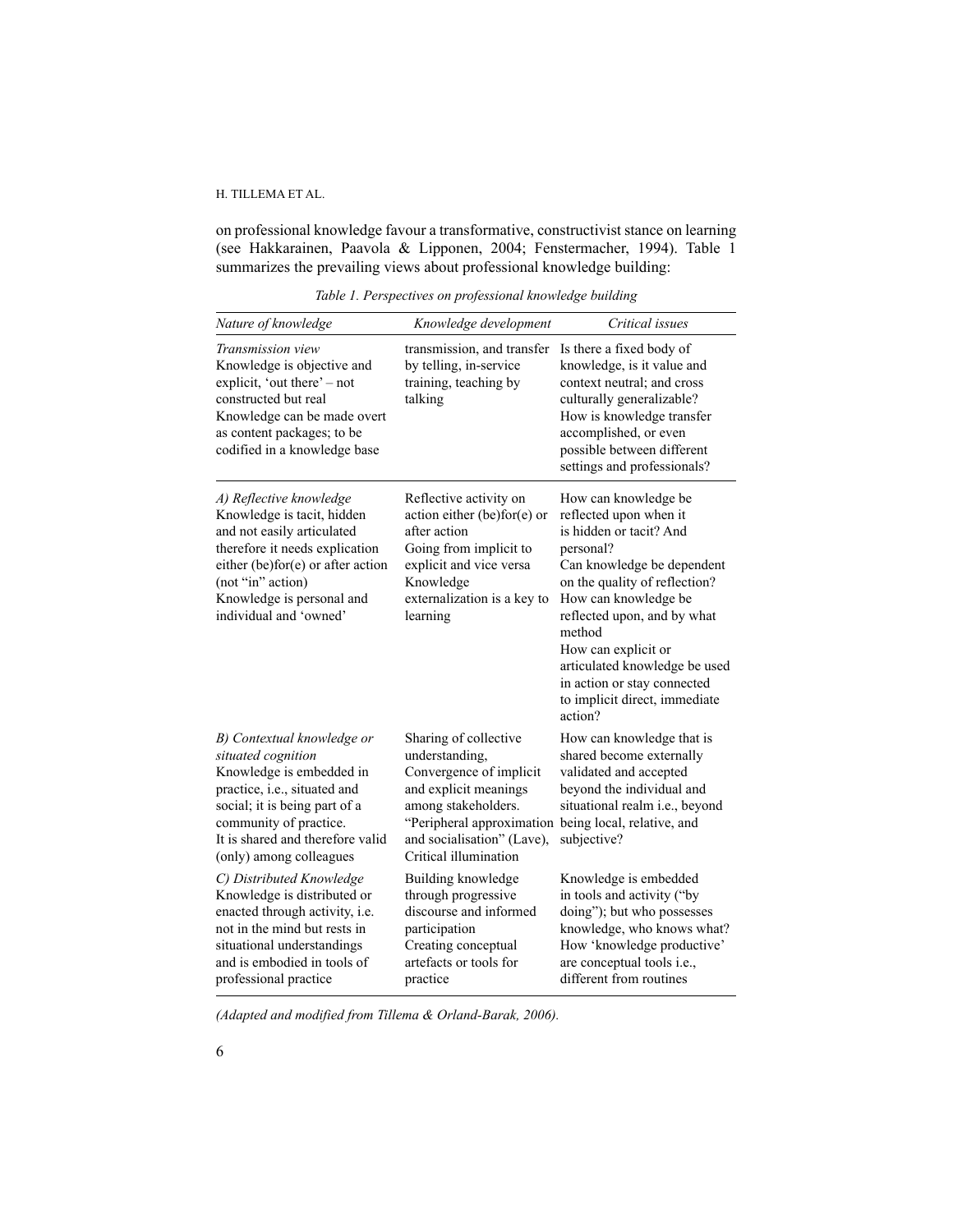In order to appraise the above perspectives on professional knowledge building for mentored learning, and to advance an understanding of the limitations of these views in the practice of mentoring, we have constructed a framework for analyzing the prospects and possibilities of each of these perspectives for professional knowledge building in mentoring. For this purpose we use three criteria to evaluate the respective viewpoints, keeping in mind the overall purpose of mentored learning, that is "climbing the mountain", or guiding and scaffolding the learner/mentee to become more proficient in his or her professional practice. The three criteria are specifications of the concept of Knowledge Productivity (Tillema & van der Westhuizen, 2006) which refers to an outcome measure of professional learning. By Knowledge Productivity we mean (Tillema, 2004): the competence of a professional to generate, adapt and renew professional tools ('solutions') for practice; which rests on the following abilities:

• 'Problem understanding' – The ability to attain and appraise relevant knowledge relative to the issue at hand.

As a criterion for evaluation, the question to ask would be: Does a viewpoint on professional knowledge explicate how an increase in knowledge of professionals is achieved? Concretely: Does the learner acknowledge that the issues spoken about during mentoring are relevant and adding to their insights?

• 'Perspective shift' – The ability to evaluate and scrutinize different points of view relative to the problem at hand.

As a criterion for evaluation, the questions would be: Does a viewpoint on professional knowledge clarify how perspectives and beliefs are modified and altered, so as to make a closer alignment with new ideas and knowledge possible? Concretely: Does the learner find the ideas, brought forward, acceptable and trustworthy?

• 'Commitment to apply' – The ability to utilize and commoditize understandings for professional practice.

As a criterion for evaluation, the question here is: Does a viewpoint on professional knowledge instigate involvement and adoption for a renewal of the learner's practice? Concretely: Is the learner interested in actively following up recommendations?

These questions are congruent with the three questions put at the start of this chapter.

Using these three knowledge productivity criteria a characterization can be given of each views on knowledge building and in this manner appraise their "knowledge productive" position in relation to mentoring.

*A. Reflective knowledge.* The Reflective Practitioner perspective emphasizes building of *reflective knowledge,* and in this view it is noted that prevailing knowledge can be viewed as objects of articulation to be subjected to externalization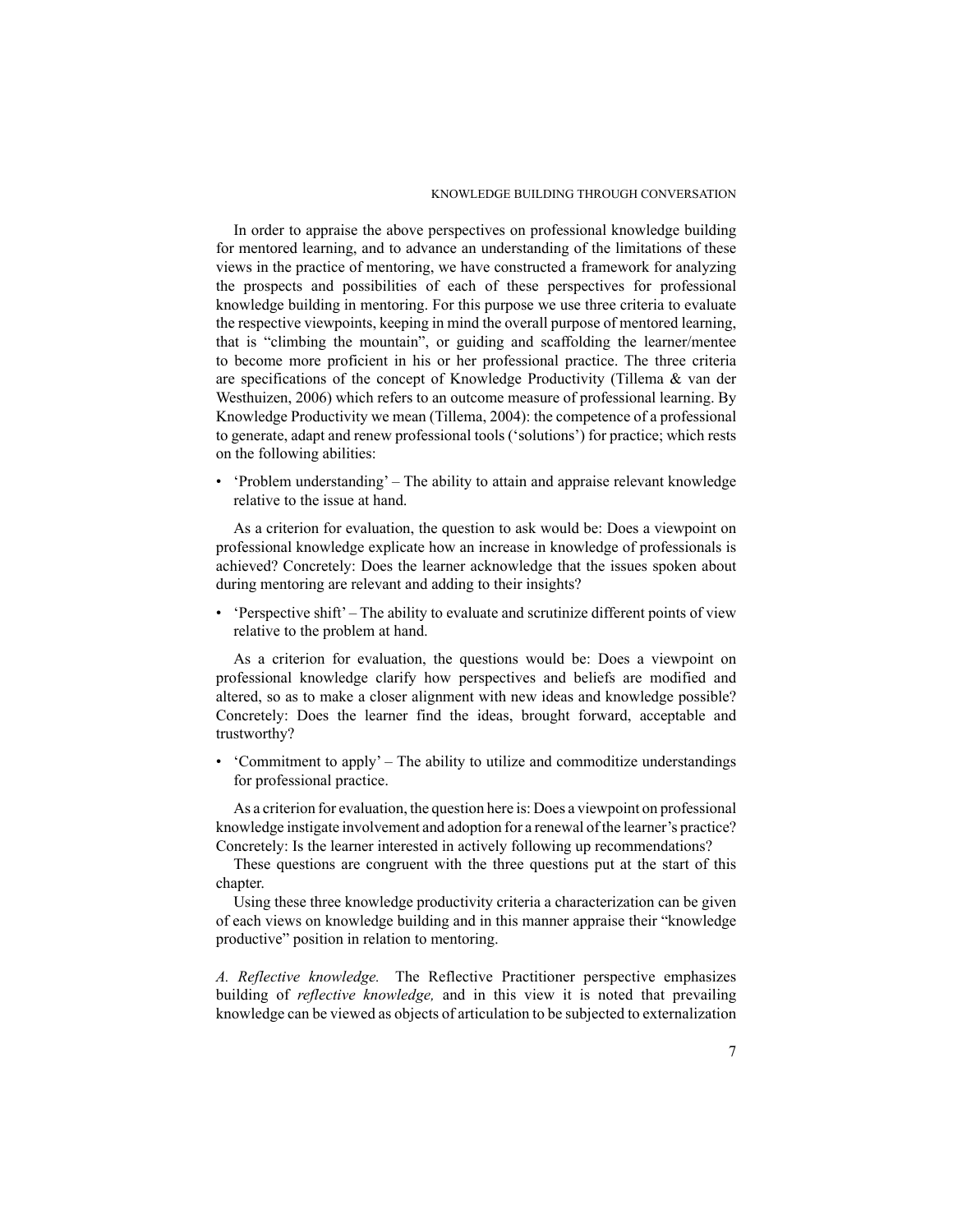### H. Tillema et al.

(Nonaka & Takeuchi, 1994). According to this view, explicit articulation of knowledge is needed, since this will initiate active study (i.e., reflection) on action and will support a personal process of deliberate thought. Articulation or explication (Ruyters & Simons, 2004) triggers the unfolding of what otherwise remains implicit. Tacit knowledge then can be cognitively reinterpreted and framed into a professional more objectified language. In this way, reflections are, in essence, reconceptualizations of action (Kane & Sandretto, 2003), and as such contributed to problem understanding, preferably nurtured by 'theory' (Loughran, 2004; Day 1999; Korthagen, 2003). A sharing of ideas among professionals, for instance, in a discussion with colleagues would be in itself not necessarily fruitful and can even be a cumbersome matter, since it easily leads to misunderstandings, and suffers from a likely incommensurability of perspectives and beliefs that the different collaborators hold. In mentoring, however, it is important that shared beliefs in a dialogue lay the foundation for a fruitful talk on learning about practices.

Applying, then, the three criteria on knowledge productivity to the reflective knowledge perspective, we conjecture that in terms of '*problem understanding'*, one would expect positive outcomes in mentoring because of the opportunities for deliberate articulation of expressed thoughts. Reflection can act contributive to an increase of individual knowledge. This is the kind of benefit often advocated in the reflective paradigm (Korthagen, 2002). In terms of '*perspective shift'*, however, it is highly questionable to what extent a reflective practice in mentoring brings about shifts in personal views; may be a gradual modification is more often the case (Mena Marcos, 2007). We would argue that only in cases of a close alignment of 'talk and walk', the existent knowledge might 'change'. Moreover, no major shift in thinking, or for that matter in practice, is likely to occur in case of a mismatch between reflection and action. In effect, this would imply a conservative impact of reflection on knowledge development (Gilroy, 1993). In terms of '*commitment*' or willingness to change one's practice as a result of reflection, we could argue that sharing of thoughts, for instance during mentoring conversations, could potentially be beneficial under a reflective paradigm; yet this would largely depend on the fruitful input by those participating in a sharing of reflections on practice.

*B. Contextual knowledge.* The "situationist" view interprets professional knowledge as anchored and situated in *communities of practice*. Knowledge, according to this view, is embedded in activity which is inherently social (or socially construed). A deliberate exchange of knowledge between professionals through transfer of information would be external or alien to deep-rooted activity structures and in itself not particular fruitful when separated or disconnected from the activity itself (it would be knowing *that*, instead of knowing *how*). According to the situated view, the more knowledge becomes detached from a setting from which it originates or in which activity is embedded, the less would be gained from it. Reflective articulation and exchange of knowledge 'as such' would be unfit for action and not particularly informative for practice. Explicit knowledge would be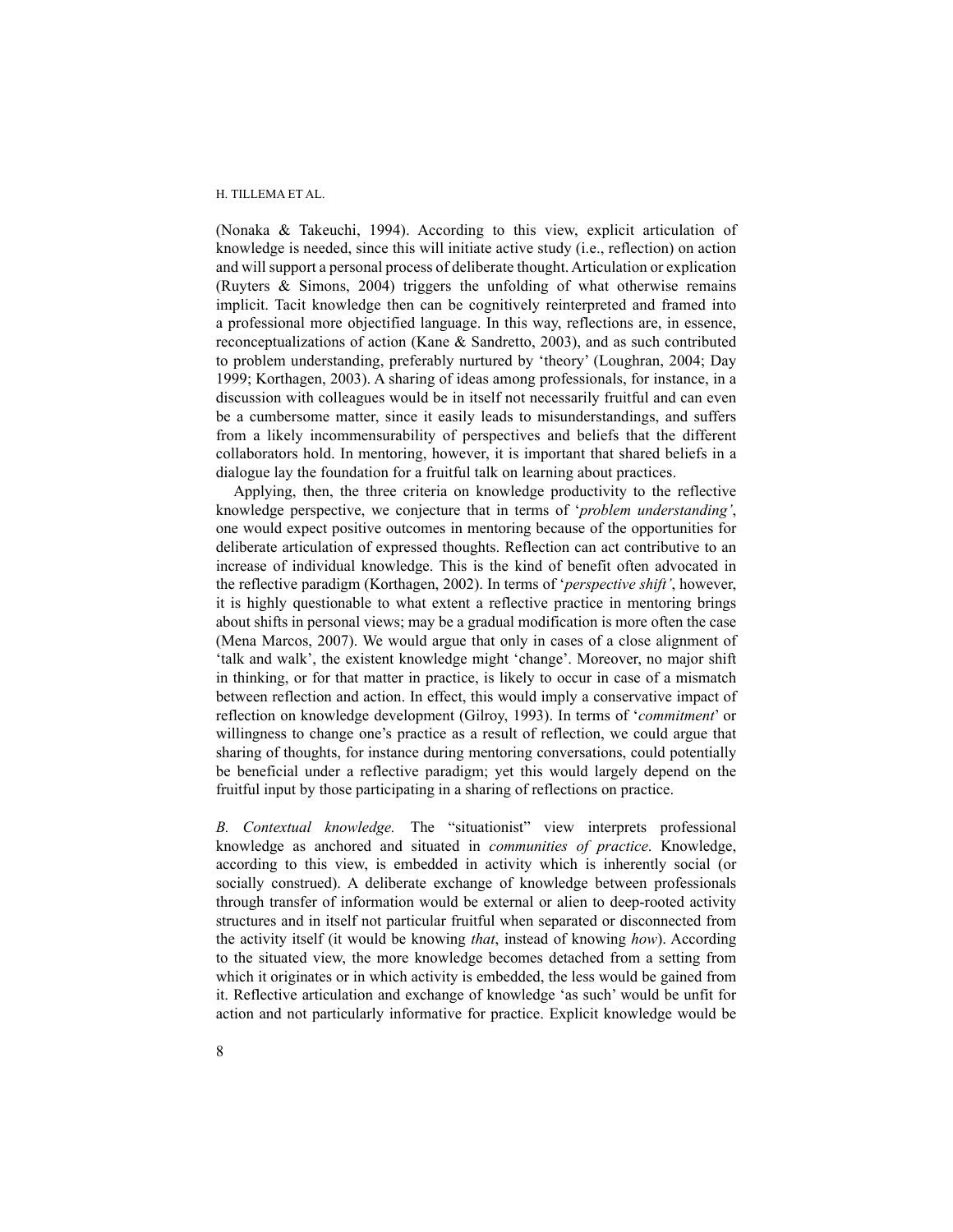classified as 'codified" "theoretical" knowledge which cannot be directly operated upon. Situating and enacting knowledge could indeed build an environment for interpreting events and give meaning to situations encountered, and would thus be rated in more favorable terms.

In applying the knowledge productivity criteria to this situated viewpoint, we could argue that *problem understanding* as a focus in mentoring would be less urgent or immediate and perhaps even unfavorably rated since most opportunities for learning in action remain implicit and dependent on affordances and space to attend to them. Situated learning thrives on setting-attached (i.e., directly workrelated) processes of professional learning. Although "off work" discussion and exchange among professionals, for instance in a mentoring conversation, could prove to be helpful; it still entails the danger of being 'talk' instead of 'walk'. In terms of *perspective shift*, real and lasting change in thinking (and action) would occur when mentor and mentee are working closely together on a regular basis, preferably sharing the same setting/practice since it provides a common ground for talk and would trigger conversation about jointly encountered problems (Engestrom, 2003). In terms of *commitmen*t, we would argue that working closely together under similar work-based conditions would lead to high involvement and raise interest in the outcomes of a conversation. In this respect, mentoring conversations can provide an authentic platform for raising the level of 'situatedness' and create an awareness for learning.

*C. Distributed knowledge.* The distributed knowledge view focuses on professional knowledge as being acquired through *progressive discourse and informed participation*. Characteristic is the importance attached to scrutinizing one's practice for the sake of creating tools for (an improved) practice. Collaborative inquiry would be a valid route to generate, adapt and renew 'knowing' under the condition that there is a sufficiently grounded professional language or knowledge base available to help participants frame their thoughts and identify key issues for discourse and conversation. Aim of conversation and sharing is to build artifacts for improved agency which ultimately can be used for practical action. Articulation and inquiry are sources of knowledge building. The resulting success would vary depending upon the conceptual frames or constructs delivered throughout the exchange. Conversation, then, provides a crucial condition for discovering and exploring situational understandings that emerge from and prevail in the group. Conversation would primarily focus on seeking tangible solutions, and on finding a common shared core of interpretative concepts to understand or inform one's practice.

In terms of the three knowledge productivity criteria, it can be maintained that *problem understanding* is facilitated through inquisitive collaboration and by working together. Mentoring would constitute an ideal setting to do so. Its conversational approach could enhance the creation of artifacts, i.e., solutions for practice. Conversation would, in addition, add to the attainment of new insights and create understanding of situations and problems encountered in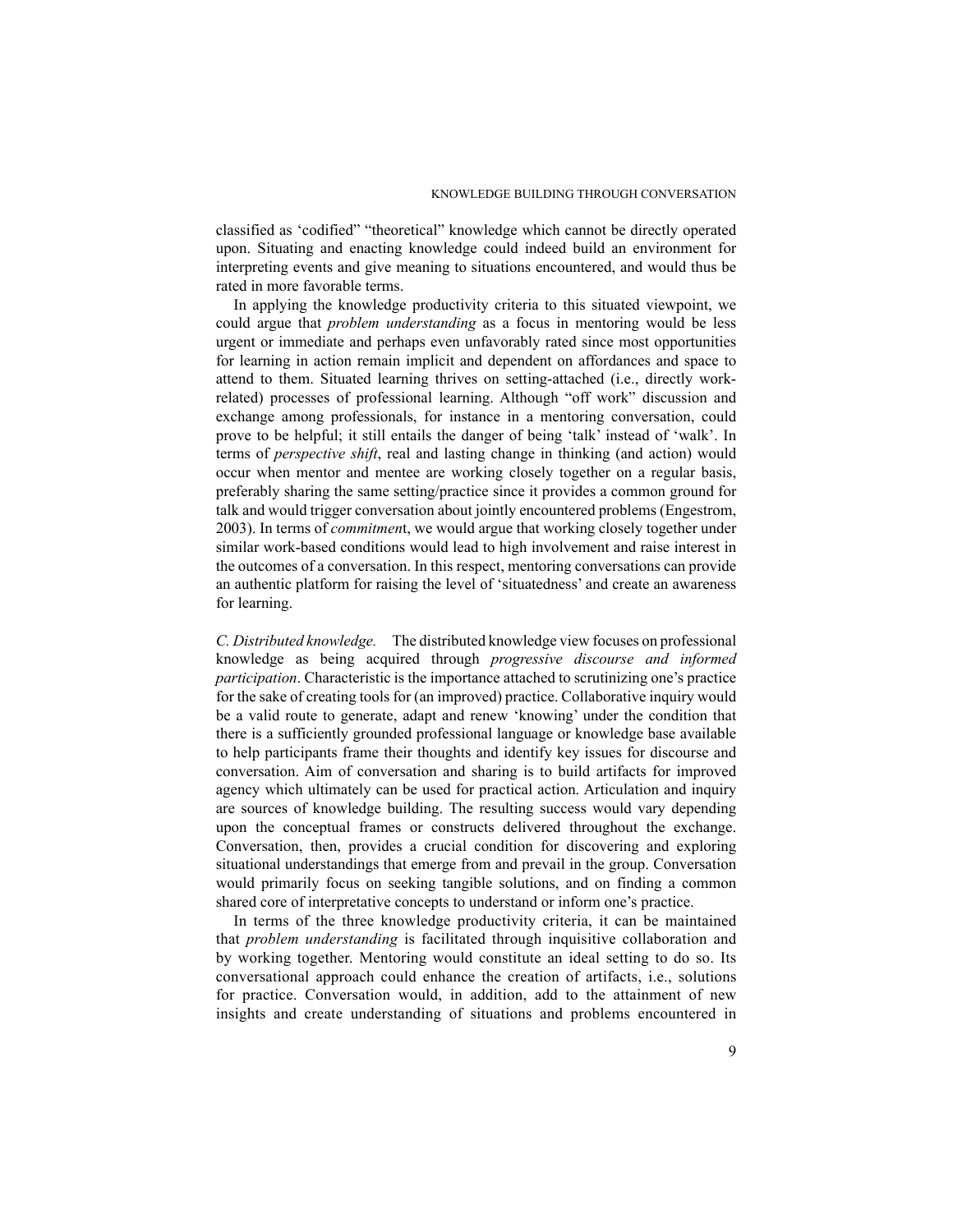### H. Tillema et al.

practice. *Perspective shift* would in this view be the primary target of a mentoring process. Mentors would, for example, select cases or instances which offer a clear or explicit structural problem or offer a framework to evaluate encountered problems, all meant as a source of mutual learning during the discourse. In the case of *commitment*, the distributed view would stress a real investment in mentoring in scrutinizing one's practice and establish a critical involvement in solution oriented group discussions. In this sense mentoring conversations are the main vehicle for learning.

We then could summarize the way mentoring conversations are likely to contribute to the enhancement of professional knowledge in the following way (Table 2). In addition to the three outcome criteria of knowledge productivity we also gauge: adhering to prior knowledge and importance attached to interaction, as of interest to a mentoring conversation. It shows that the three views on professional knowledge differ in the way they would arrange mentoring conversations and value in distinct ways the interactional and implicit nature of professional knowledge.

|                               | Resulting evaluation<br>on the three knowledge<br>productivity criteria                                                                    | <i>individual learner</i>                                                                                                                                                                           | Prior knowledge base of Process of exchange and<br>communication                                            |
|-------------------------------|--------------------------------------------------------------------------------------------------------------------------------------------|-----------------------------------------------------------------------------------------------------------------------------------------------------------------------------------------------------|-------------------------------------------------------------------------------------------------------------|
| A)<br>Reflective<br>knowledge | Problem Understanding $\bullet$<br>$PU$ ) = positive<br>Perspective Shift<br>$(PS)$ = negative<br>Commitment to apply<br>$(CA)$ = negative | helpful in looking<br>back, making explicit<br>what occurred<br>articulation of what<br>was considered<br>• valuable for<br>clarification                                                           | not particular useful,<br>occurrence of<br>misunderstanding,<br>interpretation<br>problems,<br>negotiations |
| B)<br>Situated,<br>cognition  | $PU =$ negative<br>$PS = negative$<br>$CA = positive$                                                                                      | $\bullet$ not helpful as it is<br>disengaged, too far<br>away from actual<br>practice<br>• knowledge difficult<br>to articulate;<br>misunderstandings<br>not particularly<br>essential for practice | $\bullet$ important to<br>clarify thoughts,<br>needed for working<br>towards a common<br>understanding      |
| C) Distributed<br>knowledge   | $PU = positive$<br>$PS = positive$<br>$CA = positive$                                                                                      | only relevant for<br>creating mutuality<br>in personal<br>understandings<br>focus on core ideas                                                                                                     | only when<br>agreement on<br>shared concepts,<br>based on informed<br>participation                         |

| Table 2. Appraisal of mentoring conversations based of different |
|------------------------------------------------------------------|
| views on professional knowledge building                         |

*Key: PU = problem understanding; PS = perspective shift; CA = commitment to apply*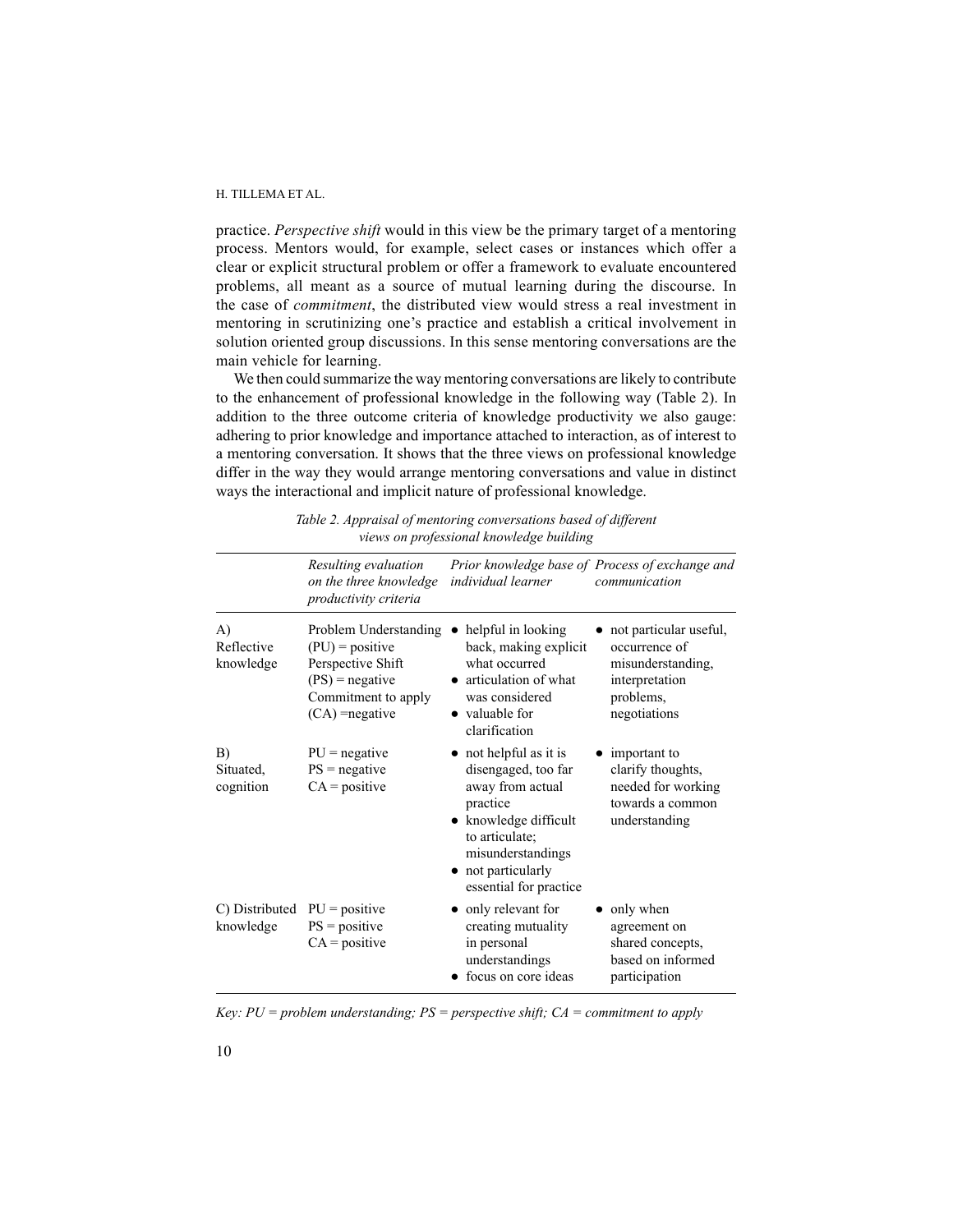The abovementioned table distinguishes clearly the differing views on the nature of professional knowledge building and how it affects learning through conversations. Therefore, we like to explore in more detail what prospects a collaborative, inquiry oriented, and participative mode of learning, i.e., our position on distributed knowledge, has for mentoring as offering learning conversations.

### KNOWLEDGE BUILDING IN COMMUNITIES OF INQUIRY

How professionals learn from each other through professional interactions can be understood by studying learning in communities of inquiry (Lipponen, 2000; Stoll & Louis, 2007; Birenbaum, Kimron, Shilton, & Sharaf-Barzilay, 2009). These studies on collaborative learning examine how conversations as vehicles of exchange, particularly those in which study and deliberate (re)search are used, scaffold a process of gaining insights from the challenges of practice (Palonen, 2004). Participants in such communities – and we like to see mentoring as such a community – typically engage one another with deliberate notions about improving practice and have thoughtful solutions in mind when they address challenges in their practice, all for the sake of developing and implementing tools and artifacts that can help to improve performance (Bereiter, 2002; Tillema & Van der Westhuizen, 2006). Evident from different approaches to collaborative learning (Stoll & Louis, 2007) is that the arrangement of conversations is crucial to lead to fruitful, tangible and prospective solutions, i.e. becoming knowledge productive (Lipponen, 2000).

The way, then, conversations are arranged establishes how participants will be brought to scrutinize and articulate their practice. Functioning as a community of inquiry, participants will develop among themselves multiple connections (Edwards, 2013). As conversations evolve, the 'community' members (e.g. in mentoring conversations the two members involved) adopt each other's solutions to practices that become 'distributed', i.e., that reflect their joint personal connections. As a result, conversation in such communities mounts up to knowledge building from multiple perspectives. For this we coined the metaphor "Climbing the Mountain" (see Chapter 2).

We contend that this kind of professional knowledge building, i.e., mentoring as a community of inquiry, is particularly beneficial for the improvement of professional action; in that participants exhibit a strong drive to generate, modify and apply knowledge in practice, and to learn from each other (Tillema & Orland Barak, 2006). "Mentoring for learning", as this may be called, is characterized by interactions in communities of inquiry that provide a physical or virtual space for scrutinizing practices (Stoll & Louis, 2007). Such mentoring also allows for exploring joint goals, providing availability for help and advice; creating encounters that bring about occasions for applying skills, designing solutions (tools for practice), making decisions, using creativity, and for developing collegial interactions in the larger professional community (Stoll & Louis, 2007; Birenbaum et al., 2009).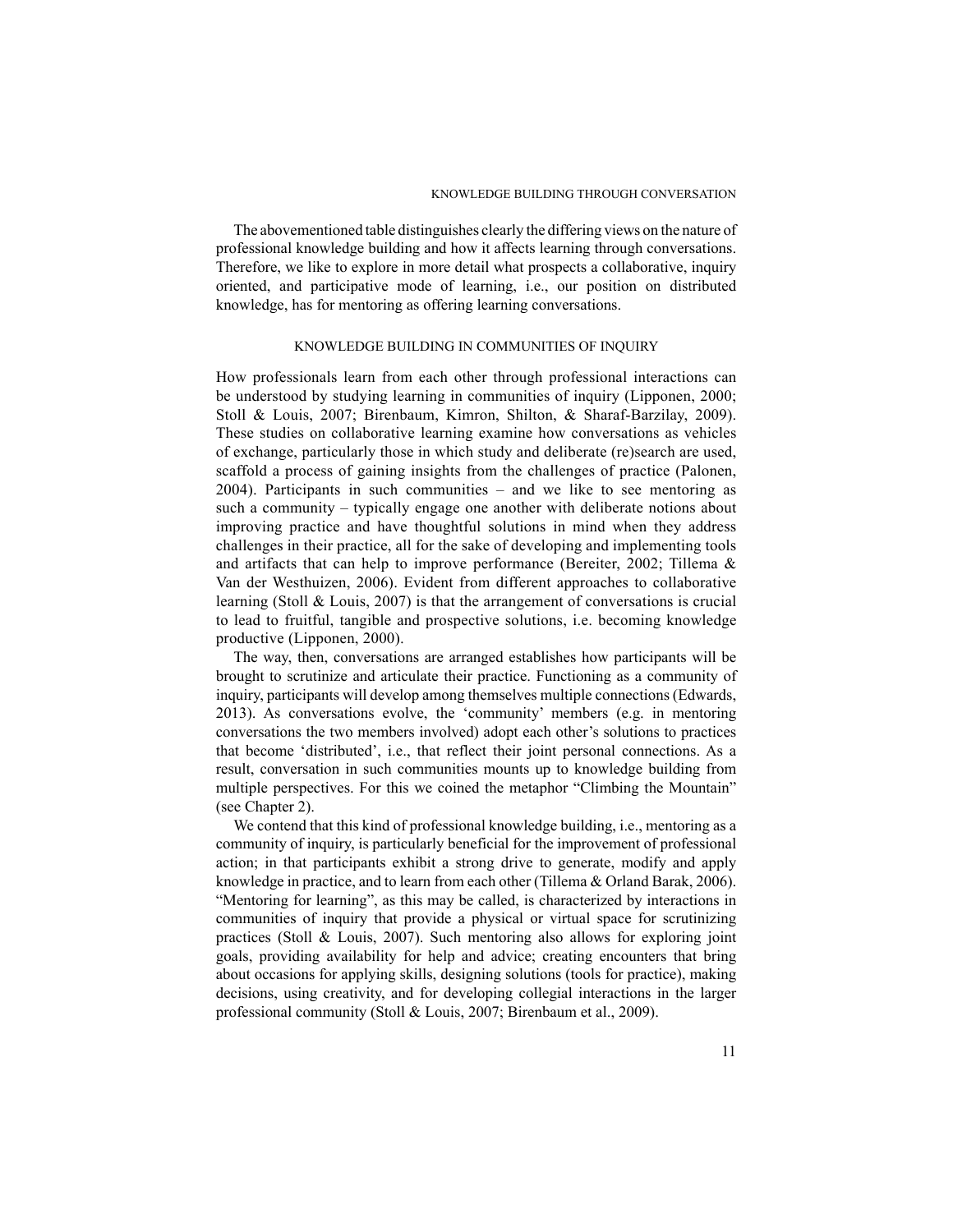### H. Tillema et al.

We could summarize, then, our position as follows:

Professional knowledge building is initiated and sustained through on-going, progressive discourse, developed by informed participation, and leading to knowledge productivity. We consider conversation to be the main vehicle for knowledge building in that it encourages professionals as learners (and mentors) to make their knowledge productive.

This position stresses the notion of 'articulate' knowledge, i.e., one of search and inquiry on knowledge 'in use', while at the same time attributing importance to the discourse on knowledge that is expressed through interactions and conversations with others. Specifically, emphasizing the role of conversation in knowledge building illuminates a number of critical elements that may open further thinking towards reconsidering some of the premises on mentoring for learning. We can ask, for example: 'How does conversation generate productive knowledge?', 'Why is articulation of concepts and beliefs hard to specify and lead to change in professional work?' 'How does talk, i.e., advice, lead to following recommendations'? And also address issues in mentoring like: 'How does conversation put knowledge into action?' or 'match beliefs to practice?'.

To concentrate further on the critical role of conversation in knowledge building, we borrow the notion of *situational understanding* (Bereiter, 2002) to capture what professionals encounter during a process of mentoring for learning. In this notion, knowledge building in conversation is not interpreted as moving packages of objectified knowledge (i.e., transfer of explicit knowledge), but rather as an active search for and (de)construction of valuable meanings through inquiry and progressive discourse between colleagues based on experiences drawn from practice contexts. The notion of situational understanding helps to interpret more explicitly how professionals come to (re)value their work-related experiences (Wang & Odell, 2002). In contrast to the notion of situated cognition (see Table 1), *situational understanding* adds the idea of a *progressive inquiry of performance in situ*. This view aligns with Shulman's notion of 'wisdom of practice' (Shulman, 1987), as 'contextual understanding': from which we conclude that professionals 'know' in an embedded and distributed sense. Based on this conceptualization, we look in more depth at the discursive nature of mentoring conversations.

### APPROACHING MENTORING AS CONVERSATION

An appropriate entry point for exploring the discursive nature of conversations lies in the tradition of conversation analysis research. This tradition draws on social interaction theory (Goffman, 1974; Rawls, 1984) and contends that meanings are created through what Goffman (1969a) calls "interactional performance". Meaning making, as for instance is the case in mentoring, is shaped by social and cultural resources in which professionals operate (see also Drew & Heritage, 1992). Such meaning making in interactions is dialogic in nature, i.e., negotiating meaning in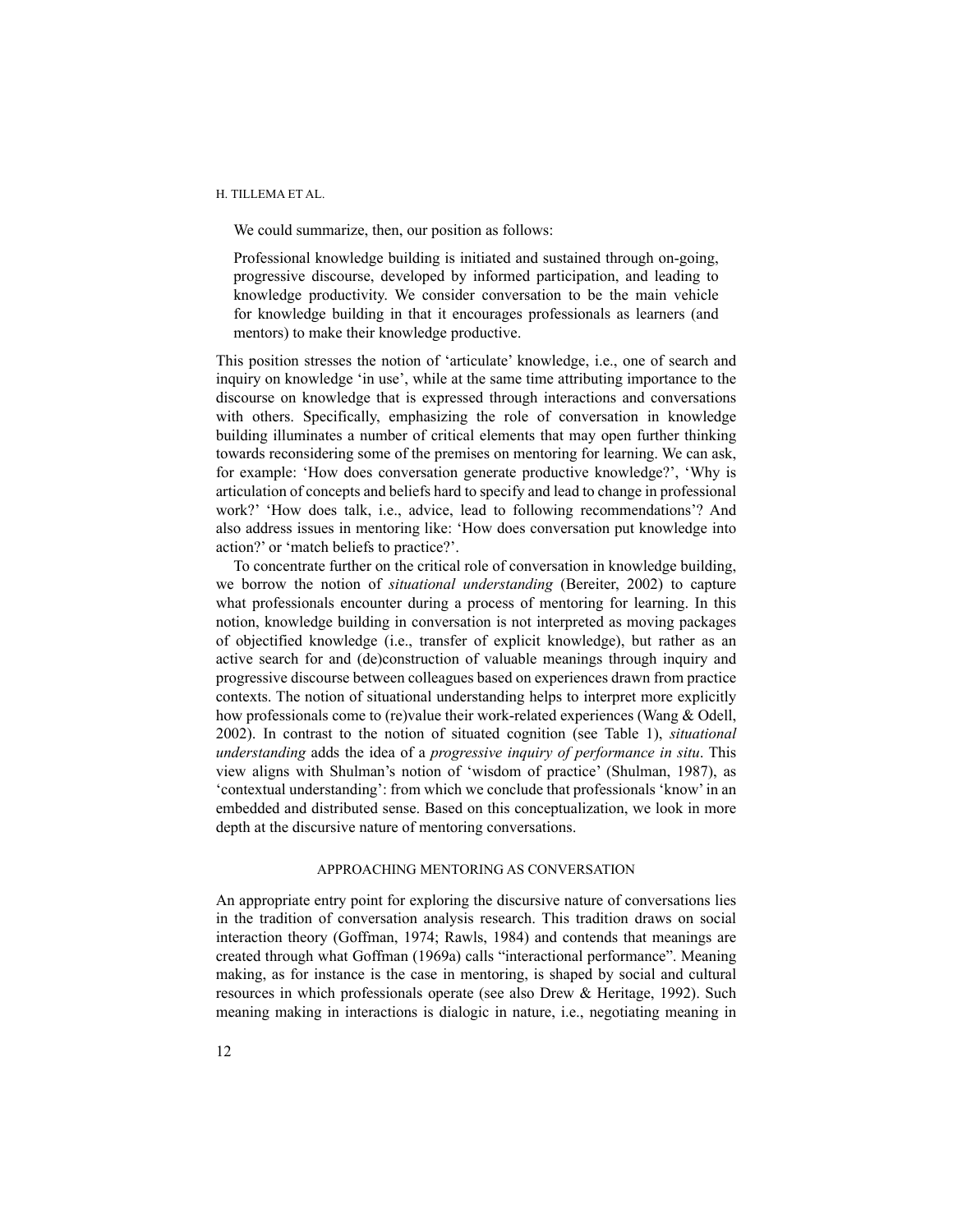interaction. Participation in dialogue signifies the importance of a collective search for meaning. From this position we can pursue how professional knowledge building is developed in interactions with a mentor. This position states that conversation is the vehicle for knowledge building as well as the framework thereof. A closer conversation analysis look can reveal how meaning making and situational understanding unfold.

It is becoming clear from studies on Conversation Analysis (CA) that what participants say in conversations is not a mere reflection of internal mental representations, i.e., a virtual window into their cognitive state (Edwards, 1993: 211); rather, professional knowledge is displayed discursively (in communication), and demonstrated through concepts used during exchange that represents "flexible components of situated talk" (Edwards, 1993: 209). How knowledge building comes into play during interaction is a function of the actual setting and participants involved, and constructed and oriented to, in interaction, along the way (Wiggins & Potter, 2008: 79; see also Heritage & Raymond, 2005). In a discursive practice, discourse and conversational interaction have a meaning-construing nature (Edwards, 1997). As such, mentoring is a mindful process where, as noted by Edwards, 1997: 33, the apparently private process of learning and thinking of learners are realised in interaction and openly. Unfolding this argument further we draw, in particular, on five major insights from the conversational analysis literature to identify 'knowledge productive' learning conversations that, as is the case in mentoring, may help to structure talking together.

A) Talk in conversation are *open*, varied, and done in accountable ways – open in the sense of disclosing positions and recognizing roles; varied in the sense that each utterance is a response on what was said previously, and with participants responding in accountable ways to pursue the relevancy of talk at hand. As such, conversation is an inquisitive knowledge making procedure (Edwards and Potter 1992; Birenbaum et al., 2009). When mentors and mentees are in conversation about practices for example, they make their knowledge open by responding to what the other says, and by using the conversation as vehicle to articulate what they know (Engestrom, 1994).

B) Conversational interaction is *intersubjective,* and shared knowledge is a performative category, i.e, must lead to solutions for practice; be knowledge productive. This implies that talk is not just mediated interaction, but social action which involves assumptions, beliefs, understandings, that "are attended to, implied, made relevant, etc., as part of whatever business talk is doing" (Edwards, 2004b: 41). Intersubjectivity is a feature of talk characterised by turn taking, uptake, and how participants design their responses (Edwards, 2004a). Knowledge building in mentoring conversation should therefore be looked at as a collaborative and reciprocal enterprise, and conducted in what Engestrom (1994) called, their language of conversation.

C) During conversations, participants do not simply draw on and exchange "predetermined categories of speech" (Pike, 2010: 164) but engage in an *advancement*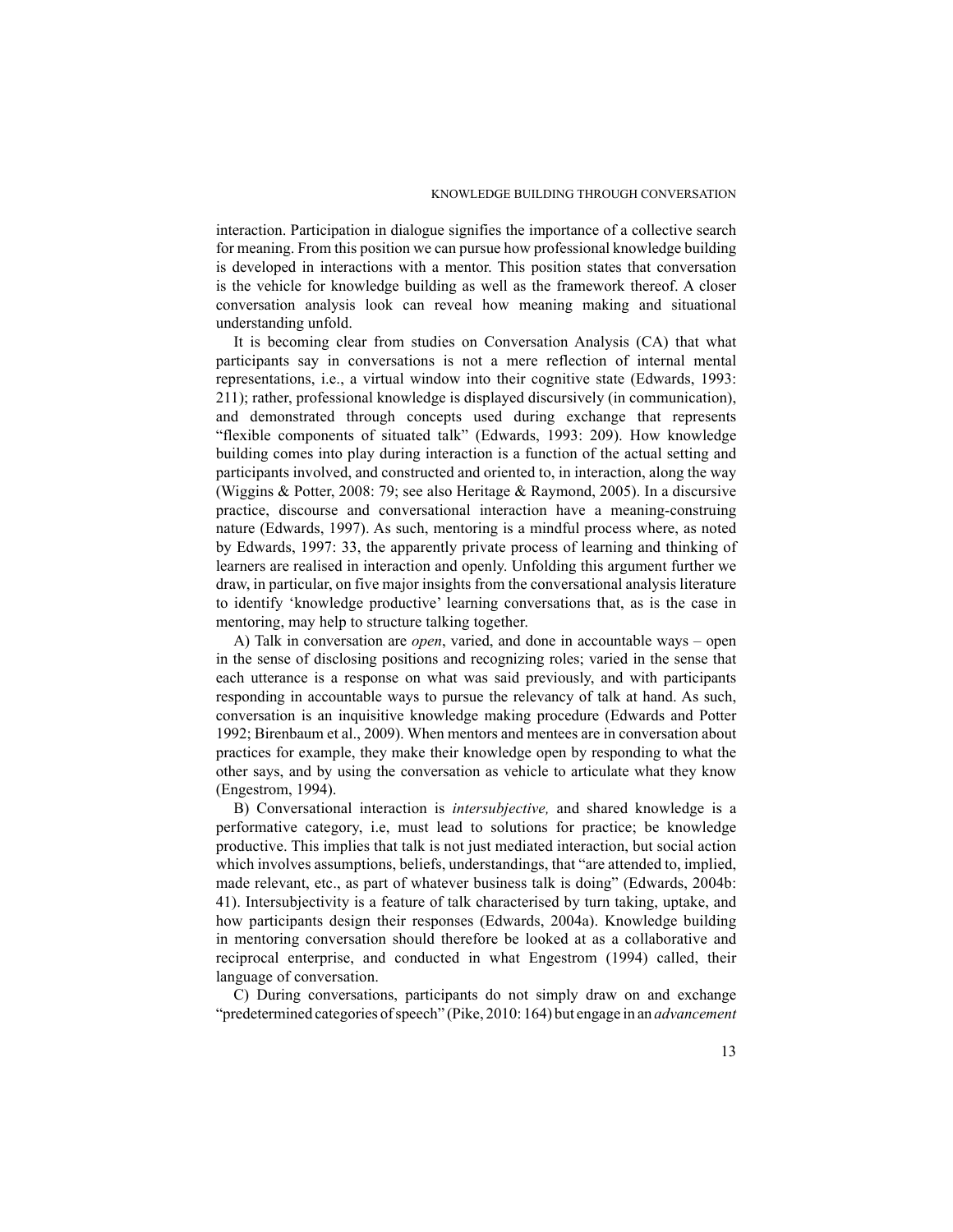### H. Tillema et al.

*of knowing* or a 'progressive discourse'. This means knowledge building happens gradually in terms of turn-by turn interactions; ultimately to climb to higher levels of understanding. Learning is contextualised in the mentoring setting, a joint activity that relies on presuppositions participants have of utterances made by the other in the interactional development zone a mentoring setting constitutes (Mercer, 2000; Pike, 2010: 164; Addison Stone, 1993). In such zones, knowledge becomes apparent as essentially embedded in unique episodes of interaction. Knowledge building draws on these sequences of verbal interactions – i.e., turn-taking, responding and exchanging utterances – not simply to duplicate experiences and conceptualisations, but taking the form of constructive and reconstructive rich understandings shaped and adjusted by participants (Lindfors, 1999; Rodgers & Raider-Roth, 2006; Magano, Mostert, & Van der Westhuizen, 2010).

D) Knowledge building through conversation entails a *moral domain* with clear implications for conversational relationships among participants (Stivers, Mondada, & Steensig, 2011). Specific moral dimensions of knowledge in conversations can be identified (Stivers et al., 2011):

- *epistemic access;* that is: who owns knowledge (described in terms of who determines what constitutes knowing vs not knowing; by what degree of certainty are solutions for practice adopted; who provides knowledge resources; what is accepted as knowledge);
- *epistemic primacy;* that is: who decides on goals or direction of talk (described in terms of relative rights to know; relative rights to claim; relative authority of knowledge); and
- *epistemic responsibility;* that is: who concludes about the relevancy of talk (described in terms of what is knowable to act upon, how recipients design their actions and turn-taking).

Epistemic access is about 'gate-keeping' the information that will be talked about. By eliciting and claiming knowledge entries in a conversation and it presupposes willingness to interact (Stivers et al., 2011). In knowledge building, this plays out in the engagement of participants to interact for example working together in mentoring as a study team, (Tillema & Orland-Barak, 2006). Epistemic primacy in conversational interactions involves allowing recipients their relative rights to tell, inform, assert or assess something, and acknowledges asymmetries in the depth, specificity, or completeness of their knowledge (Stivers et al., 2011). In mentoring settings this would mean that conversations are shaped by prevailing norms of alignment and affiliation. In practice this may be observed in the ways in which professionals account for what they know, how certain they are about their knowledge, and how they exercise their right and responsibilities as contributors to the knowledge conversation (see Stivers et al., 2011: 9). Epistemic responsibility refers closure and opening; to conclusion and prospects of a talk, which entails a recognition of the fruitfulness and productivity of conversations for further action.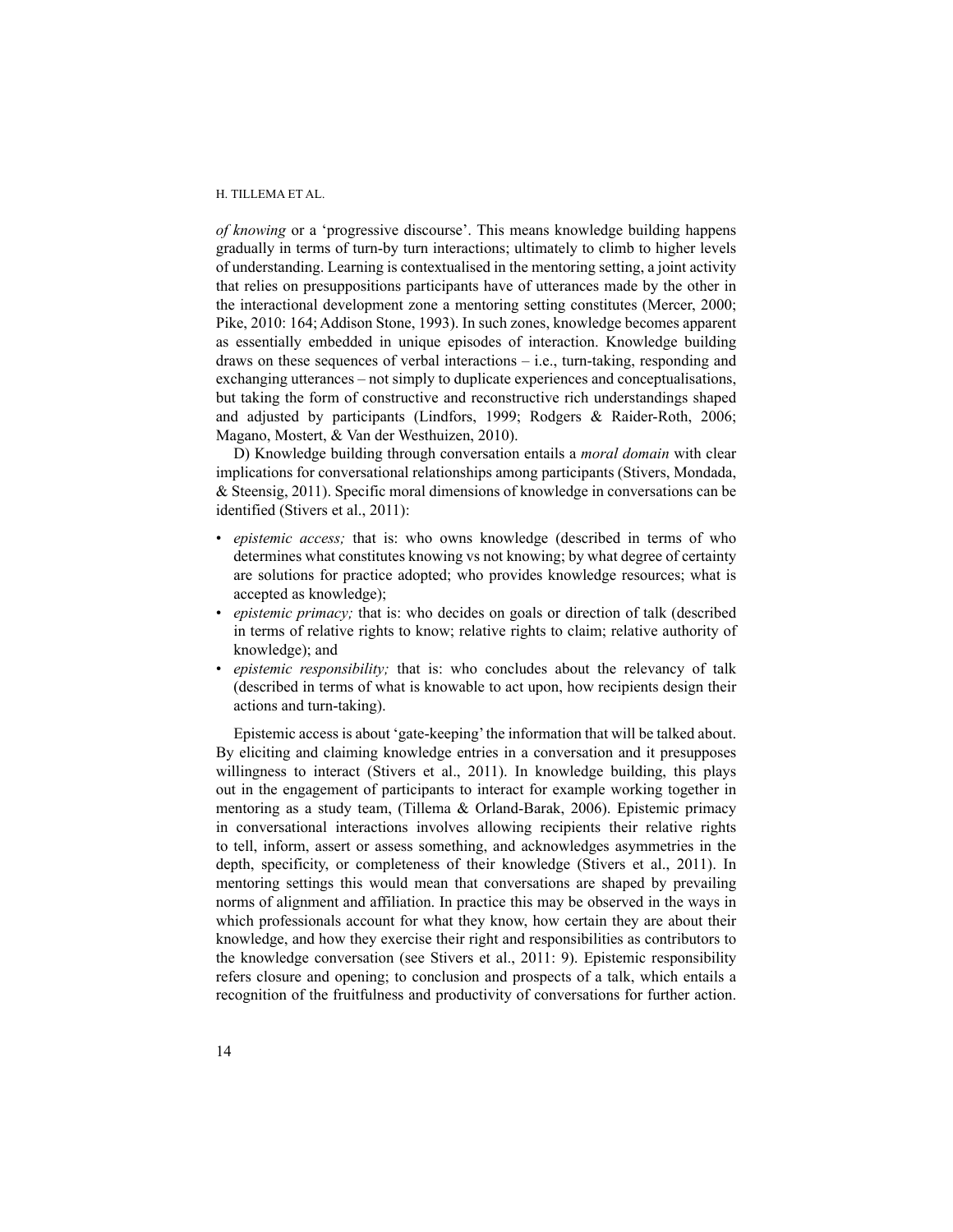Advice and guidance offered in mentoring need to be recognized as such in order to follow recommendations.

E) Conversation creates a *participative* ground for sharing knowledge. Drew's analyses of cognitive states in interaction offer evidence for the ways in which individual knowledge comes to the "interactional surface" (Drew, 2005: 176). In conversational interactions, utterances may be associated with recurrent and systematic patterns of merging 'cognitive states'. In professional interactions this means participants would use the conversation to stay tuned to the shared understanding, and allow for confusion to be clarified. Participation requires following the flow of communication in an attentive manner.

To abridge these highlights from Conversation Analysis research into a kernel characterization it can be posited that knowledge productive 'learning' conversations are constituted by:

- a. a progressive discourse (have A, B, C), and
- b. an informed participation (have C, D E).

To recognize such conversations additional analysis is needed (and one of the main purposes of this book and following chapters). Edwards' (1997: 45) notion of "analytical moves" may guide a more detailed and analytical inquiry into how mentoring conversation are conducted and how interactions evolve. Such moves in talks would involve for instance: identifying a topic of inquiry; allowing for explication; moving towards another theme. Studying knowledge building in mentoring conversations also would call for questions such as: What are the typical discourses in mentoring settings? How do they unfold? What patterns occur? How is a higher level in understanding attained? An inquisitive look at mentoring conversations as learning conversations (i.e., those which 'climb the mountain') would require for example detailed analysis of: What are the practices discussed? Where or when do they occur in a conversation? How do they vary across episodes, how are they organised in interaction, as part of participant accountability for participation in discourse? Analyses of moves in conversation might help (a mentor, for instance) to screen interactions and to focus on how utterances are constructed in a course of a conversation, and how it relates the practices under scrutiny (Edwards & Potter, 2012).

### **CONCLUSION**

This chapter explored how knowledge building develops through conversation. Although differing views exist on the nature of knowledge building for professional practice, we put forward that the discursive nature of knowledge and 'knowing' is pertinent to understanding how professionals use conversations for building knowledge. Mentoring conversation is a vehicle for creating such a situational understanding. We have attempted to establish that knowledge building in mentoring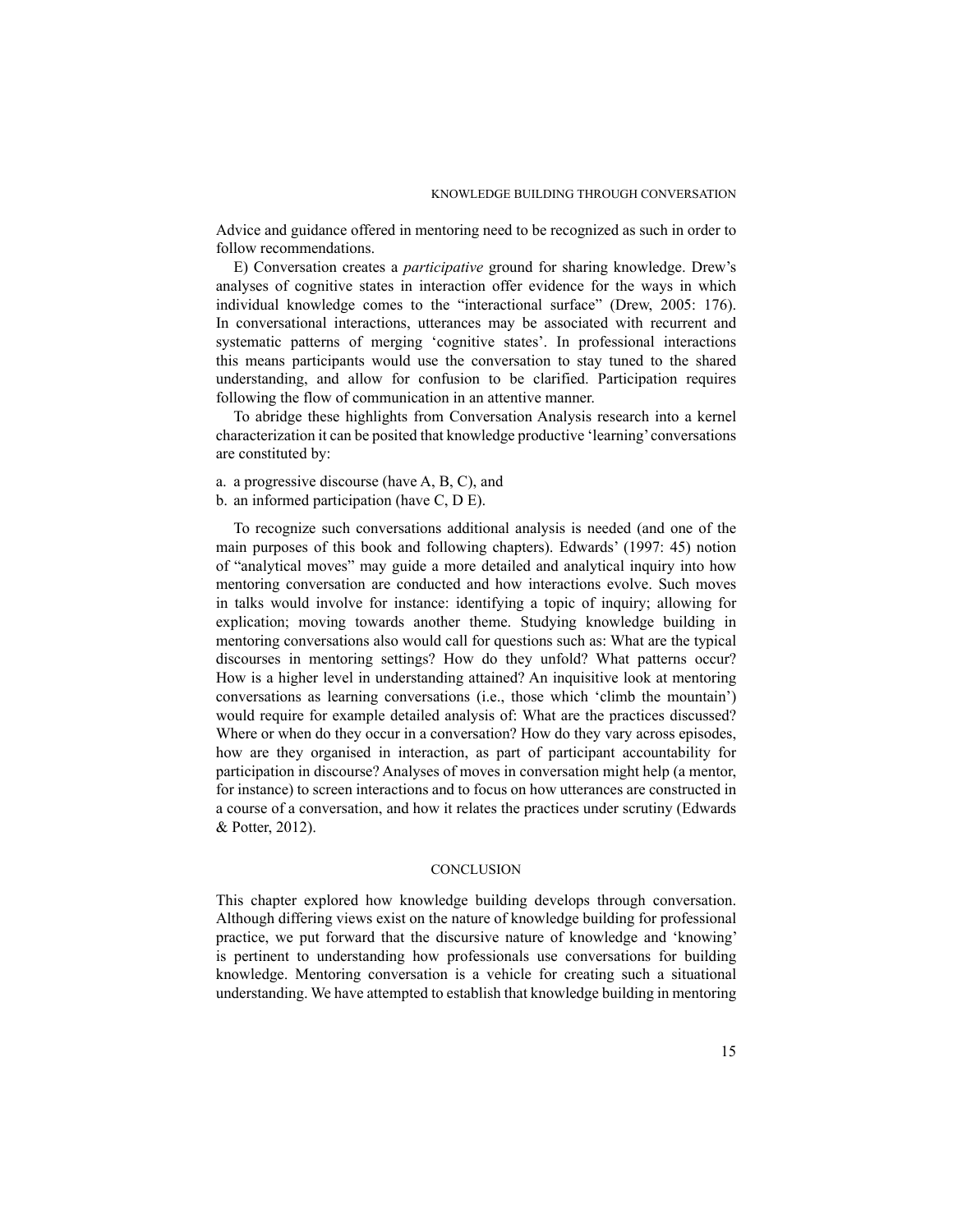#### H. Tillema et al.

practice is interactional and collaborative, responsive to situational context, takes professional beliefs and perspectives into account, and need to be knowledge productive, i.e., solution oriented. Knowledge productivity appears not to be an innate individual's possession, which is reflected on and transferred through merely by telling, explaining and externalization. On the contrary, professional knowledge building leading to knowledge productivity is a function of the situated talk occurring in an actual setting between participants, i.e., in our case, between mentors and mentees, who should be intent on responding in varied and unique ways in creating professional knowledge. Ultimately, the knowledge built is framed and constituted through the way the participants manage and design and execute the conversation (Stoll & Louis, 2004). Mentors and mentees engaged in knowledge building through conversations are thus accountable to engage in constructing and reconstructing rich and meaningful conceptualisations that go 'beyond the information given' and shape unique episodes of knowledge productive interaction.

#### REFERENCES

- Addison Stone, C. (1996). What is missing in the metaphor of scaffolding? In E. A. Forman, N. Minick, & A. C. Stone (Eds.), *Contexts for learning: Sociocultural dynamics in children's development* (pp. 169–185). New York, NY: Oxford University Press.
- Bakhtin, M. (1986). *Speech genres and other late essays* (Vern W. McGee, Trans.). Austin, TX: University of Texas Press.
- Bereiter, C. (2002). *Education and mind in the knowledge society*. Mahwah, NJ: Lawrence Erlbaum Associates.
- Birenbaum, M., Kimron, H., Shilton, H., & Shahaf-Barzilay, R. (2009). *Cycles of inquiry: Formative assessment in service of learning in classrooms and in school-based professional communities*. Paper prepared for presentation at the 2009 AERA Annual Meeting (Division A-Administration, Organization and Leadership/Section 3: School Improvement), San Diego, CA.
- Bruner, J. S. (1973). *Beyond the information given*. New York, NY: Norton company.
- Cazden, C. B. (1988). *Classroom discourse: The language of teaching and learning*. Portsmouth, NH: Heinemann.
- Clandinin, D. J., & Connelly, F. M. (2000). *Narrative inquiry, experience and story in qualitative research*. San Francisco, CA: Jossey Bass.
- Clark, C. M. (1995). *Thoughtful teaching*. New York, NY: Columbia University, Professionals College Press.
- Cochran-Smith, M., & Zeichner, K. M. (2005). *Studying professional education: Report of the AERA panel on research and professional education*. Mahwah, NJ: Lawrence Erlbaum.
- Drew, P. (2005). Is confusion a state of mind? In H. te Molder & J. Potter (Eds.), *Conversation and cognition*. Cambridge: Cambridge University Press.
- Drew, P., & Heritage, J. (Eds.). (1992). *Talk at work: Interaction in institutional settings*. Cambridge: Cambridge University Press.
- Edwards, A., Gilroy, P., & Hartley, D. (2002). *Rethinking professional education: Collaborative responses to uncertainty*. London, England: Routledge Falmer Press.
- Edwards, D. (1993). But what do children really think? Discourse analysis and conceptual content in children's talk. *Cognition and instruction*, *11*(3&4), 207–225.
- Edwards, D. (1997). *Discourse and cognition*. London, England: Sage.
- Edwards, D. (2004). Discursive psychology. In K. Fitch & R. Sanders (Eds.), *Handbook of language and social interaction* (pp. 257–273). Mahwah, NJ: Lawrence Erlbaum.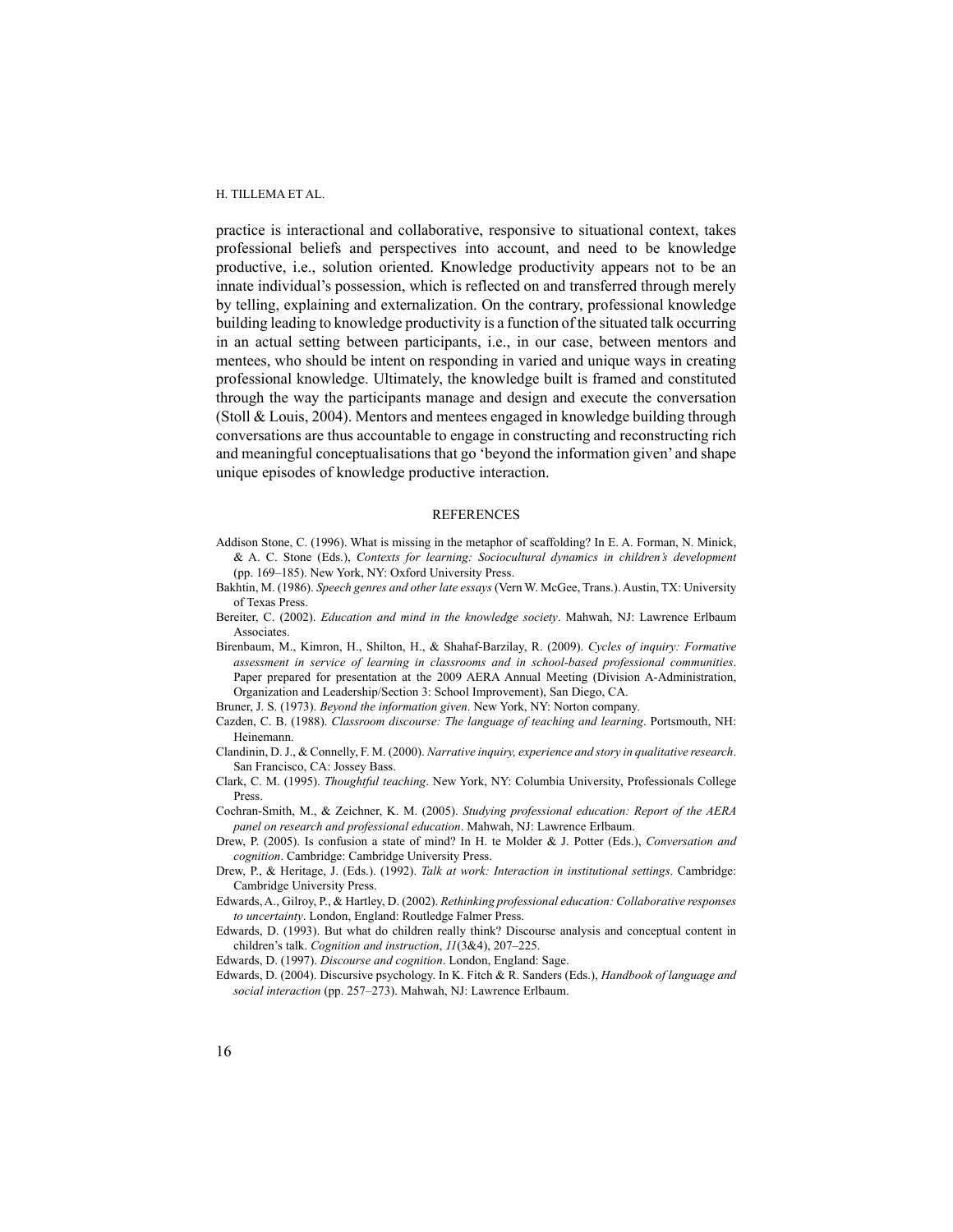- Edwards, D. (2006). Discourse, cognition and social practices: The rich surface of language and social interaction. *Discourse Studies*, *8*(1), 41–49.
- Edwards, D., & Potter, J. (1992). *Discursive psychology*. London, England: Sage.
- Edwards, D., & Potter, J. (2012). *Pre-conference workshop: Discursive psychology: Psychology as an object in and for interaction*. DARG Conference, University of Loughborough, England.
- Elbers, E. (2004). Conversational asymmetry and the child's perspective in developmental and educational research. *International Journal of Disability, Development and Education*, *51*(2), 201–215.
- Engeström, Y. (1994). Professionals as collaborative thinkers. In I. Carlgren (Ed.), *Professionals' minds and actions*. London, England: The Falmer Press.
- Engeström. Y. (2001). Expansive learning at work. Toward activity theoretical reconceptualization. *Journal of Education and Work*, *14*(1), 133–156.
- Farr Darling, L. (2001). When conceptions collide, constructing a community of inquiry for teacher education in British Columbia*. Journal of Education for Teaching*, *27*(1), 7–21.
- Fenstermacher, G. D. (1994). The knower and the known: The nature of knowledge in research on teaching. *Review of Research in Education*, *20*, 3–56
- Gilroy, P. (1993). Reflections on Schon, an epistemological critique. In P. Gilroy & M. Smith (Eds.), *International analysis of professional education*. London, England: Carfax.
- Goffman, E. (1969a). *Interaction ritual*. New York, NY: Doubleday Anchor.
- Goffman, E. (1969b). *Strategic interaction*. Philadelphia, PA: University of Pennsylvania Press.
- Goffman, E. (1974). *The presentation of self in everyday life*. Middlesex: Penguin Books.
- Goffman, E. (1981). *Forms of talk*. Philadelphia, PA: University of Pennsylvania Press.
- Hakkarainen, K., Paavola, S., & Lipponen, L. (2004). From communities of practice to innovative learning communities. *Life Long Learning in Europe*, *6*(2), 74–84.
- Heritage, J., & Raymond, G. (2005). The terms of agreement: Indexing epistemic authority and subordination in talk-in-interaction. *Social Psychology Quarterly*, *68*(1), 15–38.
- Hiebert, J., Gallimore, R., & Stigler, J. (2002). A knowledge base for the teaching profession: What would it look like and how can we get one? *Educational Researcher*, *31*, 3–15.
- Huberman, M. (1995). Networks that alter teaching, conceptualizations, exchanges and experiments. *Teaching & Professionals*, *4*(1), 193–212.
- Kane, R., Sandretto, S., & Heath, C. (2002). Telling half the story; A critical review of research on professional beliefs. *Review of Educational Research*, *72*(2), 177–229.
- Koole T. (2010). Displays of epistemic access: Student responses to professional Explanations. *Research on Language and Social Interaction*, *43* (2), 183–209.
- Korthagen, F. A. (2002). *Linking practice and theory; the pedagogy of realistic professional education*. Mahwah, NJ: Lawrence Erlbaum.
- Lehrer, K. (2002). Discursive knowledge*. Philosophy and Phenomenological Research*, *60*(3), 637–653
- Lindfors, L. (1999). *Sloyd education in the cultural struggle. Part VIII. An outline of a sloyd educational theory* (Reports from the Faculty of Education, No. 4). Vasa: Abo Academic University, Department of Professional Education.
- Lipponen, L. (2000). Towards knowledge building: From facts to explanations in primary students' computer mediated discourse. *Learning Environments Research*, *3*, 179–199.
- Magano, M. D., Mostert, P., & van der Westhuizen, G. J. (2009). *Learning conversations. The value of interactive learning*. Cape Town: Heinemann Publishers.
- Mchoul, A. 1978. The organization of turns at formal talk in the classroom. *Language in Society*, *7*(2), 183–213.
- Mena Marcos, J., Sanchez, E., & Tillema, H. H. (2009). Professionals' reflection on action: What is said (in research) and what is done (in teaching). *Reflective Practice*, *10*(2), 191–204.
- Mena Marcos, J., Sanchez, E., & Tillema, H. H. (2010). Grounded professional reflection. Does professional reflection research support professional professional development in reflection? In I. Saleh & M. S. Khine (Eds.), *Teaching professionals: Approaches in improving quality of education*. New York, NY: Nova Publishers.
- Mercer, N. (2000). *Words and minds: How we use language to think together*. London, England: Routledge.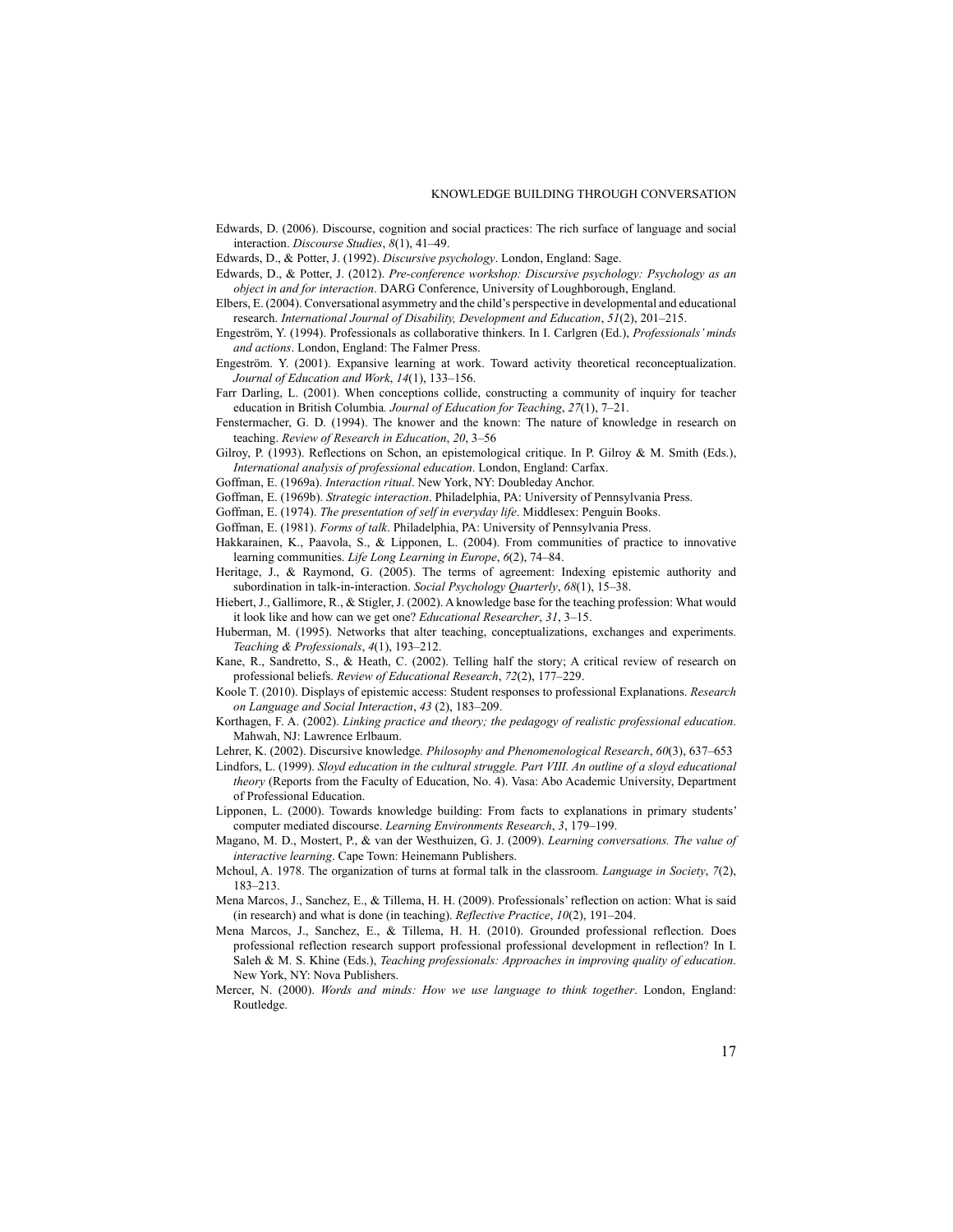#### H. Tillema et al.

- Mercer N. (2007). *The sociocultural analysis of classroom dialogue.* London, England: TLRP. Retrieved July 5, 2009 from http://www.bera.ac.uk/the-sociocultural-analysis-of-classroom-dialogue/
- Mercer, N. (2008). Talk and the development of reasoning and understanding. *Human Development*, *51*, 90–100.
- Olson, D. R., & Bruner, J. S. (1996). Folk psychology and folk pedagogy. In D. R. Olson & N. Torrance (Eds.), *Handbook of education and human development: New models of learning, teaching and schooling* (pp. 9–27). Oxford, England: Blackwell.
- Olson, M. R., & Craig, C. J. (2001). Opportunities and challenges in the development of professionals' knowledge: the development of narrative authority through knowledge communities. *Teaching and Professional Education*, *17*, 667–684.
- Orland-Barak, L., & Tillema H. H. (2006). Collaborative knowledge construction; the dark side of the moon. *Professionals & Teaching*, *12*(1), 1–12.
- Paavola, S., Lipponen, L., & Hakkarainen, K. (2004). Models of innovative knowledge communities and three metaphors of learning. *Review of Educational Research*, *74*(4), 557–577.
- Pajares, M. F. (1992). Professionals' beliefs and educational research: Cleaning up a messy construct. *Review of Educational Research*, *62*, 307–332.
- Palonen, T. (2004). Best practices of professional competence development. *Life Long Learning in Europe*, *2*, 95–102.
- Palonen, T., Hakkarainen, K., Talvitie, J., & Lehtinen, E. (2004). Network ties, cognitive centrality and team interaction within a telecommunication company. In H. P. A. Boshuizen, R. Bromme, & H. Gruber (Eds.), *Professional learning: Gaps and transitions on the way from novice to expert*. Dordrecht: Kluwer.
- Peräkylä, A. (2004). Traditions of interaction research. *British Journal of Social Psychology*, *43*, 1–20.
- Pike, C. (2010). Intersubjectivity and misunderstanding in adult-child learning conversations. In H. Gardner & M. Forrester (Eds.), *Analysing interactions in childhood. Insights from conversation analysis*. West-Sussex: Wiley-Blackwell.
- Potter, J., & Hepburn, A. (2008). Discursive constructionism. In J. A. Holstein & J. F. Gubrium (Eds.), *Handbook of constructionist research* (pp. 275–293). New York, NY: Guildford.
- Rawls, A. W. (1984). Interaction as a resource for epistemological critique. *Sociological Theory*, *2*, 222–252.
- Rodgers, C. R., & Raider-Roth, M. B. (2006). Presence in teaching. *Professionals and Teaching: Theory and Practice*, *12*(3), 265–287.
- Sacks, H., Schegloff, E. A., & Jefferson, G. (1974). A simplest systematics for the organization of turntaking in conversation. *Language*, *50*(4), 696–735.
- Scardamalia, M., & Bereiter, C. (1999). Schools as knowledge-building organizations. In D. Keating & C. Hertzman (Eds.), *Developmental health and the wealth of nations: Social, biological, and educational dynamics* [On Line]. Retrieved from http://csile.oise.on.ca/abstracts/ciarunderstanding.html
- Schön, D. A. (1983). *The reflective practitioner: How professionals think in action*. New York, NY: Basic Books.
- Sfard, A. (1998). On two metaphors for learning and the dangers of choosing just one. *Educational Researcher*, *27*(2), 4–13.
- Shulman, L. S. (1987). Knowledge and teaching: Foundations of the new reform. *Harvard Educational Review*, *19*(2), 4–14.
- Simons, R., & Ruyters, M. (2004). Learning professionals: Towards an integrated model. In R. Bromme & Boshuizen (Eds.), *Professional learning: Gaps and transitions on the way from novice to expert* (pp. 231–251). Boston, MA: Kluwer.
- Stivers, T., Mondada, L., & Steensig, J. (2011). *The morality of knowledge in conversation*. Cambridge: Cambridge University Press.
- Stoll, L., & Louis, K. S. (2007). *Professional learning communities: Divergence, depth and dilemmas*. Maidenhead: Open University Press/McGraw Hill.
- Tillema, H. H., & Orland-Barak, L. (2006). Constructing knowledge in professional conversations; The role of beliefs on knowledge and knowing. *Learning & Instruction*, *16*(6), 592–608.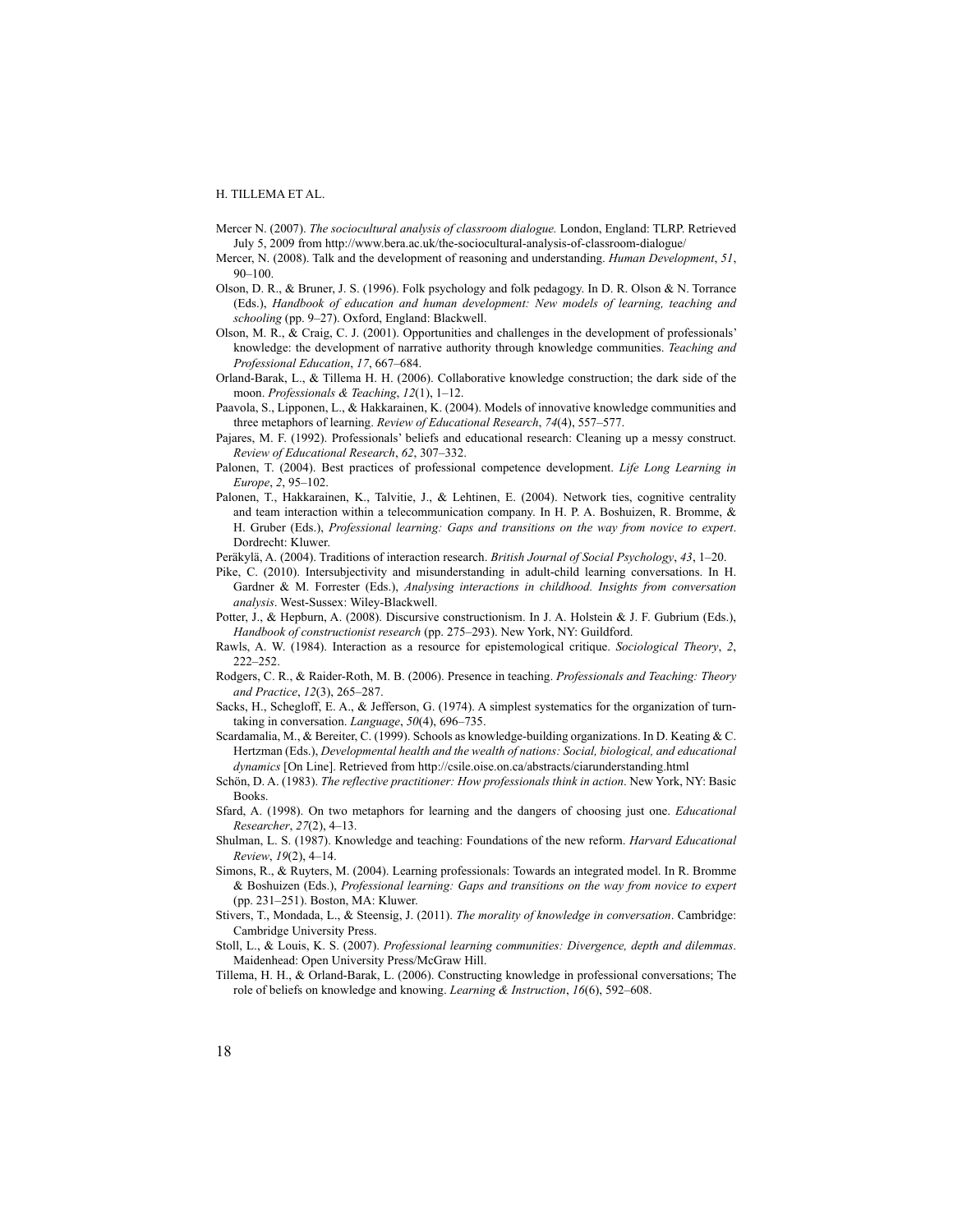- Tillema, H. H., & van der Westhuizen, G. J. (2006). Knowledge construction in collaborative enquiry among professionals. *Professionals & Teaching*, *12*(1), 51–67.
- Van der Westhuizen, G. J. (2012). The conversational dimensions of classroom and social media learning interactions. *Communitas*, 17, 137–160.
- Wang, J., & Odell, S. J. (2002). Mentored learning to teach according to standards-based reform: A critical review. *Review of Educational Research*, *72*(3), 481–546.
- Wenger, E. (1998). *Communities of practice: Learning, meaning and identity*. Cambridge: Cambridge University Press.
- Wenger, E., Mc Dermott, C., & Snyder, B. (2002). *Cultivating communities of practice*. Cambridge: Harvard University Press.
- Wiggins, S., & Potter, J. (2008). Discursive psychology. In C. Willig & W. Stainton Rogers (Eds.), *The Sage handbook of qualitative research in psychology*. Los Angeles, CA: Sage.
- Wickman, P. O., & Östman, L. (2002). Learning as discourse change: A sociocultural mechanism. *Science Education*, *86*, 601–623.

*Harm Tillema Leiden University, The Netherlands*

*Gert J. van der Westhuizen University of Johannesburg, South Africa*

*Martijn P. van der Merwe University of Johannesburg, South Africa*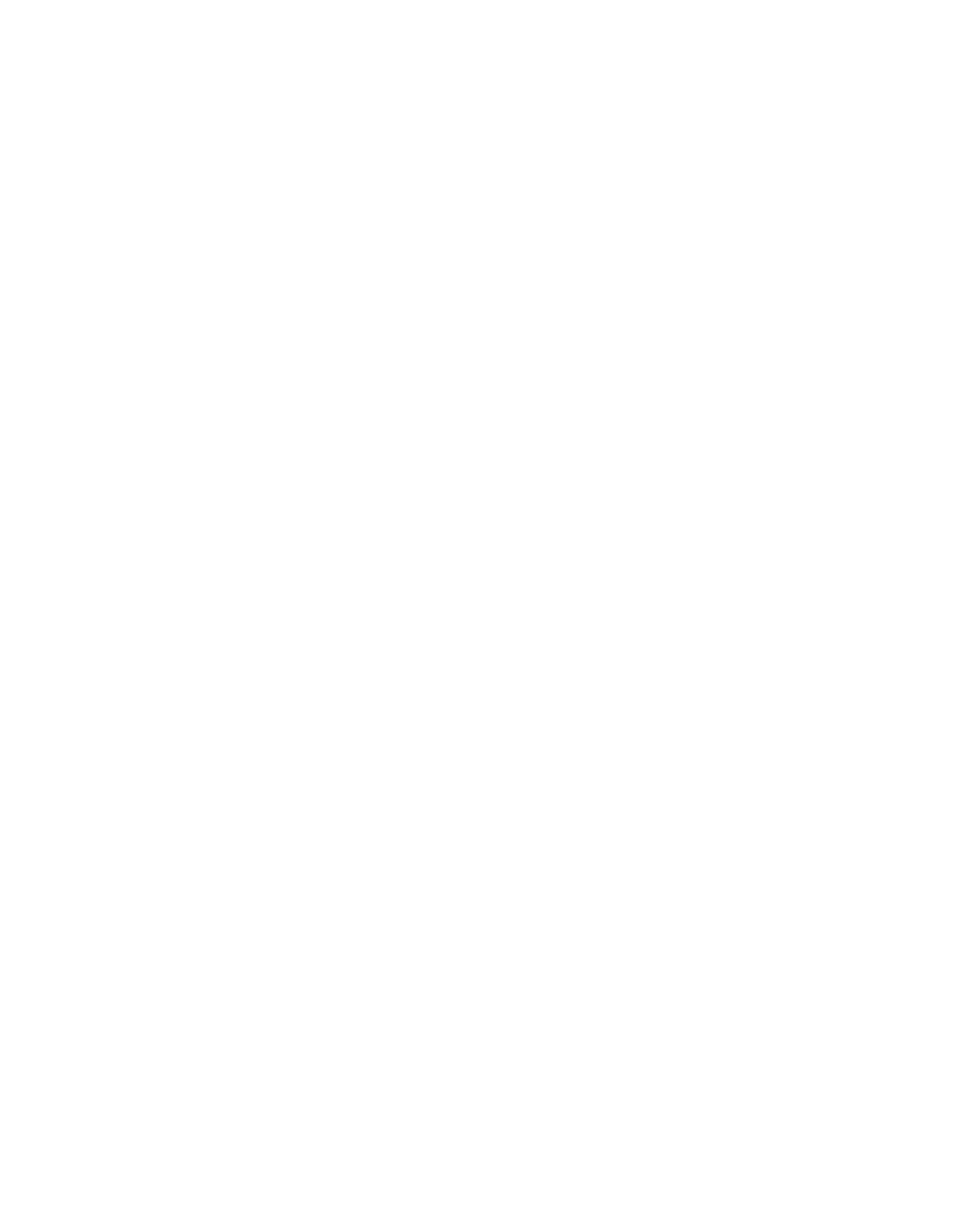### **PART 1**

### **LEARNING FROM MENTORING CONVERSATIONS: DO WE?**

Does mentoring make a difference? We know that knowledge construction in real contexts by engaged mentors can highly contribute to one's learning (from practice). But how is it accomplished? Reflection, for one, is said to be the effective tool.

But one could ask, then: is this reflective or "explicating paradigm' a sufficiently appropriate framework for interpreting what (student) teachers as (beginning) professionals actually learn from their practice or learn from the feedback they receive during mentoring sessions? Specifically, a number of critical elements can be noted inherent in the reflective paradigm on professional learning.

We could critically ask, for example:

- 'Does reflection generate useful knowledge (for practice) ?',
- 'Why is reflection at conceptual levels so hard to articulate/to tap by professionals?' and
- 'Why does not "talk" lead to "walk"? (Mena Marcos & Tillema, 2006).

The reflective rhetoric talks about matching beliefs to practice by starting with the beliefs. But on the other hand, how can practical knowledge emerge in (mentoring) conversation without (beginning) professionals deliberately having to enact and situate it first?

To take position:

The reflective premise holds that professionals as learners can or should articulate their knowledge as evidence of their learning.

But, findings suggest that participants in mentoring claim to have learned 'what really matters to them as professionals', by being able to enact them.

How then do we learn from mentoring? This is the overarching query of this part of the book.

### TOWARDS PROFESSIONAL SITUATIONAL UNDERSTANDING

To address the above concern, an alternative viewpoint would be found in the concept of *professional situational understanding* which states that professionals grow on what they encounter in and from their daily action. In this vein, knowledge is not viewed as distributable and objectified knowledge to be exchanged during mentoring (see the position taken in chapter 1), but rather as actively constructed in and from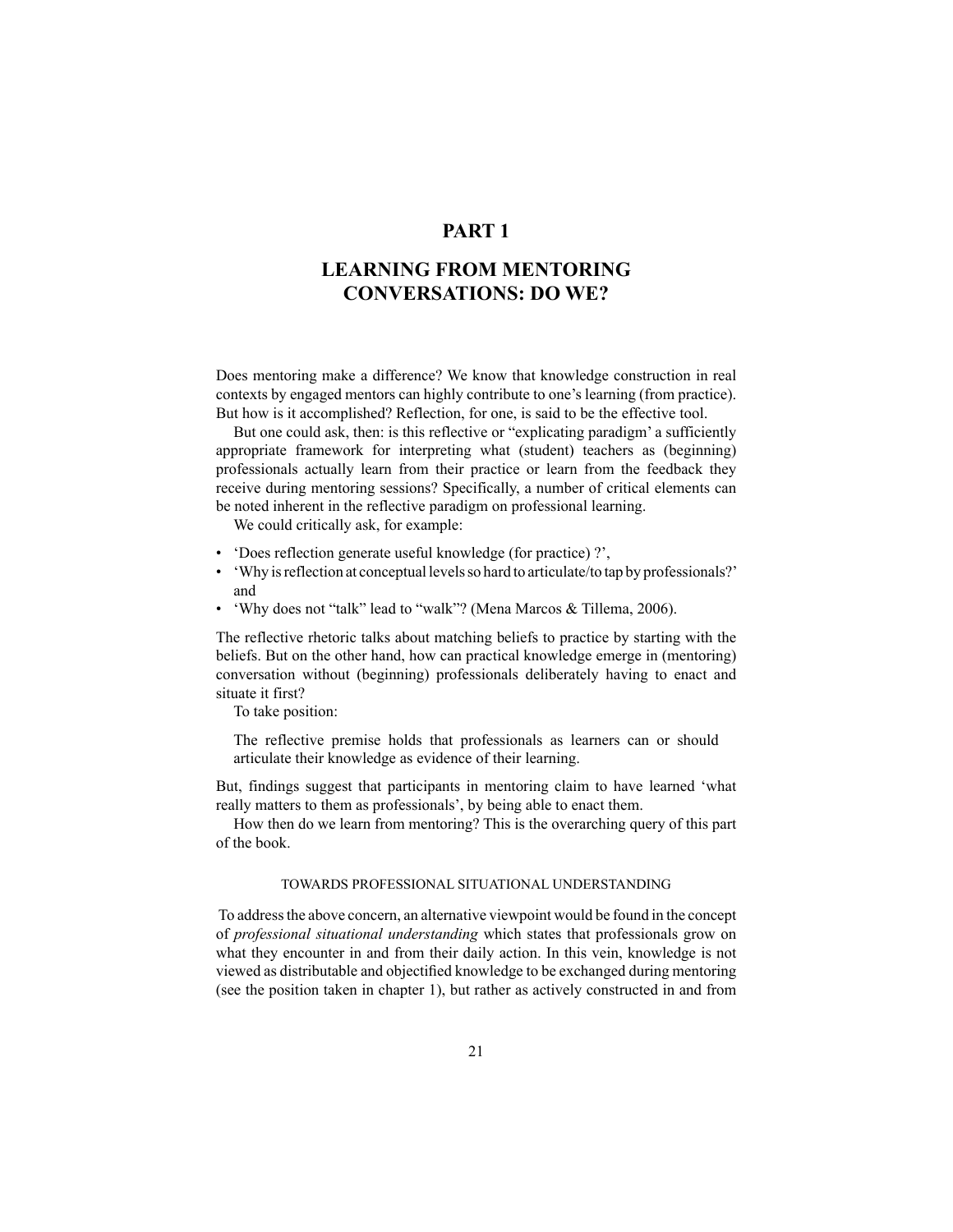contexts through continuing and progressive discourse between "colleagues" who interpret and (re)value work-related situations.

The notion of situational understandings is further explored in the current part of the book. The question to be addressed in the upcoming chapters is how mentoring conversation and discourse could function to foster an improved understanding of practice. Chapter 2 by Tillema and Van der Westhuizen explores the knowledge productivity of mentoring conversations. Chapter 3 by Mena and Clarke critically review the reflective paradigm and stress the importance of validity of practical knowledge. Chapters 4 by Gamlem and 5 by Korver and Tillema take up feedback as the informative tool that provides the content in learning conversations.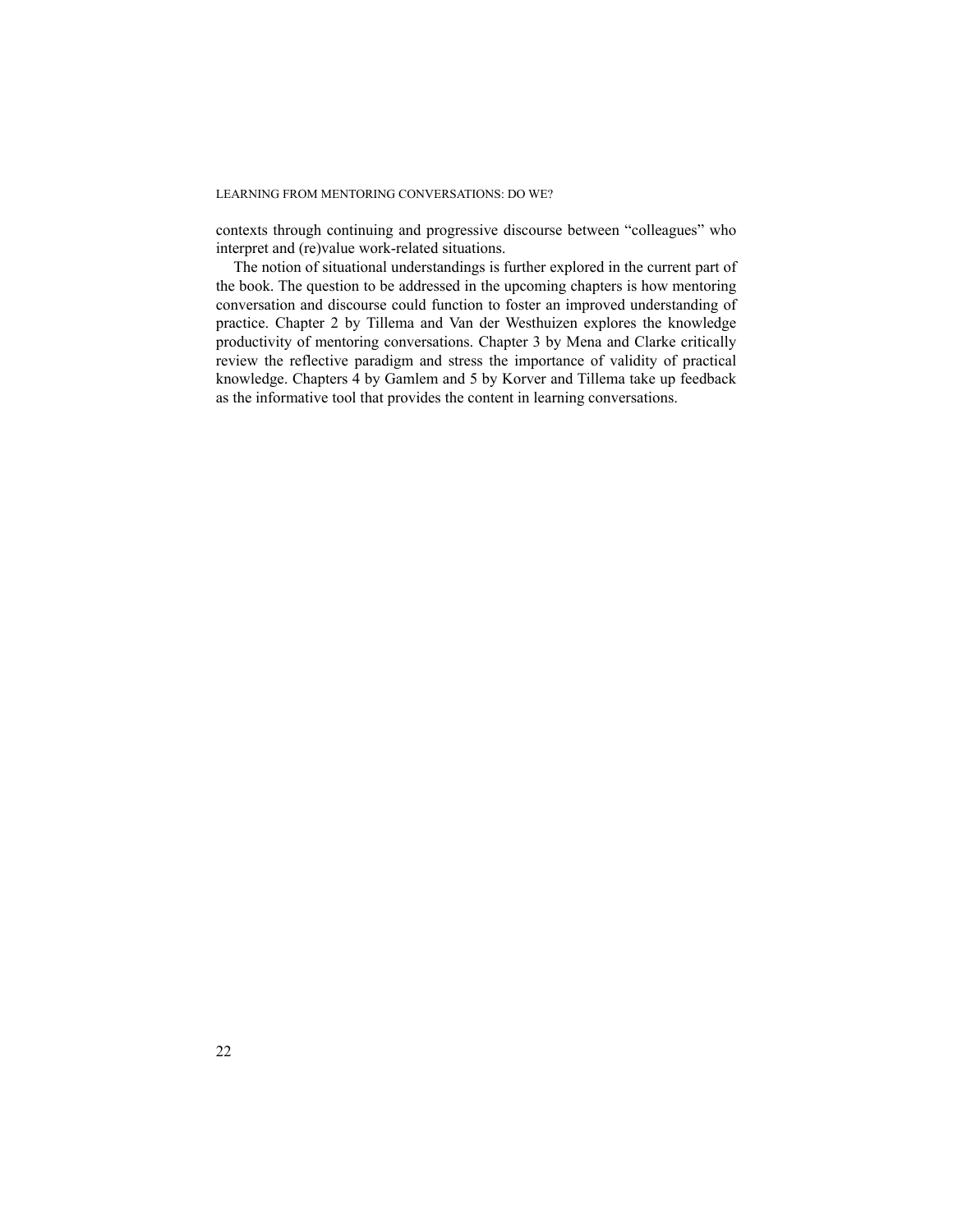### **2. MENTORING CONVERSATIONS AND STUDENT TEACHER LEARNING**

To foster a mentee's learning, mentoring comes to aid as a 'helping' process to attain higher levels of proficiency but… the main lesson is that the high ground can not be approached hastily. Even the most difficult problems can be solved and even the most precipitous heights can be scaled, if only a slow step-bystep pathway can be found. Mount improbable can not be assaulted; gradually, if not always slowly, it must be climbed. (R. Dawkins (1996:365) *Climbing Mount Improbable*. New York: W.W. Norton Company)

Knowing how to proceed is one thing. Knowing what to address another….

Think of what a small proportion of thought becomes conscious, and of conscious thought what a small proportion gets uttered, what a still smaller fragment gets published, and what a small proportion what is published is used. (Campbell, 1987, p. 105 "Blind Variation and Selective Retention in Creative Thought as in Other Knowledge Processes". In: Radnitzky, G./Bartley, W. W., III. (eds). *Evolutionary Epistemology, Rationality, and the Sociology of Knowledge.* La Salle, IL: Open Court, 91–114)

Mentoring conversation is the mechanism through which both mentee and mentor get to know. We need therefore to understand how the mechanisms of conversation work.

### **INTRODUCTION**

This chapter focuses on the mentor's conversational strategy during mentoring and its impact on what student teachers learn. The notion of knowledge productivity is put forward to highlight the nature of exchange between a mentor and a mentee as one of preparation for the profession and attainment of high(er) levels of proficiency. Using a case-design in the context of teacher education, twelve conversations between a student teacher and his/her mentor were video-analyzed with regard to the conversational moves of the mentor. An instrument for the description of conversational moves is described. Conversational moves were contrasted with respect to their resulting knowledge productivity (i.e., analyzed as behavioural intentions to change one's practice). The findings suggest that: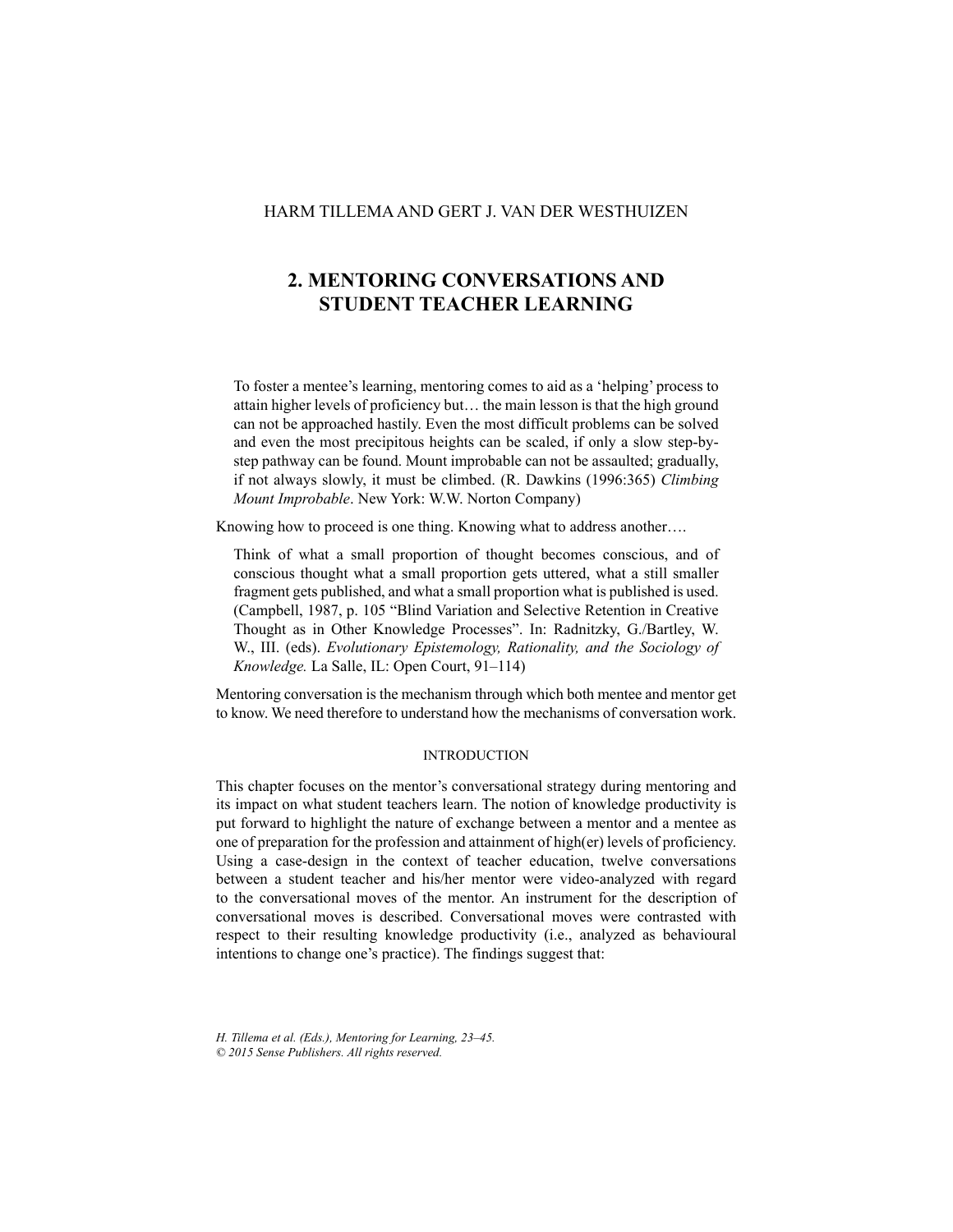### H. TILLEMA & G. J. VAN DER WESTHUIZEN

- A mentor's conversational approach consists of different conversational moves, signifying different strategies in conversation.
- Conversational moves, per se, do not significantly influence the student teacher's perceived knowledge productivity. We noted, however, three dominant types to occur in conversations: a scaffolding and prescriptive one, which in combination we called a 'high road' approach, and an exploring one which we called a 'low road' approach.
- Student teachers who were having a regular, closer and positive relationship with their mentor were associated with higher knowledge productivity.

Our findings indicate an overall small effect of differing conversational moves on student teacher's learning outcomes. To position this finding we have to bear in mind that almost 60% of conversational talk consisted of non-learning or goal related, but instead of relational remarks. Markedly, closeness in the relationship was found to positively influence student teacher's learning outcomes. Although no direct relation was found between specific mentor moves and perceived knowledge productivity, higher attainment scores were found for the 'low road' approach. This is discussed in relation to the aim of mentoring conversations as learning conversations.

### *Mentoring for Proficiency*

Mentoring plays an important part in the professional education of a student teacher. It refers to the collaboration of a more experienced teacher with a novice teacher to provide 'systematic and sustained assistance' to the learner (Huling-Austin, 1990). Mentoring is believed to support and facilitate the professional development of student teachers (Loughran, 2003). Research suggests that mentoring is a highly effective method for supporting and facilitating student teachers in their professional development (Tomlinson, Hobson & Malderez, 2010; Orland & Yinon, 2005).

To a large extent, student teacher's professional knowledge is developed and framed within conversations with a mentor (Edwards, 1995; Hobson, 2004). The mentor's approach taken during mentoring conversations therefore might influence the learning outcomes profoundly. In a mentoring conversation a mentor can use different approaches to help the student teacher in his/her learning process (Huling-Austin, 1990; Smithey & Evertson, 1995). Analysis of mentoring conversations shows that a mentor predominantly determines the format and topics of conversation, its start, finish and flow (Strong & Baron, 2004). In the literature several ingredients of successful mentor conversational approaches have been outlined. According to Daloz (1986) support and challenge are key ingredients. Franke and Dahlgren (1996) point out the benefits of a reflective approach to mentoring. Edwards (20041995?) stresses the importance of relational and interpersonal skills in conversation. Garvey (2011) acknowledges the significance of meaning making and relevancy of conversation.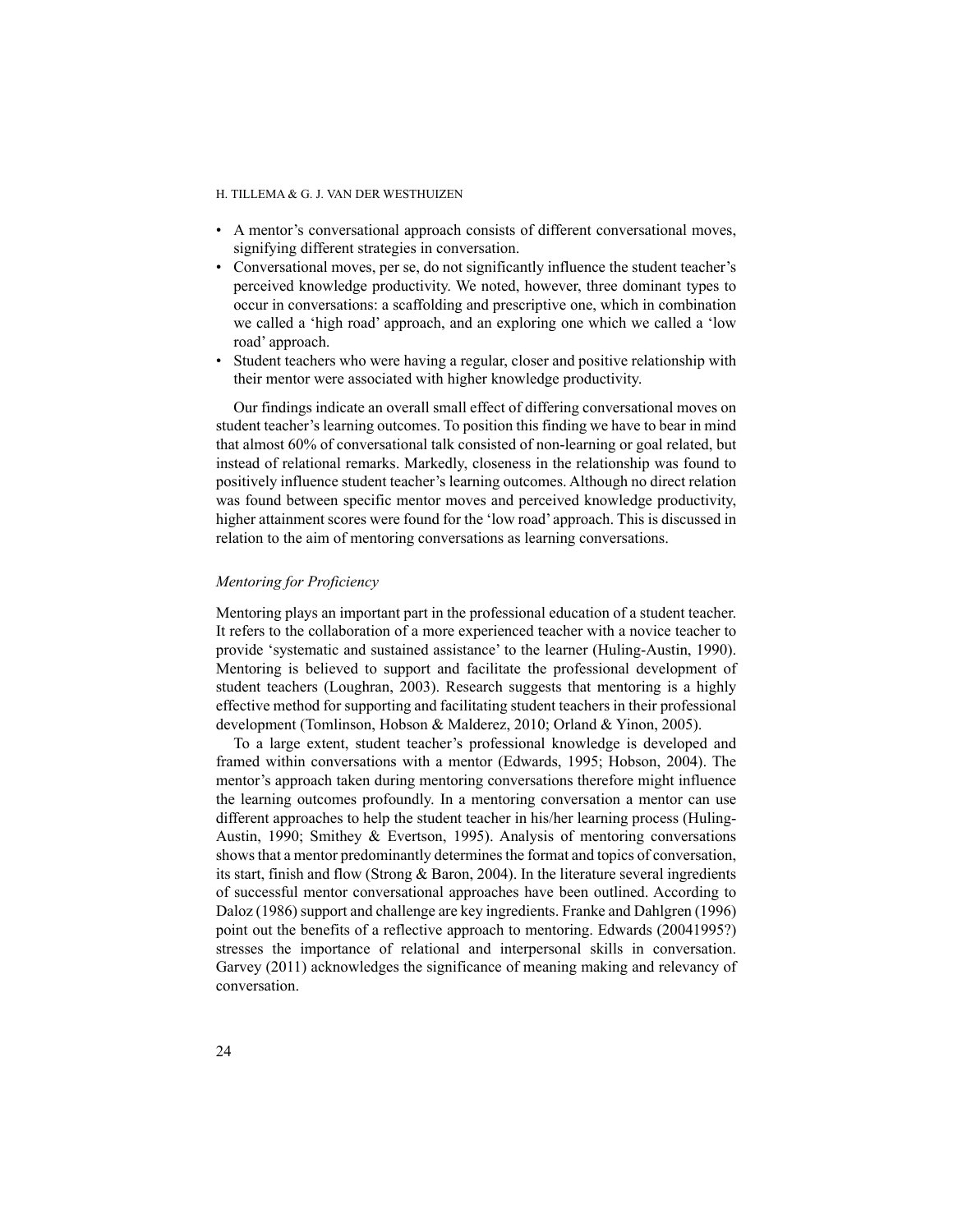#### Mentoring conversations and student teacher learning

In their review Hennissen, Crasborn, Brouwer, Korthagen and Bergen (2008) constructed an explicit framework to categorise different approaches (styles they called them) that mentors may use in conversations. They distinguish especially between directive and non-directive approaches. A directive approach is characterized as informative, critical, instructive, corrective and advising. Its constituting conversational moves are: assessing, appraising, instructing, confirming, expressing one's own opinion, offering strategies, and giving feedback. An opposite nondirective approach is defined as reflective, cooperative, guiding and eliciting. The corresponding moves in the non-directive style are: asking questions, guiding to developing alternatives, reacting empathetically, summarising and listening actively.

Conversational moves, also known as speech acts (Seedhouse, 2004) serve the essential purpose of mentoring, that is, "systematically and sustainably assist" the learning and expertise development of the mentee. Mentoring comes to aid in the attainment of higher levels of proficiency. In line with Ericsson's (2002) theory on developing expertise, a mentor may accelerate the attainment process by giving feedback on the basis of knowing what aspects of performance are 'ready' to be improved at a next level of proficiency (Ericsson, 2007). Ericsson's work states that such deliberate practices lead to enhanced improvement in performance. A "mentored" deliberate practice in essence builds representations of desired performance goals, knowledge on how to execute the performance, and provides monitoring of performance. This interactive process is depicted in Figure 1.





*Figure 1. Model of deliberate practice by Ericsson (2002)*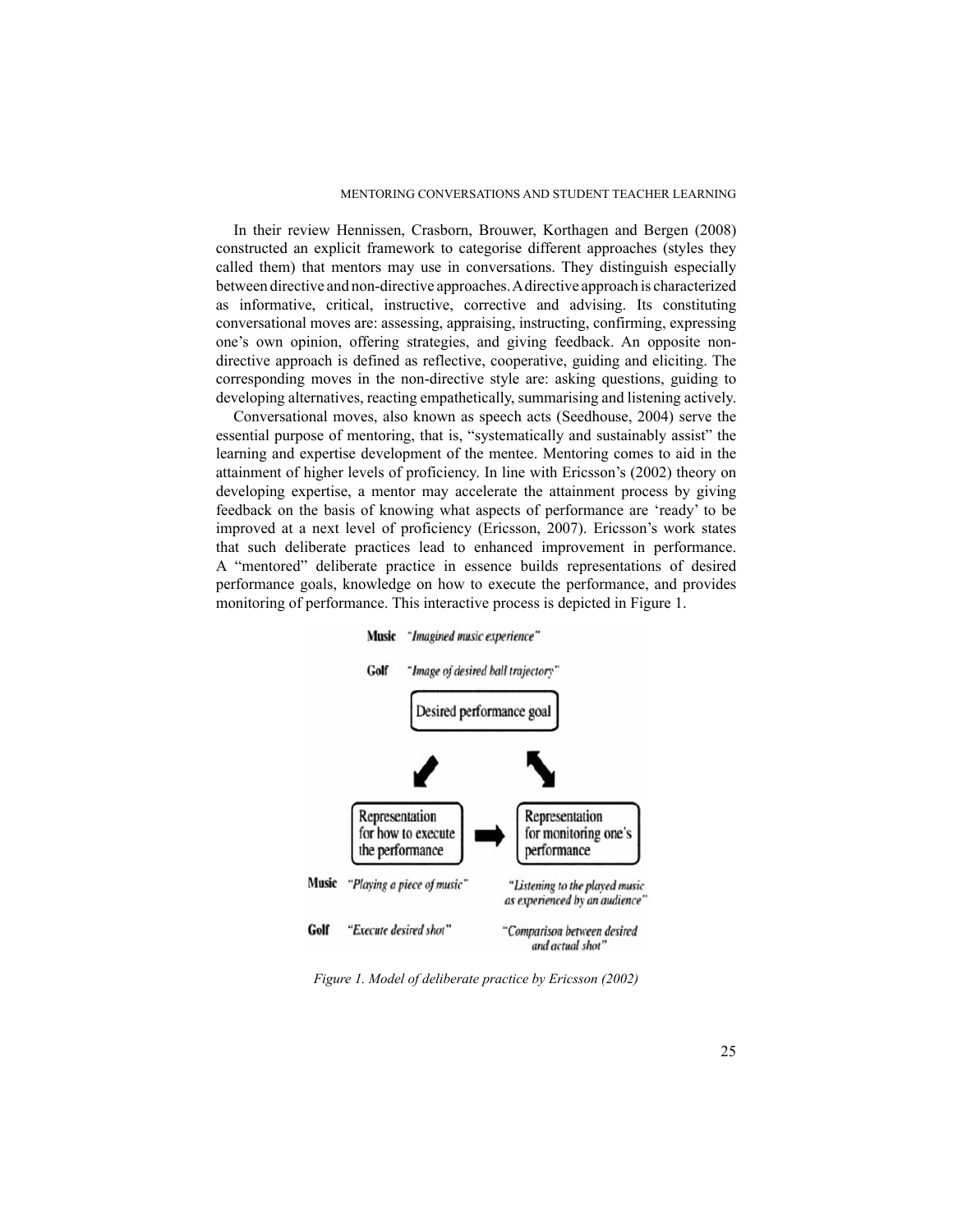### H. TILLEMA & G. J. VAN DER WESTHUIZEN

We can take this model of deliberate practice to gauge real mentoring conversations in order to establish what speech moves a mentor utilize to scaffold and support the learner in the attainment of high(er) levels of proficiency. In our view the purpose and function of mentoring can be depicted as "climbing mount improbable', to paraphrase R. Dawkins (1996), in such a way that a "skilled mentor' as described by Crasborn and Hennissen (2009) will bring the mentee up to a level of attainment previously believed to be hard or difficult to reach. This view of "mentoring for learning" is represented in a slight rearrangement of the model on deliberate practice and shown in Figure 2 to capture in a concise way by the phrase "Climbing the Mountain".



*Figure 2. Climbing mount improbable: relating three mental representations*

The metaphor Climbing the Mountain stands for the idea that a seemingly complex goal becomes achievable by way of many, gradual, and supportive steps that point out the relevant paths to pursue which were most often previously unseen by the mentee. This metaphor may be of help to interpret mentoring conversations as vehicles of deliberate practice.

A mentoring conversation's purpose is to help to bridge the gap between the prior beliefs, unfamiliar theoretical knowledge, and the still unattained states of proficiency of the student teacher; and guide the student through the necessary or requisite knowledge on action (Edwards, 2011). Moves in mentoring conversation can be of different kinds: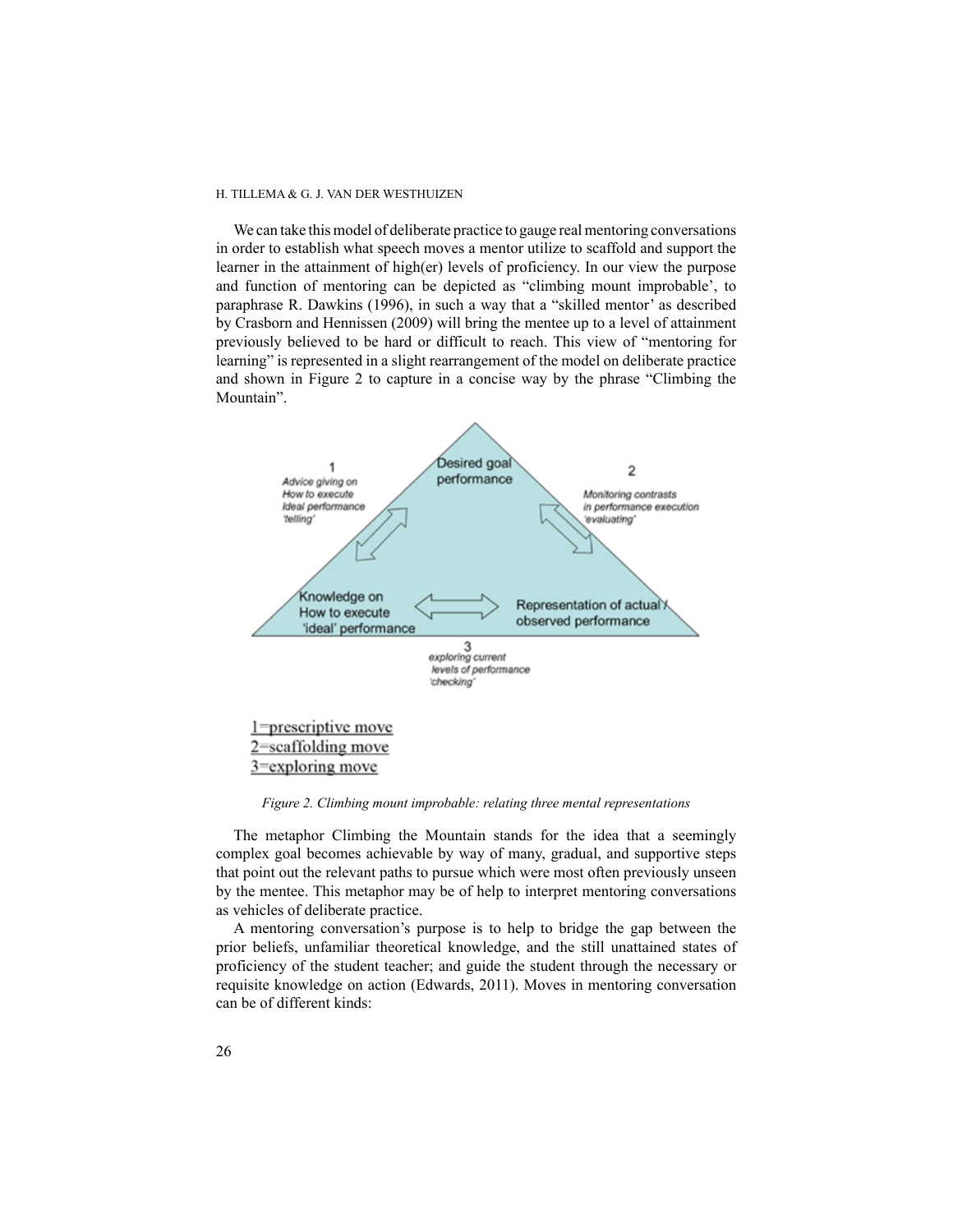- Moves that stay at the level of exploring (focus on 3 in Figure 2) i.e., talking about personal tacit beliefs as they relate to the existing knowledge base to be learned for a student, or
- Moves meant to be accommodating and supportive (focus on 2 in Figure 2) to scaffold learning i.e., starting from the student's position (in beliefs or performance) and aligning it with a learning goal perspective, or
- Moves that deliberately guide the student toward the to-be-attained end result, i.e., providing directed feedback on relevant knowledge functional to the performance goal (focus on 1 in Figure 2).

Typically, these three moves taken together resemble an instructional orientation, as Sadler (1995) has put forward, which is constituted of: 1: knowing where you are, 2: deciding where to go; 3: specifying the steps to get there.

Especially in teacher education, the mentors' position and role is to raise the level of proficiency of their students with conversation as their main vehicle. We are interested to learn how mentors select the conversational moves to "climb the mountain", i.e., to attain learning goals. Is a mentor aware of the risks of guiding the student teacher on a path that is steep (focus on 2)? Or alternatively, select moves to reach a certain level of attainment too brisk and early (focus on 1)? Or stay at length on the low road (focus on 3) of exploring one's positions without any new learning occurring? To reach the desired goal performance: i.e., the summit of 'mount improbable', the mentor may need to take a 'high road' in conversation from time to time. That is, to push forward in the right (goal) direction as is typical for mentoring in the professions (Garvey, 2011) as it is, also, for sustaining Ericsson's (2002) deliberate practice (Strong & Baron, 2004). Or alternatively, stay, for some time, at the 'low road' of exploring to get acquainted with held beliefs by a mentee.

We position this framework as helpful in detecting and interpreting mentoring approaches in conversations. For instance: a mentor who intends to help the student teacher to 'monitor his performance' by scaffolding and guiding towards the end goals set and by asking persistent reflective questions about the student teacher's performance in reference to the desired goal is in our view combining moves 1 and 2 (Figure 2). This "high road" approach or 'challenging approach' (Daloz, 1986) can be compared with a 'reflective approach' as mentioned by Franke and Dahlgen (1996) and also be related to the non-directive approach as described by Hennissen et al. (2008); in contrast to a mentor who stays on the 'low road', to build acquaintance and comfort; with moves that consist of discussing and eliciting comments.

### *Learning as a Result of Conversation*

Mentoring in the professions (Garvey, 2004), as is the case in teacher education (Hobson, 2004), is directed toward attainment of (higher) levels of proficiency. In teacher education, mentoring aims to support and facilitate the professional development of student teachers (Loughran, 2004). New insights in the professional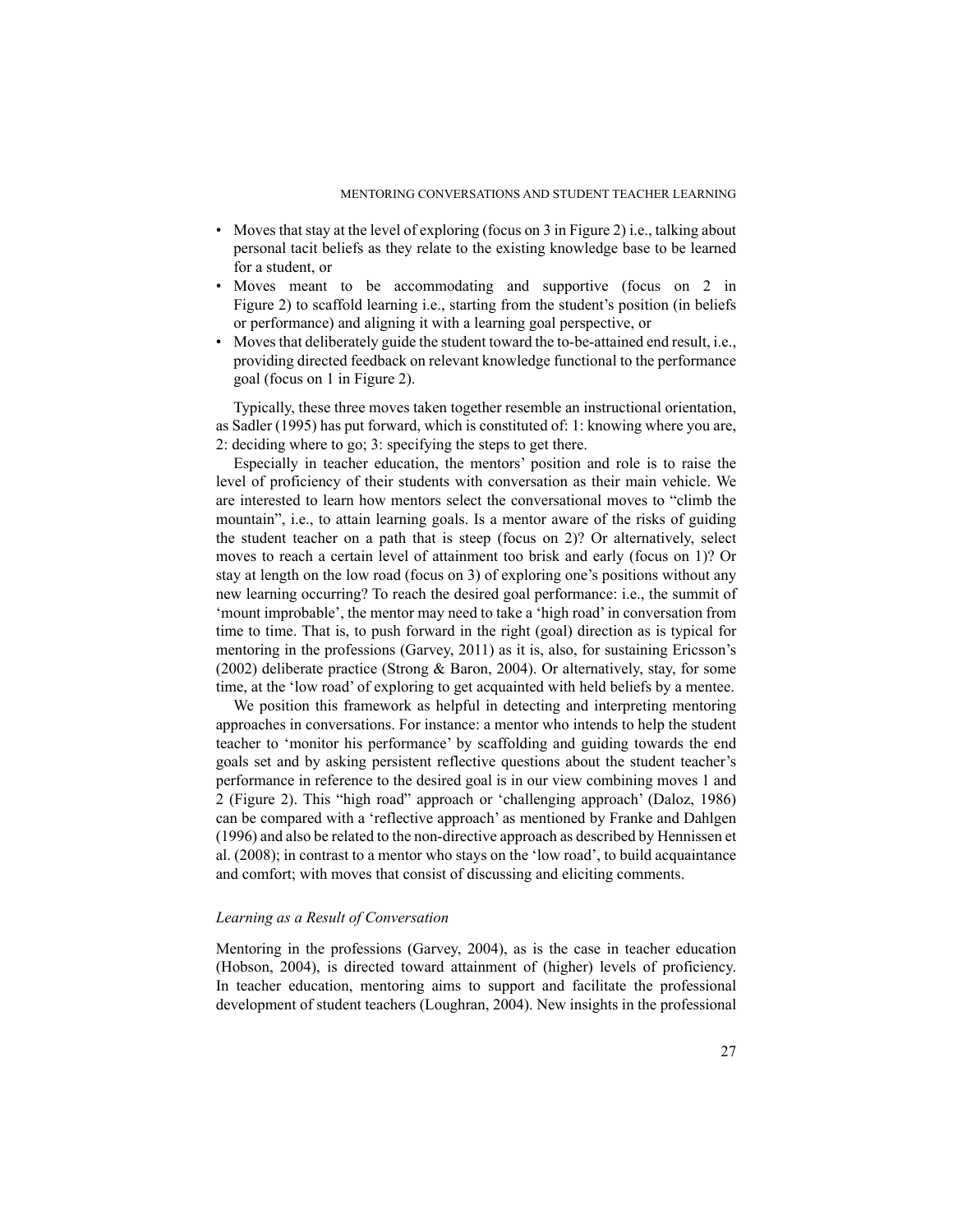### H. TILLEMA & G. J. VAN DER WESTHUIZEN

development of teachers (Edwards, 2011) point to the interactional and collaborative nature of teacher knowledge which is developed and modified through shared understandings and gradual approximations in performance (Orland Barak & Hinon, 2006; Tillema & Van der Westhuizen; Chapter 1 of this book). Ultimately, professional development and knowledge advancement in the profession rests on the ability to gain insight from past performance and learn to create (improved) tools/ solutions for future practices (Tillema, 2006). In the study we report in this chapter, knowledge attainment for the profession, regarded as an outcome of conversation in mentoring, is analyzed from the perspective of knowledge productivity (Tillema & Van der Westhuizen, 2006). Knowledge productivity is defined as the creation of conceptual artefacts to improve professional practice (Bereiter, 2002). Conceptual artefacts (i.e., tools useful for professional practice) are the outcomes of shared understandings and (often) are collaborative approximations of practice that can be argued about and shared among professionals (Tillema & Orland Barak, 2006). These artefacts become productive (i.e., tangible and useful) through conversation (as laid out in plans, protocols and action schemes, for instance; see Tillema, 2005). Knowledge productivity is a notion which captures the 'learning' outcomes (see Bereiter, 2002). Challenging (or "climbing") conversations (Farr-Darling, 2001) can stimulate knowledge productivity (Baxter Magolda, 2004) which means they can lead to learning outcomes that evidence themselves in conceptual artefacts. The notion of knowledge productivity is used in this study to appraise outcomes of conversations, and is in more detail specified by three evaluative (perceptive) criteria:

- Raising problem understanding. This criterion relates to an increased awareness, better understanding and insights gained as a result of collaborative exchange, i.e., conversation. The most important question of this criterion is: is the dialogue related to the practice of the student and does the student acknowledge the issues spoken about as relevant?
- Shifting perspective. This criterion relates to a conceptual change in the beliefs of the student by listening to the viewpoints of the mentor. Most important question of this criterion is: does the student find the ideas, brought forward during conversation, important enough to adopt?
- Commitment to apply. This criterion relates to how the student was involved in the conversation and showed interest in the discussion. Engagement and participative interaction with the mentor is regarded as important for a subsequent followup of advice given and recommendations made. The most important question is whether the student is interested in actively following up recommendations (Tillema, 2005).

The central question we like to pursue is: to which extent does the mentor's moves in conversation relate to the perceived learning outcomes of the student teacher? More specifically: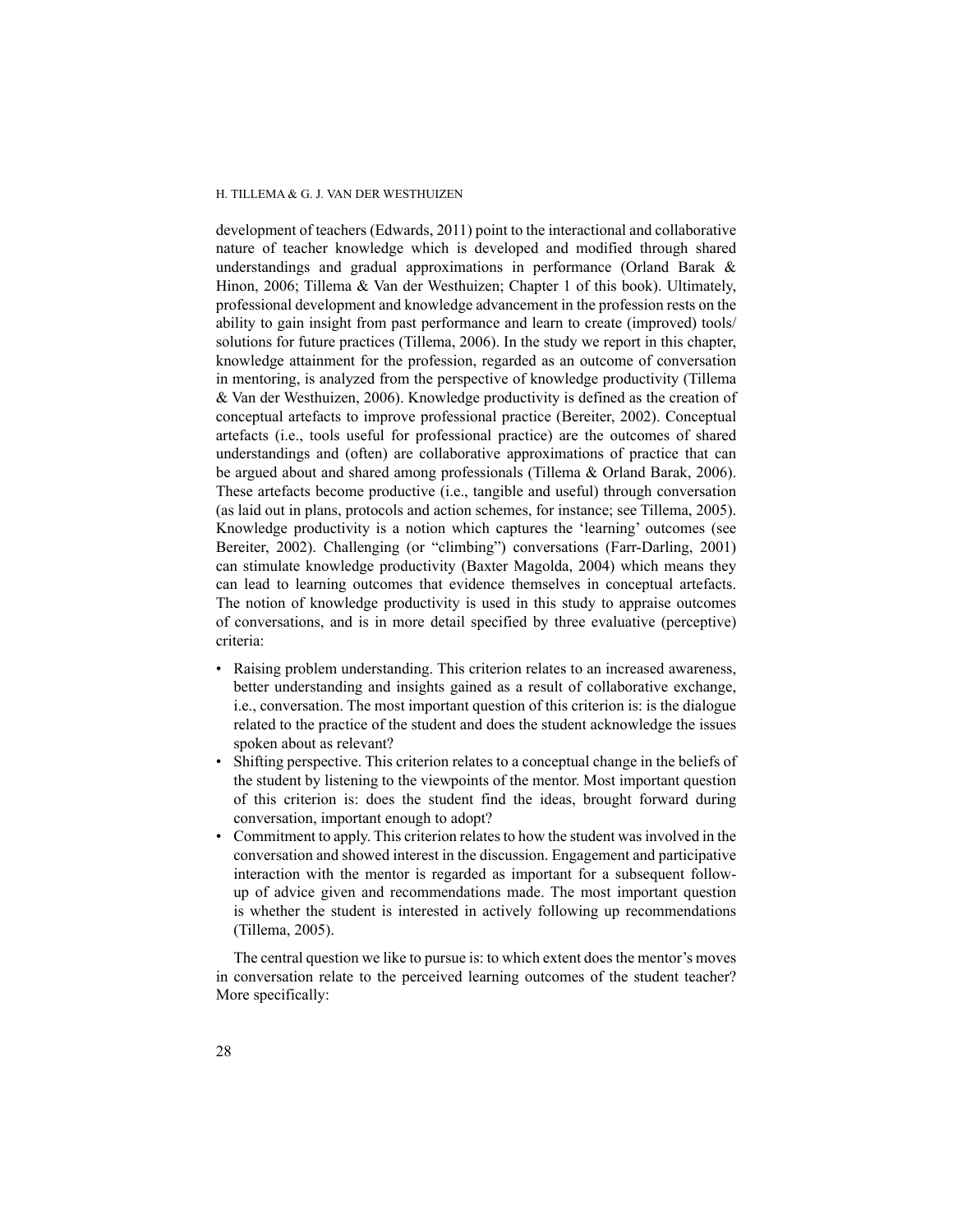- To what extent does the mentor's selection of three different moves during conversation relate to perceived "understanding", "perspective shift" and "commitment to apply"? Conceptually speaking: is taking a 'high road' approach in mentoring conversations leading to higher perceived learning outcomes?
- As a rival perspective: To what extent do student (prior experience based) expectations on (the mentor's approach to) conversations influence student teacher's learning outcomes? Conceptually speaking: do established relationships in mentoring have impact on the choice of conversational moves?

### THE STUDY

### *Respondents*

In the study we report on 12 dyads of student teachers and their mentors. Eight student teachers were enrolled in a teacher education program for secondary education and four attended teacher education for primary education. Students were between 18 and 28 years old and took courses in their first to their fourth year of education.

Four out of the 12 mentors were the regular mentors of the student teachers; both working together in teaching practice classes. Six mentors were involved as supervising teacher educators. They visited the students at their internship-schools and met for mentoring conversations. Two mentors were working as mentor coordinators; they regularly visit, observe, and evaluate student teachers at different sites. The twelve mentors differed in their experience and position as a mentor (on average 6.5 years). Relationships between a mentor and a mentee varied in closeness, i.e., the length or duration of the relationship. This circumstance was used as a framework for analysis.

### *Design of the Study*

A comparative case design (Linn, 1998) was used in this study to explore within different school settings the nature of interaction in the dialogues between a mentor and a student teacher. In a case comparative design it is possible to explore framed contexts both in a qualitative and quantitative way (Druckman, 2005). The framing, i.e., selection of settings, consisted of varying the "closeness" variable i.e., the personal mentoring relationship established between the stakeholders over an extended period of time. The moderator variable in this study is the mentors' moves in the conversations, determined by analyses of propositions from the transcribed mentoring conversation, using content analysis methods (Bovar & Kieras, 1985). As outcome variable, student expectations with regard to the conversation as a learning event was measured using a questionnaire, as well as by in depth interviewing, using the Memorable Event method (Tillema, 2005). To determine the learning outcomes of mentoring the questionnaire on perceived knowledge productivity was used. (see Table 1 for an overview and instrument.)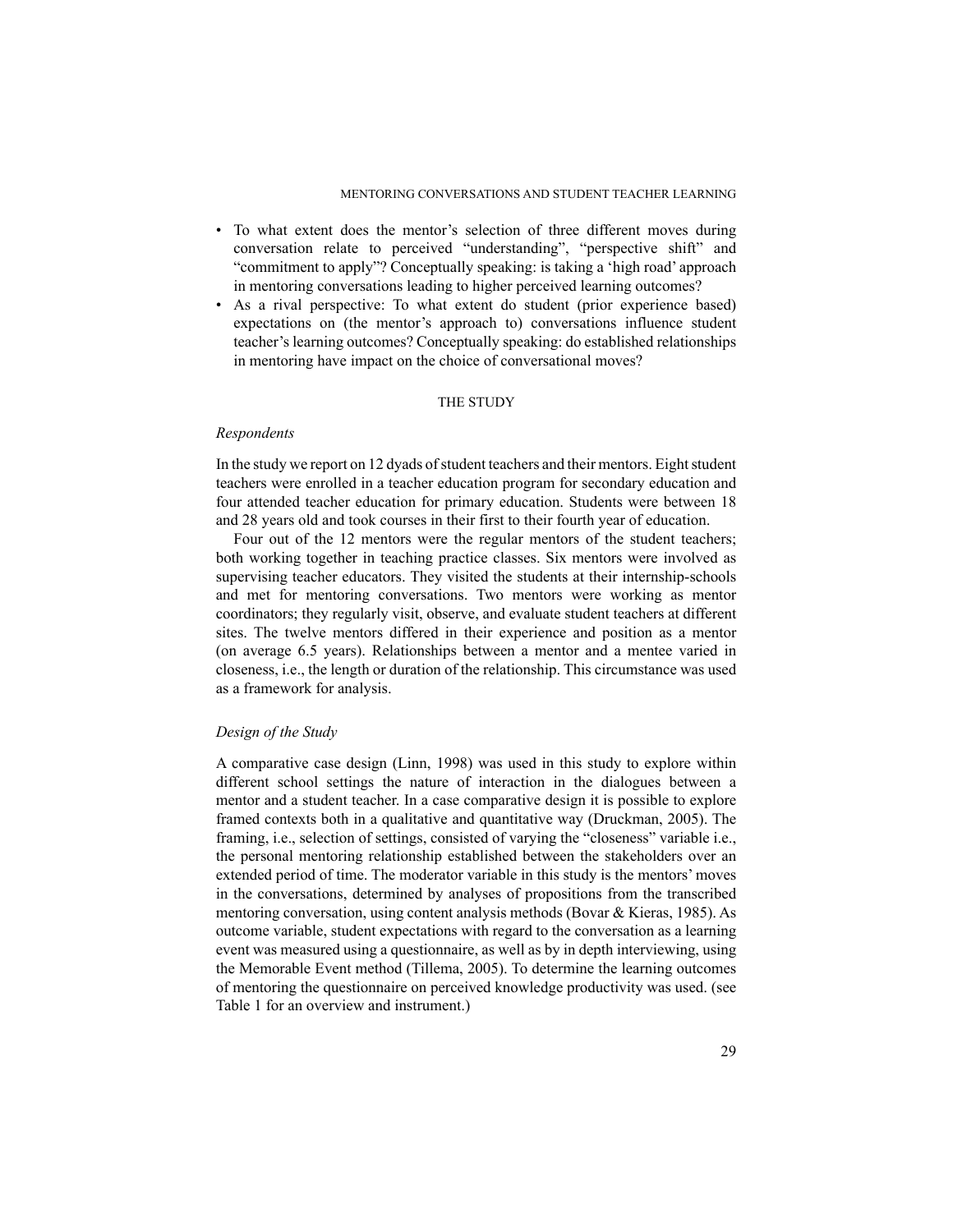### H. TILLEMA & G. J. VAN DER WESTHUIZEN

| Concept                   | Variable                     | Instrument                                                                                                                             | Conjecture                                                                                                                                             |
|---------------------------|------------------------------|----------------------------------------------------------------------------------------------------------------------------------------|--------------------------------------------------------------------------------------------------------------------------------------------------------|
| Mentor's approach         | Mentor's moves               | Content analysis<br>coding on prescriptive.<br>scaffolding and<br>exploring propositions<br>by mentor                                  | Prescriptive and<br>scaffolding propositions<br>are related to high road<br>approach and exploring<br>propositions are related<br>to low road approach |
| Mentoring<br>relationship | Mentoring<br>expectations    | Adjusted Ideal<br>Mentoring Scale (IMS)                                                                                                | High expectation is<br>related to positive<br>relationship                                                                                             |
|                           | Perceived<br>Learning impact | Memorable events<br>interview                                                                                                          | High experienced effects<br>are related to positive<br>relationship                                                                                    |
| Learning outcomes         | Knowledge<br>productivity    | Questionnaire on<br>perceived knowledge<br>productivity on<br>$-$ understanding, $-$<br>perspective shift and -<br>commitment to apply | High perceived<br>knowledge productivity<br>is related to high<br>perceived learning<br>outcomes                                                       |

*Table 1. Concepts, variables, instruments, and research expectation in this study*

### *Procedure*

The selected 12 pairs consisted of a mentor and a student teacher in a mentoring relationship. They were invited by mail to join the study and accepted on willingness to participate. Beforehand they received a short introduction to the nature of the study and its procedure. If both student teacher and mentor gave consent to the process, an appointment was made for videotaping their upcoming mentoring conversation. Before the mentoring conversation, students were asked to fill out the questionnaire on Mentoring Expectations. When the regularly scheduled mentoring conversation took place, the researcher visited the site (most often at the internship school) and gave a short repetition of the procedure and answered possible questions. With the camera was installed, the researcher left the room and waited outside during the conversation room not to interfere the process. After the conversation had ended, the researcher administered the questionnaire on perceived Knowledge Productivity and administered the Memorable Events interview.

### *Instruments*

*Student teacher's mentoring expectations.* Student teachers' expectations represent the way a student teacher values a mentoring conversation as contributing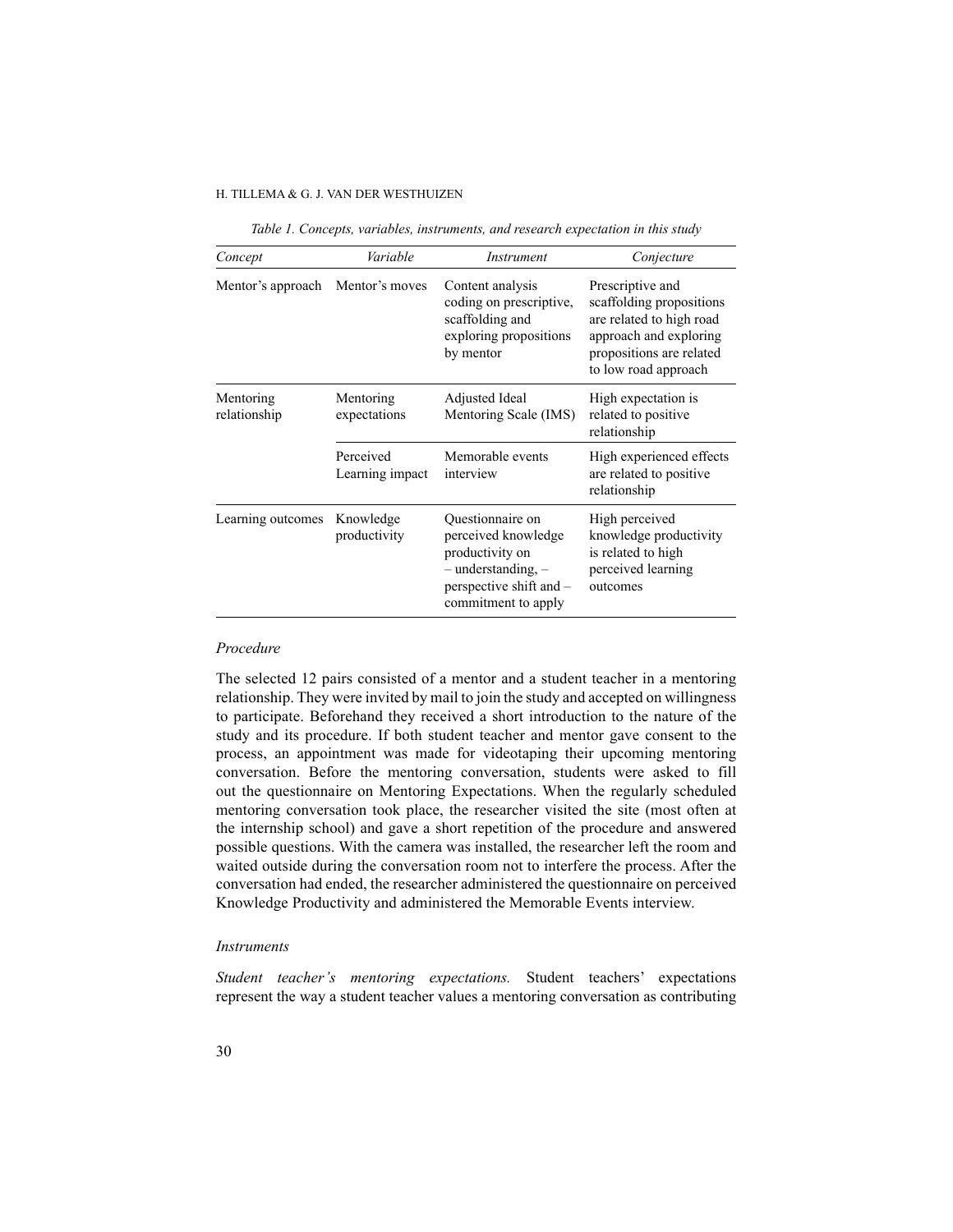to his or her learning. For this purpose, a questionnaire was developed based on the Ideal Mentoring Scale by Rose (2000). The Ideal Mentoring Scale measures mentor abilities a student appreciates most in a mentoring conversation. Three scales evaluating the student's appreciation with the mentor are: Integrity, Guidance, and Relationship. The original questionnaire by Rose was adjusted to appraise the current expectations before conversation with the mentor took place. Therefore the opening question of the IMS was changed from 'My ideal mentor would …' to 'What I would like to occur in this conversation with my mentor is …' The items of the original IMS were not changed. The adjusted instrument was used to measure student's satisfaction with the existing mentor relationship. Before the mentoring conversation, the student teacher filled out the questionnaire that consisted of 34 statements on a five point Likert scale (ranging from not true at all to very true).

- Integrity consisted of 14 items 1 (e.g. 'What I see in my mentor is that he values me as a person').
- Guidance consisted of 10 items (e.g. 'What I see in my mentor is that he helps me plan a timetable for my research').
- Relationship consisted of 10 items (e.g. 'What I see in my mentor is that he helps me realize my life vision').

The internal consistency for these items in three categories was measured with Cronbach Alphas: for integrity  $r = .87$ , for guidance  $r = .75$  and for relationship  $r = .78$ .

*Interview: Memorable events.* After the conversation took place students received an open interview format with nine evaluative questions pertaining to their satisfaction with the conversation as a learning event. The interview questions asked to specify (by writing) the "memorable events" during conversation as instances of what was said that matters most or was highly relevant to the student on three aspects (with regard to the knowledge productivity of the conversation):

- Problem understanding: three questions evaluating whether the student teacher accepted and learned from the messages expressed in the discussions (e.g. 'what have you learned and gained from the examples your mentor expressed?').
- Perspective change: two questions evaluating whether the conversation led to insightful new knowledge (e.g. 'how the talk you had have changed your way of approaching matters in teaching?').
- Commitment to apply: four items evaluating whether the student teacher took active part in the process (e.g. 'what kind of consequences would you draw as a result of the mentoring conversation?').

The answers of the student teachers on each question were coded as positive, negative or neutral. The reliability of this instrument was tested by an inter-rater reliability test. This resulted in an agreement of 89%.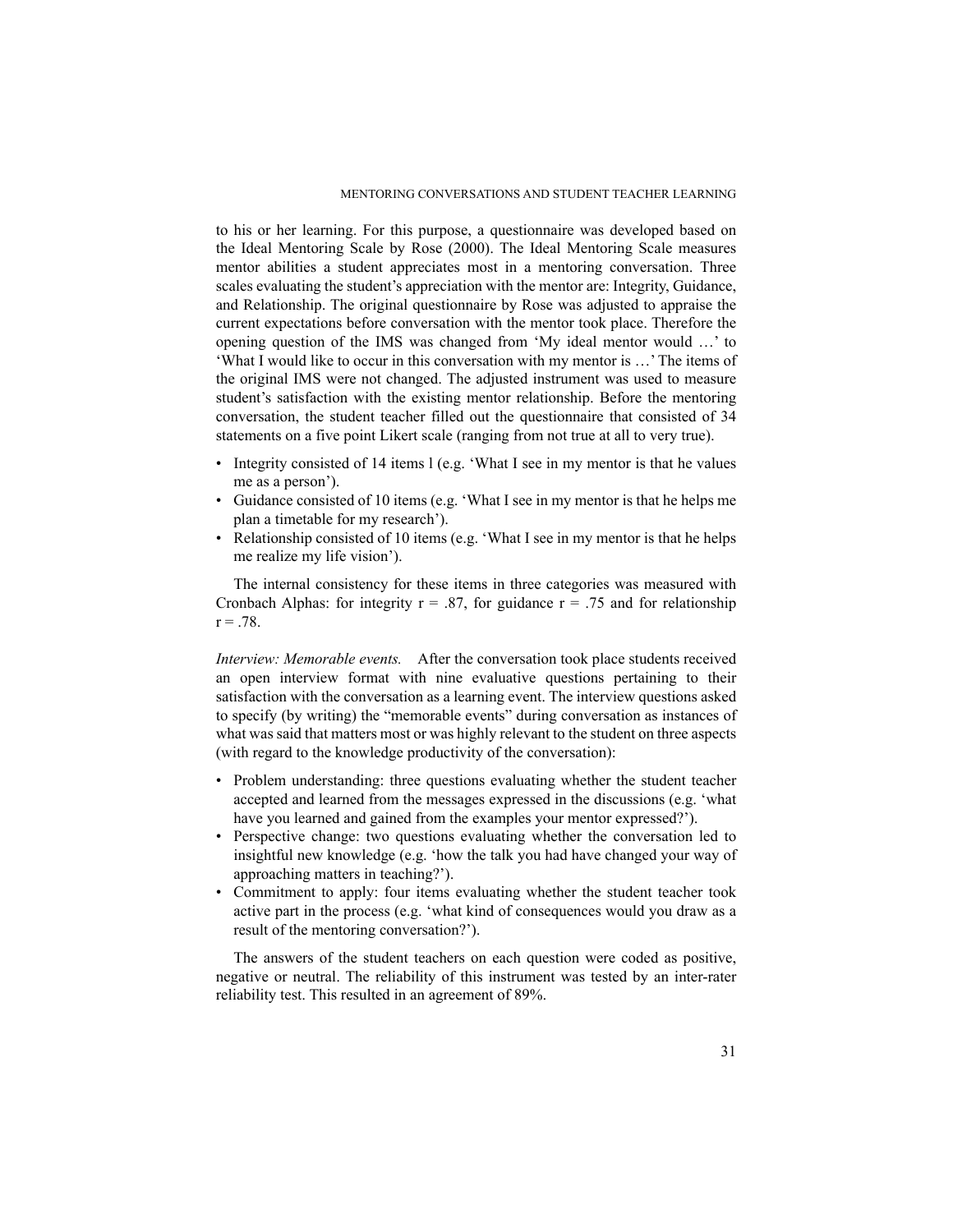### H. TILLEMA & G. J. VAN DER WESTHUIZEN

*Questionnaire of perceived knowledge productivity.* Knowledge productivity represents the valuation of learning outcomes by the student teacher, i.e., did the mentoring support my professional practice? This variable is measured using a questionnaire developed by Tillema (2005; Orland Barak & Tillema, 2006). The questionnaire was administered to the student teacher after the mentoring conversation and consisted of 20 evaluation questions with respect to three categories on a five point Likert scale (ranging from not true at all to very true).

- Problem representation: seven items evaluating whether the student better understood the topic under discussion and gained insights from the conversation (e.g. 'I found the problems being discussed authentic and real').
- Perspective taking: seven items evaluating the ideas the mentor expressed that contributed to learning (e.g. 'my thinking changed during the discussion').
- Commitment: six items evaluating whether the student teacher was actively involved in the conversation (e.g. 'I took ideas to practice further').

The internal consistency for these items in the three categories was measured with Cronbach Alphas: for problem representation  $r = .71$ , for perspective taking  $r = .64$  and for commitment  $r = .97$ . To increase homogeneity of the scale Perspective taking one item on the scale is deleted (I was able to grasp interesting ideas), rises Alpha to .71.

### *Data: Content Analysis*

Mentor's moves during conversation were measured with a self-developed coding instrument. The instrument is used for a propositional analysis of the transcribed video registration of the conversation. The propositional method in a conversational analysis (Goodwin & Heritage, 1995: Holsti, 1968; Mazur, 2004) was chosen to increase rater reliability in scoring the unit of analysis, i.e., moves. Moves are speech acts used by the mentors during conversation which, following our conceptual framework, is categorized as either:

- 1. Prescription: a move containing a reference to the present or referenced knowledge base and directed toward a performance goal. Speech acts can be: explanation, referencing, guiding, remarking. A prescription is intended to give an advice based on previously taught or instructed content knowledge to warrant a recommendation for future action.
- 2. Scaffold: a move referring to present student performance linking it to a performance goal. Speech acts can be: giving hints, providing examples, prompting. Scaffolding is meant to monitor and highlight actions taken by the student in reference to possible improvements that could be made.
- 3. Exploration: a move referring to a knowledge base relating it to present student performance. Speech acts can be asking for explication, acknowledgments,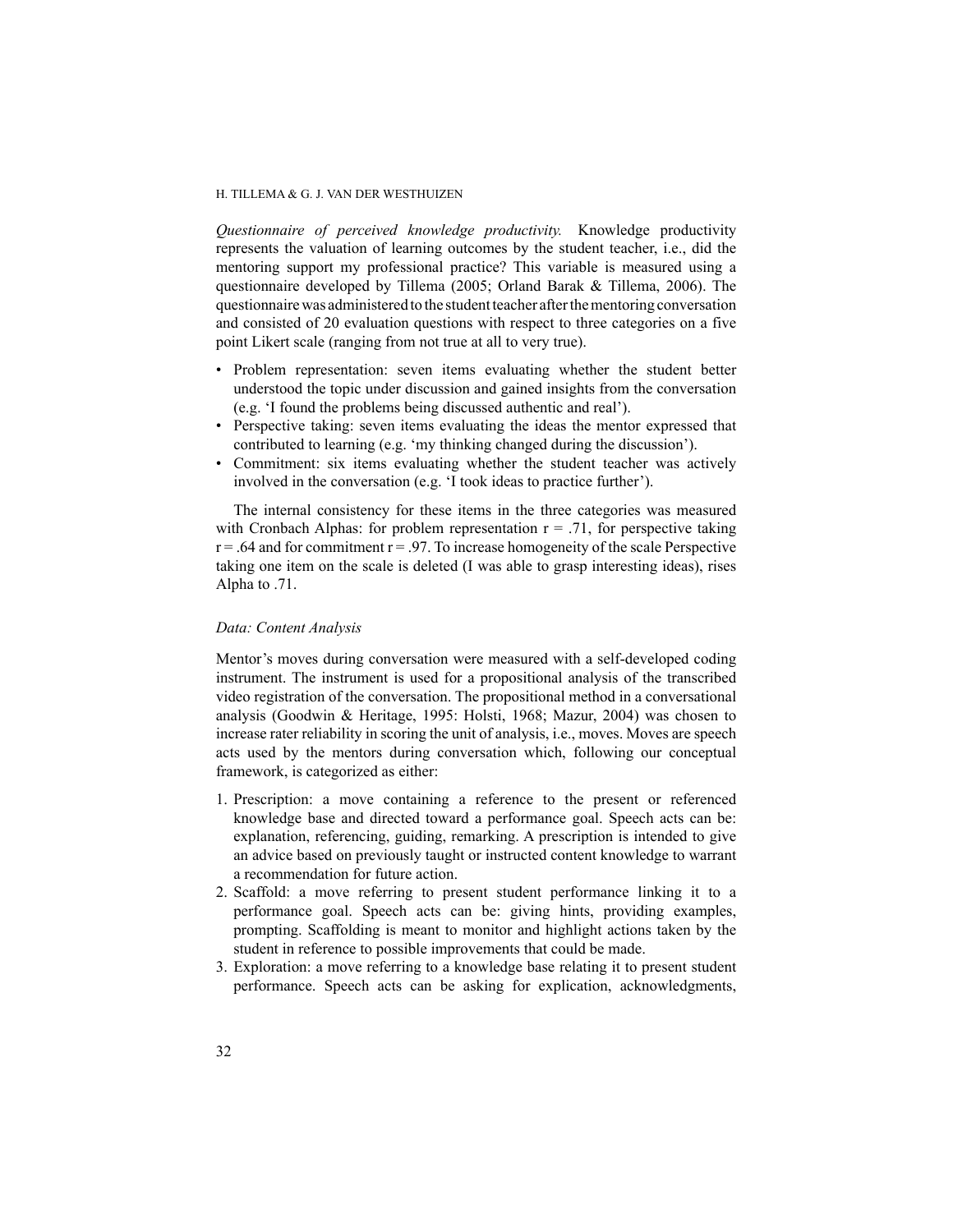invitation. Exploring is meant to investigate actions performed and provide perspectives for future action.

A fourth category contained miscellaneous comments. A guideline was developed for raters to support a reliable scoring (Mazur, 2004). Definitions and examples of scoring are;

- Prescription: statement in which the mentor tells the student teacher how to act in a certain situation, how to execute, in order to reach the desired goal (e.g. 'the best option is sending him to his seat to reflect').
- Scaffold: statement in which the mentee by is invited to reflect on classroom behaviour in order to reach the desired goal (e.g. 'what can you do to prevent this?').
- Exploration: statement in which the mentor explores student teacher performance in a certain classroom setting (e.g. 'were all pupils focused on your instruction').
- Other: statement not typically fit into one of the categories (e.g. 'I liked your lesson I saw today').

The unit of analysis we worked with, is a proposition, i.e., a subject – predicate relation (Holsti, 1994). In case of unfinished sentences (because of interruptions or pauses), a group of adjacent propositions were used as unit of analysis. The video registration was transcribed into a meaningful enumeration of units of propositions in order to establish (i.e., score) whether a category has occurred in that particular unit. Only one category was assigned to one proposition.

Example:

To give an example on the coding of mentoring conversations in this study, part of a mentoring conversation's coding is shown step by step.

Step 1: transcribing the conversation

Mentor: 'How could you prevent that for instance? You now say: at the start of the lesson I did not wait for the class to be quiet. You did not check if it was completely clear to the students what your intention was. What your goal for the lesson was, what you expected from the students'.

Step 2: dividing the conversation into propositions

- How could you prevent that for instance?
- You now say: at the start of the lesson I did not wait for the class to be quiet.
- You did not check if it was completely clear to the students what your intention was.
- What your goal for the lesson was, what you expected from the students.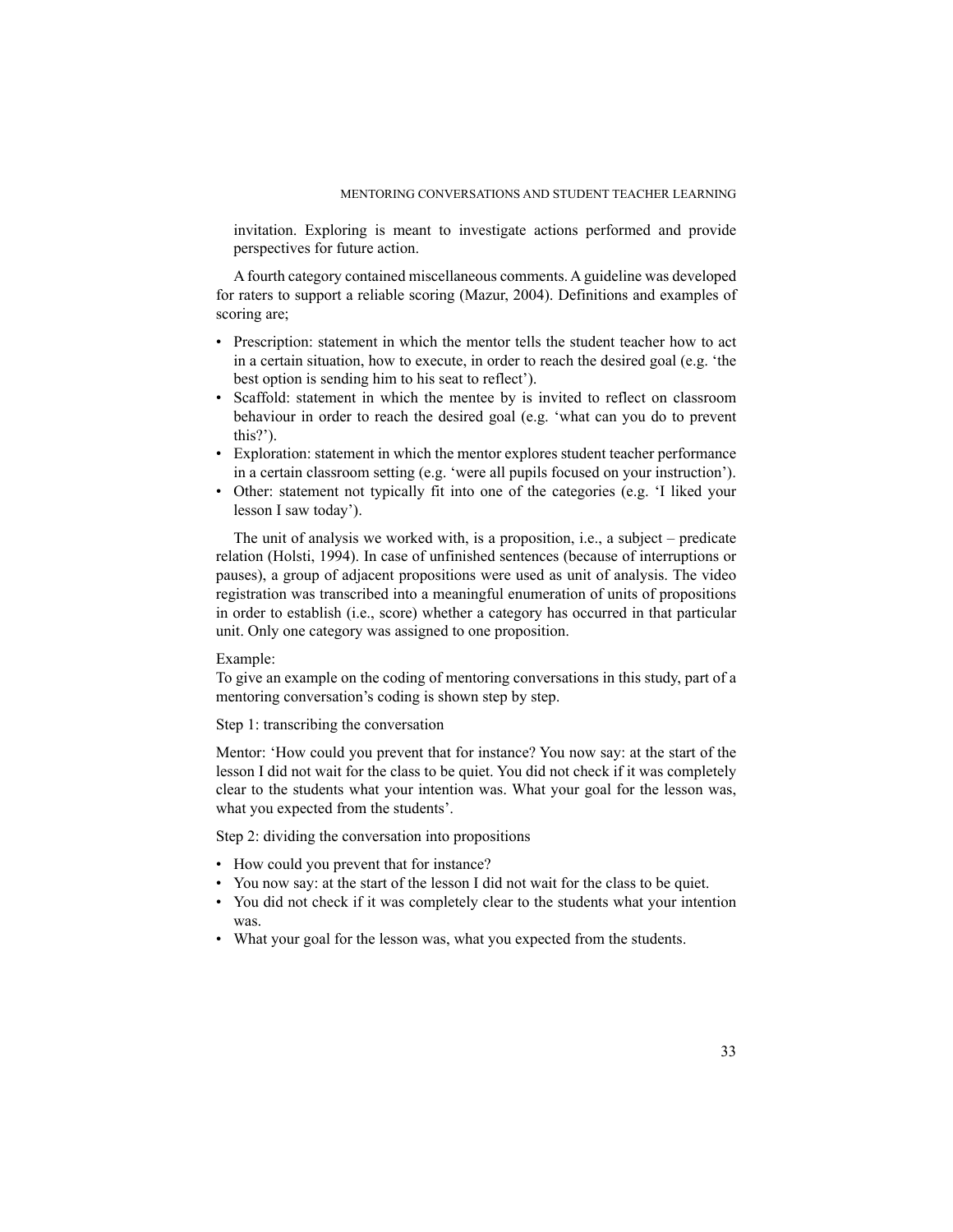H. TILLEMA & G. J. VAN DER WESTHUIZEN

Step 3: coding the propositions

| How could you prevent that for instance?                                                    | Scaffolding (question to help the<br>student reflect on the situation) |
|---------------------------------------------------------------------------------------------|------------------------------------------------------------------------|
| You now say: at the start of the lesson I                                                   | Other (citation of the student teacher                                 |
| did not wait for the class to be quiet.                                                     | by the mentor)                                                         |
| You did not check if it was completely<br>clear to the students what your intention<br>was. | Exploring (exploring the current<br>performance)                       |
| What your goal for the lesson was, what                                                     | Exploring (exploring the current                                       |
| you expected from the students.                                                             | performance)                                                           |

Step 4: assigning a category

The number of specific codes under each category is counted after coding the conversation. The frequency count for each category provides the 'footprint' of the conversation. This footprint indicates how many propositions in the conversation are prescriptive, scaffolding, exploring or other. In the above example the footprint of this little part of the conversation is: prescriptive: 0, scaffolding: 1, exploring: 2, other: 1.

The reliability of coding was tested by multiple raters. Initial coding agreement on 50 propositions was 46%. Raters then received training; two raters were employed afterwards resulting in inter-rater reliability of sampled transcripts of  $k = 0.86$ .

### *Data Inspection*

Scoring of propositions of mentor moves consisted of frequency counts of the three categories to arrive at a 'footprint' of each conversation. A footprint consists of categories: scaffolding (n); prescription (n), and exploration (n).

Scores on questionnaire of Mentoring Expectations were obtained by calculating the mean scale score on the three questionnaire scales: Integrity, Guidance and Relationship.

Scores on Memorable Event interview are obtained by counting the amount of positive answers on the nine interview questions. Twelve student teachers answered the scale Problem Understanding with a positive instance of 30 out of the 36; Perspective Change were answered positive in 10 of the 24 cases, for Commitment to Apply the positive instances were 25 out of the 36 answers. In overview, student teachers answered more than half of the questionnaire items positively

The scores on perceived Knowledge Productivity are obtained by calculating the mean score on the three questionnaire scales. The questionnaire consists of scales: Problem Representation, Perspective Taking and Commitment to Apply. There were no missing values.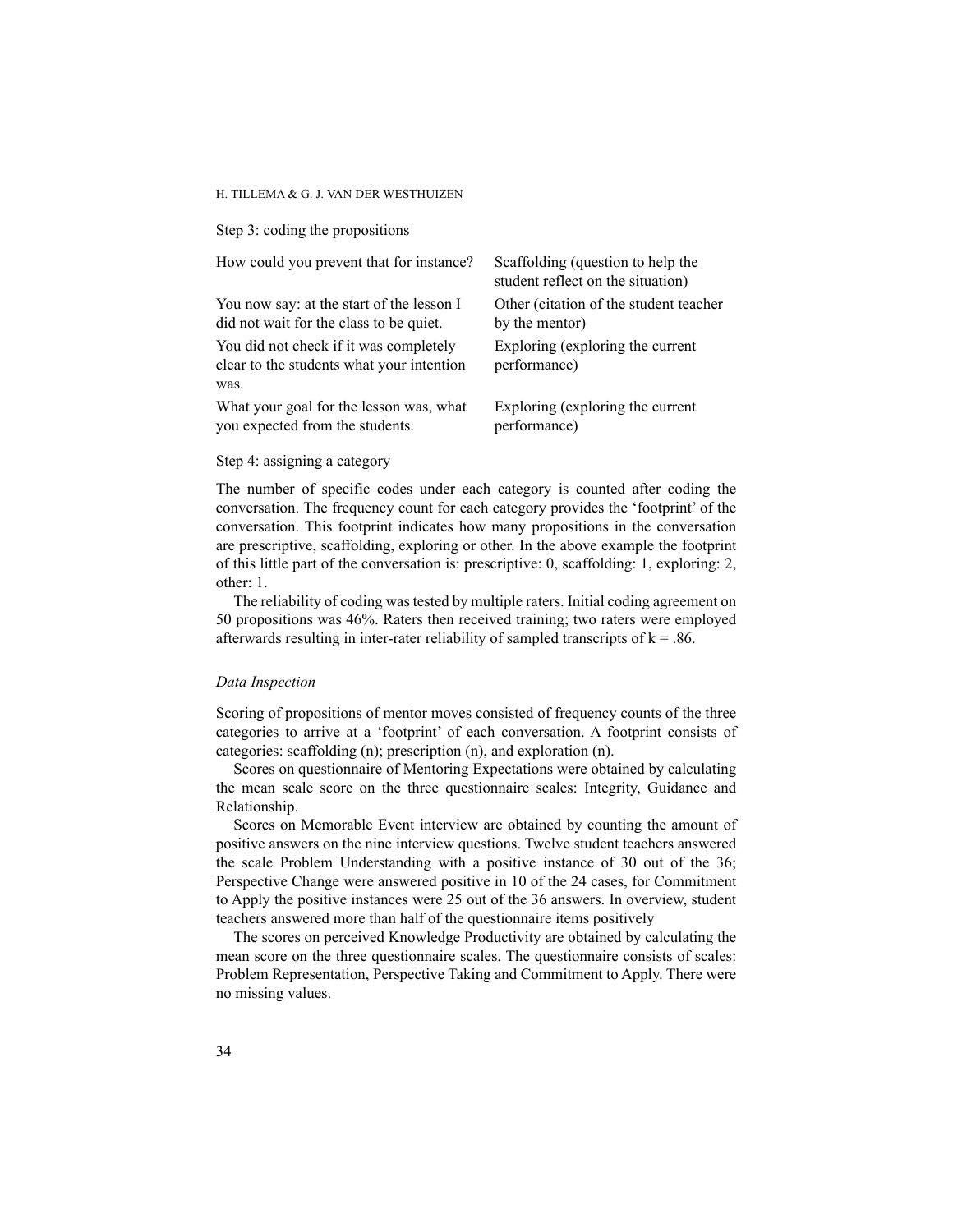### *Analysis*

To answer the first question on the relation between mentor's conversational moves and knowledge productivity, the knowledge productivity scale scores are compared on type of 'footprint" i.e., the combination of categories of mentor moves. Especially we were interested in the effects of a 'high road approach' or footprint and a 'low road' approach. A high road being dominated by prescription, and/or scaffolding vs a low road being dominated by exploring moves. Taking into account the small amount of conversations (n=12) a Mann-Whitney U-test was used.

To answer the second question on the relation between mentoring expectations and knowledge productivity, two analyses were conducted. Firstly, scores on knowledge productivity are compared for the high and low expecting students and analysed with a Mann-Whitney U-test. Secondly, the influence of 'closeness' in mentoring relationships on knowledge productivity is contrasted for dyads that are unfamiliar or familiar in their relationships. The scores were analysed with a Mann-Whitney U-test.

### **RESULTS**

### *Description*

A descriptive account of findings shows the following findings:

*Conversational moves.* Content analysis of the 12 conversations indicates that there is considerable variation in selected moves by the mentors; grouping them under footprints or type of approach it reveals that 3 conversations are considered to have a 'high road' approach and 9 are considered to have a 'low road' approach. Table 2 shows the frequencies for coded categories of all 12 conversations.

*Mentoring expectations.* The questionnaire on student teacher's Mentoring Expectations contains three scales. The scale Integrity has a mean of 4.14 ( $N = 11$ ,  $SD = 0.49$ , the scale Guidance has a mean of 3.55 (N = 11,  $SD = 0.50$ ) and the scale Relationship has a mean of  $3.27$  (N = 11, *SD* = 0.61). The total mean is  $3.71$  (N = 11,  $SD = 0.46$ ). Taking a scale mean of 3.50 to be high on expectations indicated that 7 out of 11 respondents had high expectations.

*Knowledge productivity.* The Knowledge Productivity questionnaire contains three scales. The scale Problem understanding has a mean of  $4.35$  ( $N=12$ ,  $SD=0.43$ ), the mean of Perspective taking is  $3.94$  (N = 12, SD = 0.59) and the Commitment to apply scale has a mean of  $4.23$  (N = 11, *SD* = 0.40). The mean score on all of the scales is  $4.16$  (N = 12,  $SD = 0.37$ ).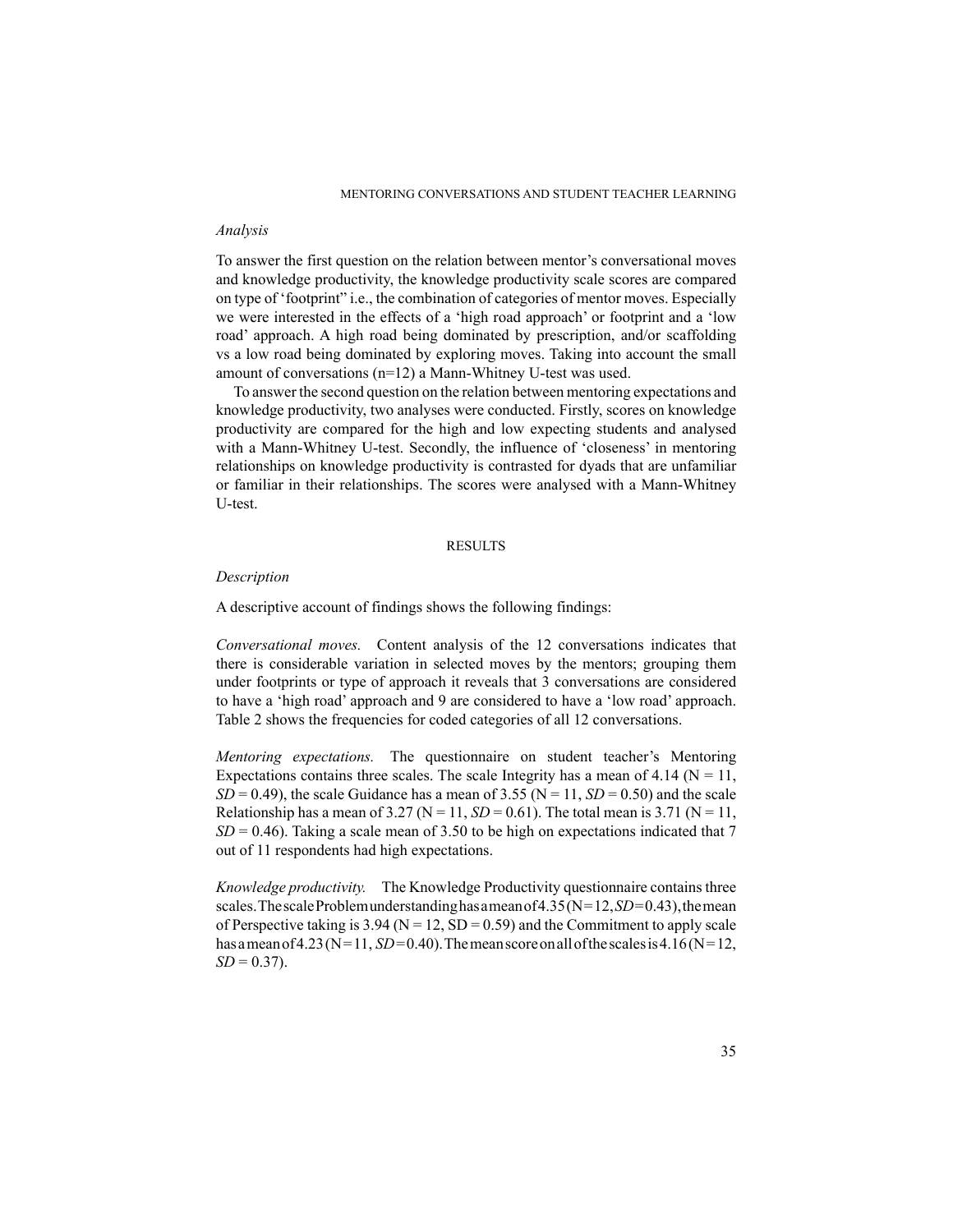| Conversation   | Prescriptive   | Scaffolding | Exploring | Other | High or low road |
|----------------|----------------|-------------|-----------|-------|------------------|
| 1              | $87*$          | 64          | 118       | 155   | High             |
| $\overline{2}$ | 64             | 8           | 84        | 240   | Low              |
| 3              | 13             | 20          | 38        | 60    | Low              |
| $\overline{4}$ | 13             | 43          | 65        | 122   | Low              |
| 5              | 56             | 19          | 132       | 127   | Low              |
| 6              | 23             | 11          | 11        | 50    | High             |
| 7              | 23             | 18          | 89        | 320   | Low              |
| 8              | 10             | 15          | 36        | 112   | Low              |
| 9              | $\overline{2}$ | 5           | 27        | 53    | Low              |
| 10             | 16             | 16          | 39        | 25    | Low              |
| 11             | 47             | 32          | 66        | 54    | High             |
| 12             | 27             | 15          | 61        | 46    | Low              |

*Table 2. 'Footprint' for all conversations*

*\* Table contains frequencies of propositions*

*Conversational moves and knowledge productivity.* To answer the first question student teacher's scores on knowledge productivity are compared under a 'high road' approach (n=3) and 'low road' approach (n=9). Median score in the 'high road' approach was 3.94 and median score in the 'low road' approach was 4.03. The distributions in the two groups did not differ significantly (Mann–Whitney  $U = 8.00$ ,  $n = 12$ ,  $p = .31$  two-tailed). There is no significant difference in knowledge productivity for students who had a 'high road' conversation or a 'low road' conversation.

*Mentoring expectations and knowledge productivity.* Based on their expectation score, student teachers are divided (around the scale median score) into two groups: high and low expectations. The knowledge productivity scores were compared for these two groups with a Mann-Whitney U-test. Mean score in the high group was 4.37 and mean score in the low group was 3.82. The distributions in the two groups differs significantly (Mann–Whitney  $U = 3.00$ , n = 11,  $P = .04$  two-tailed). Student teachers having high expectations have higher perceived knowledge productivity.

With respect to closeness in the mentoring relationship, student teacher's scores on Knowledge Productivity were compared for a high closeness relationship  $(n=6)$  and low closeness  $(n=6)$ . It was expected that students under a high closeness relationship would perceive higher knowledge productivity. For this analysis a Mann-Whitney U-test is executed. The median score in the high closeness group was 4.52 and the median score for low closeness was 3.92. The distributions in the two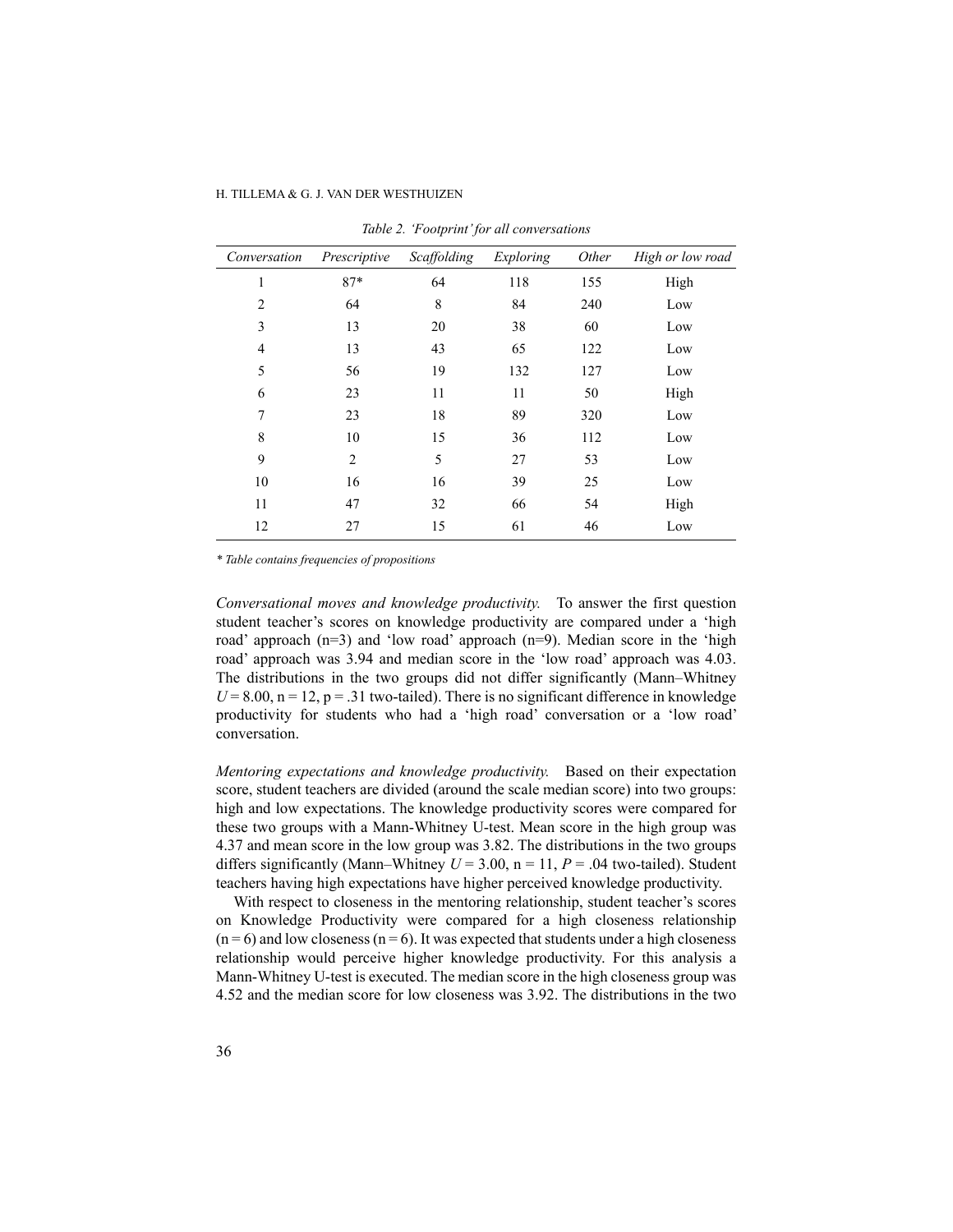groups differs significantly (Mann–Whitney  $U = 5.00$ ,  $n = 12$ ,  $P = .04$  two-tailed). Student teachers under high closeness perceive higher knowledge productivity. Both analyses related to mentoring relationship indicate a positive relationship with higher knowledge productivity.

### **DISCUSSION**

This study meant to explore the relation between mentoring conversation and student teacher's learning, taking into account the student's relationship with his/her mentor.

### *Mentoring Relationship and Learning Outcomes*

Using a comparative case design we found support for the influence of student  $$ mentor relationship on learning outcomes. The student's learning in a mentoring relationship was gauged with respect to: student teacher's expectations, and perceived knowledge productivity of the conversation. When knowledge productivity is compared for student teachers with high and low expectations our analysis showed a significant difference. Student teachers who were satisfied with their mentors had a higher mean perceived knowledge productivity. The same applies when comparing student teachers having a close (i.e., extended) relationship with their mentors.

### *Conversational Approach and Learning Outcomes*

A clear relation between specific mentor moves and student teacher's learning outcomes was not found. We particularly gauged a 'high road' approach vs a 'low road' approach taken by the mentor; expecting that prescriptive and scaffolding moves (i.e., 'high road' or 'pushing' approach) by the mentor would lead to higher knowledge productivity compared to exploring moves i.e., 'low road' or 'laissez faire' approach. In fact, the mean knowledge productivity was higher for conversations with a 'low road' approach, although no significant differences were found.

In interpreting our findings several reasons can be mentioned why taking a 'low road approach' in mentoring conversations has higher knowledge productivity. A conceptual reason is that prescriptions and scaffolding by the mentor may not have been adequate, or accepted as stepping stones towards the desired goal. Exploring current performance, on the other hand, may have been considered informative to the student to orient them towards the desired goal. The results in our case-study show that exploring current performance had a high frequency of moves as well as miscellaneous moves, indicating that the conversations provided less time for guiding or prescribing routes, but invested ample time in monitoring performance, i.e., "covering ground".

It is also possible that the identified moves are incomplete in responsiveness to the mentee's intent to use the conversation as a vehicle toward a desired learning outcome. A crucial factor in mentoring that was not included in our selection of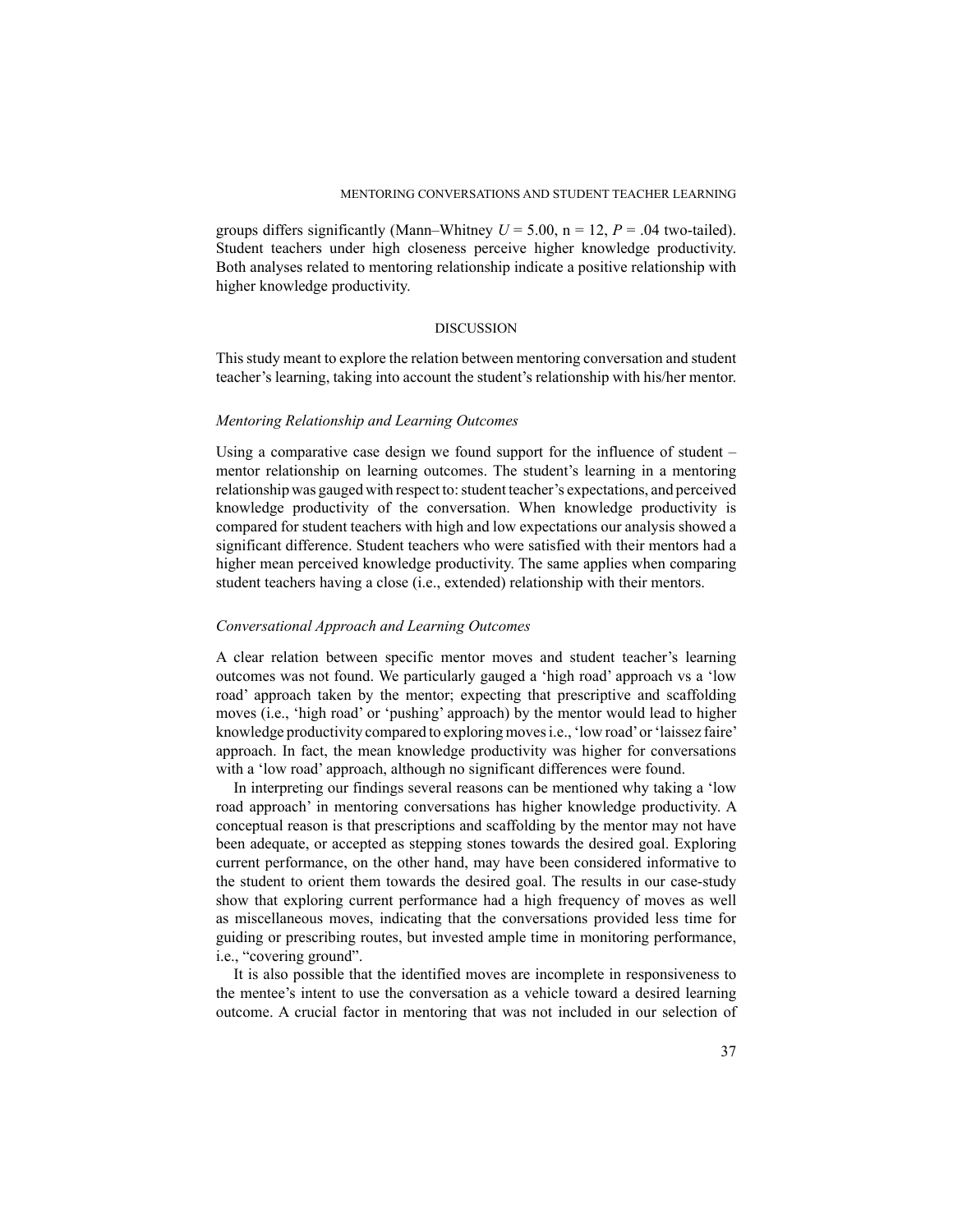### H. TILLEMA & G. J. VAN DER WESTHUIZEN

moves is the need of the mentee (Garvey, 2011). It can be claimed that student teacher's learning outcomes will be determined by their motivational needs (Deci & Ryan, 2004). In this respect a conversation with low knowledge productivity would not have sufficiently addressed motivational needs of students. In our study, we did not cover for mentor moves that address different motivational needs or "background states" of students (i.e., "prior knowledge" could have been another), but then again the moves we identified did show a different footprint (a specific combination of three constituting categories), indicating different patterns of conversation affecting learning outcomes. It would seem that in a mentoring relation a mentor's intent to arrange the conversation in a certain way would imply a deliberate connection to the learner('s motivation or background). This would constitute an interesting line of study to pursue. One way of looking into this, i.e., to satisfy the needs of students, would be to take into account or differentiate between the phase or stage of conversation as it relates to the progression in learning needs of the student (Ormond, 2011) since it might have a positive impact on learning outcomes; i.e., needs of a more experienced student teacher required a different mentor's approach to maximize the learning outcomes.

Another reason for our findings is the sensitivity of our 'model' i.e., detecting moves in conversations. The instrument we used to measure moves can be improved; not only by training to improve reliability, but also by improving on the content analysis that was used. A propositional analysis converts a conversation as a speech activity into a transcript, which might lose intent and purpose, as well as interactional cues (Mercer, 2004). In favour of a propositional; analysis speaks rigor and control of coding but may be at the expense of information and relevancy. In addition, a propositional approach analyzes the smallest units possible but in a conversational analysis larger, i.e., meaningful units might be a better frame of analysis. In support of this we found that the frequent occurrence of sequences of propositions with a common tread or pattern of moves i.e., a scaffolding or a prescriptive proposition is often preceded by several exploring propositions. The coding we used in this study, however, counts only the number of propositions in each category; not their sequence or pattern. It might be of interest to look for patterns, for instance we found that exploring propositions are often introductory for scaffolding or prescription moves (see further extentions in Chapter 7).

Another observation with regard to our analysis of moves is the high amount of propositions that could not be assigned to one of the three categories recognized by our model. More than half of the studied conversations had 50% or more 'other', miscellaneous propositions. Mena Marcos, Sanchez and Tillema (2010) who distinguished in their study between learning oriented moves such as rules and artefacts which were low in frequency of occurrence also found a high amount of 'other or non learning related propositions which could be characterized as "positive appraisals", i.e., comments of reassurance. This might indicate that a considerable amount of time in conversations is needed to provide for emotional and interactional alliance. The "high road" moves (which were more seldom) include giving feedback,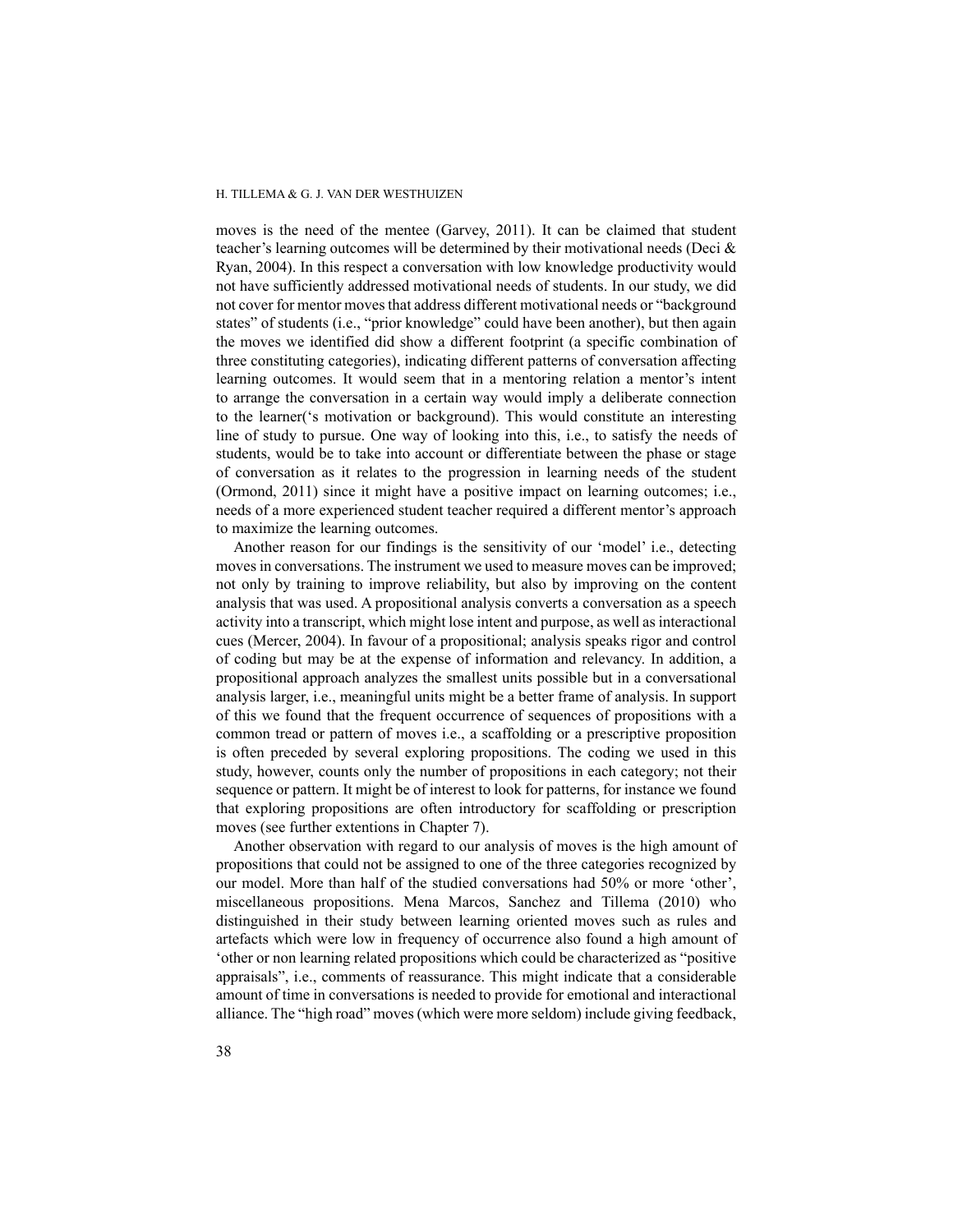providing information and suggesting practical advice, which only constituted a small (but we believe essential) part of the conversations. Emotional support was more predominant and includes the explorative moves characterized by giving sympathetic and positive support, attention and empathy.

In fostering the vital function of conversation as a vehicle to promote learning (Van der Westhuizen, Van der Merwe & Tillema, 2012) a mentor's approach, in our opinion, will need to have an impact on students' personal setting of standards (i.e., by the mentor's expression of high expectations) and on reassurance of the fruitfulness of discussion (to achieve knowledge productivity). This could imply that mutual understanding and a common interpretation on goals and attainment levels are of key importance in a talk between a mentor and a mentee. Zanting Verloop and van Driel (2007) point to the importance of 'explicating practical knowledge' as a common understanding in mentoring and argue that (in our words) "taking a high road" can be advantageous to student teachers for four reasons: student teachers obtain new information about teaching; they understand the nature of teaching better; they understand their mentor's mentoring better, and integrate theory with practice. There may be several approaches in conversation but some of them are better suited to make knowledge explicit than others. Our study indicates that at least three 'moves' are useful in capturing a conversation and analyzing its potential for learning.

### IMPLICATIONS

It is of interest to note that the results of our case analysis of twelve conversations indicates that student teacher's relationship with his mentor highly influenced perceived learning outcomes. If this result can be generalized, it would indeed be recommendable to pay more attention to the matching process of students and to their mentors. What seems common practice now is that most student teachers and mentors are matched based on circumstantial considerations, e.g. availability, group composition, distance or class membership. Investing in a proper matching between mentor and mentee, for example established by using the Ideal Mentoring Scale by Rose (2000), could benefit the learning process.

Our study further shows that mentor's moves in a conversation influences the learning outcomes of the student teacher, but not significantly. Students who experienced a low road approach in the mentoring conversation have higher perceived learning outcomes. This probably has to do with the relative proficiency already attained by these students (all were in their  $4<sup>th</sup>$  year of the program). It could imply that 'experience' has an impact on the relevancy of a particular approach. It would suggest that our 'low road' is beneficial for those student who already possess sufficient knowledge for practice and that a 'withholding', i.e., non prescriptive mentoring approach in these cases would be more beneficial to facilitate learning. If this finding can be generalized to mentoring programs, mentors can deliberately select combinations of moves as an approach to increase student teacher's learning outcomes.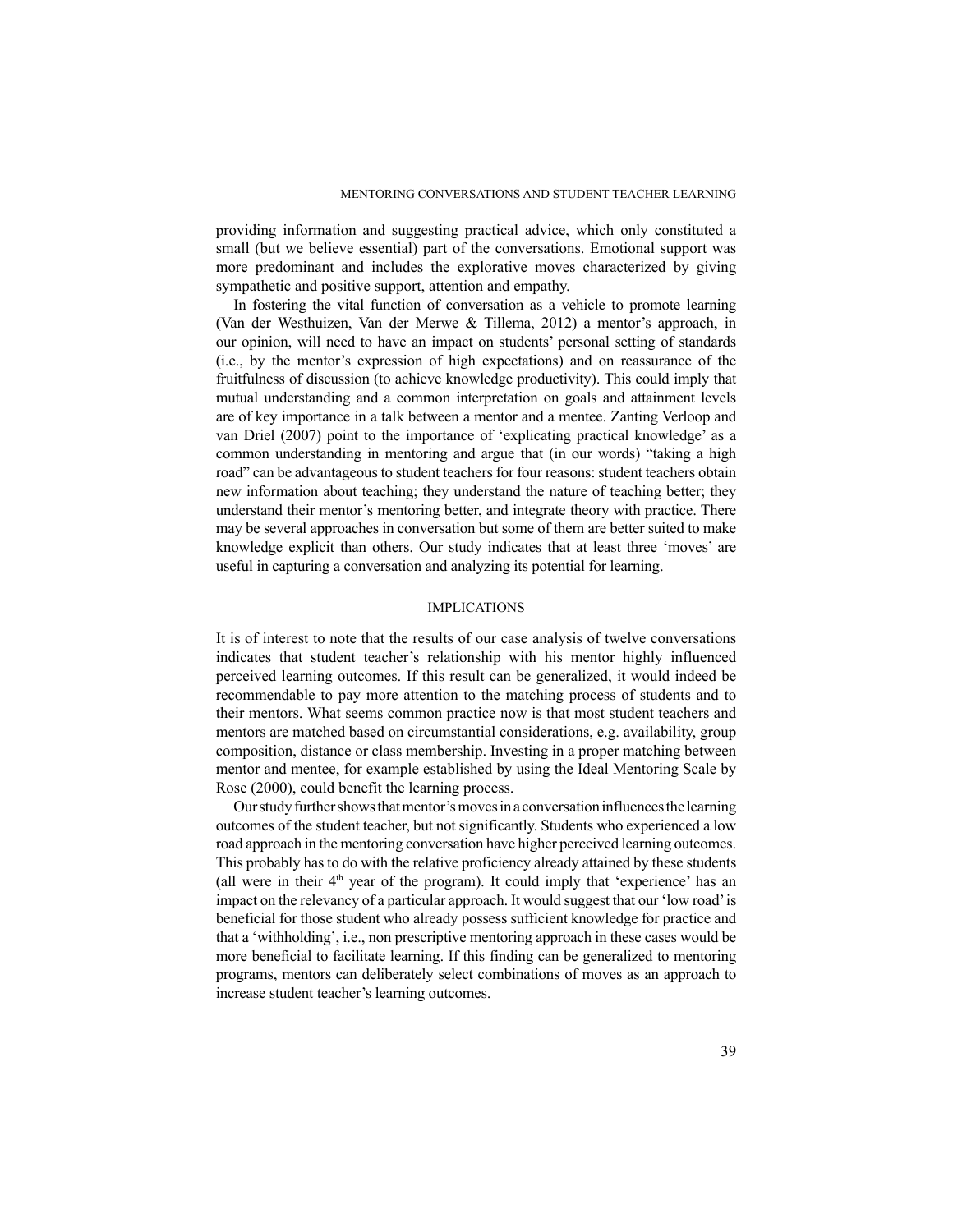#### H. TILLEMA & G. J. VAN DER WESTHUIZEN

### ACKNOWLEDGEMENT

We like to thank Femke Gerretzen (MSc.) for her part in the coding and collection of data.

#### **REFERENCES**

- Baxter Magolda, M. B. (2004). Evolution of a constructivist conceptualization of epistemological reflection*. Educational Psychologist*, *39*(1), 31–43.
- Bereiter, C. (2002). *Education and mind in the knowledge society*. Mahwah, NJ: Lawrence Erlbaum.
- Bibby, T. (2009). How do children understand themselves as learners? *Pedagogy*, *Culture and Society*, *17*(1), 41–55.
- Bornstein, R. F. (1989). Exposure and affect: Overview and meta-analysis of research, 1968–1987. *Psychological Bulletin*, *106*(2), 265–289.
- Bovair, S., & Kieras, D. E. (1985). A guide to propositional analysis for research on technical prose. In B. K. Britton & J. B. Black (Eds.), *Understanding expository text*. Hillsdale, NJ: LEA.
- Crasborn, F .J. A. J. (2010). *The skilled mentor. Mentor teachers' use and acquisition of supervisory skills* (Dissertation). Technische Universiteit Eindhoven, The Netherlands. Retrieved from http://alexandria.tue.nl/extra2/675808.pdf
- Daloz, L. A. (1986). *Effective teaching and mentoring*. San Francisco, CA: Jossey-Bass.
- Dawkins, R. (1996). *Climbing mount improbable*. New York, NY: W. W. Norton & Company.
- Druckman, D. (2005). *Doing research*. Thousand Oaks, CA: Sage.
- Edwards, A. (1995). Teacher education: Partnerships in pedagogy? *Teaching and Teacher Education*, *11*(6), 595–610.
- Ericsson, K. A. (2002). The path to expert golf performance: Insights from the masters on how to improve performance by deliberate practice. In P. R. Thomas (Ed.), *Optimising performance in golf* (pp. 1–57). Brisbane, Australia: Australian Academic Press.
- Ericsson, K. A., Prietula, M. J., & Cokely, M. T. (2007). The making of an expert. *Harvard Business Review*, *85*(7/8), 114–121.
- Farr-Darling, L. (2001). When conceptions collide: Constructing a community of inquiry for teacher education in British Columbia, *Journal of Education for Teaching*, *27*(1), 7–21.
- Feldmann, A. (1999). *Conversational complexity*. Paper presented at the Annual Meeting of the American Educational Research Association, Montreal.
- Franke, A., & Dahlgren, L. O. (1996). Conceptions of mentoring: An empirical study of conceptions or mentoring during the school-based teacher education. *Teaching and Teacher Education*, *12*, 627–641.
- Garvey, B (2011). *A very short fairly interesting and reasonably cheap book about coaching and mentoring*. London, England: Sage.
- Garvey, B. (2014). *Fundamentals of coaching and mentoring*. London,England: Sage Publications Ltd.
- Garvey, B., Stokes, P., & Megginson, D. (2009). *Coaching and mentoring, theory and practice*. London, England: *Sage*.
- Goodwin, C., & Heritage, J. (1990). Conversational analysis. *Annual Review of Anthropology*, *19*, 283–307.
- Hargreaves, E. (2010). Knowledge construction and personal relationship: Insights about a UK university mentoring and coaching service. *Mentoring & Tutoring: Partnership in Learning*, *18*(2), 107–120.
- Hawkey, K. (1998). Mentor pedagogy and student teacher professional development: As study of two mentoring relationships. *Teaching and Teacher Education*, *14*, 657–670.
- Hennissen, P., Crasborn, F., Brouwer, N., Korthagen, F., & Bergen, T. (2008). Mapping mentor teacher's roles in mentoring dialogues. *Educational Research Review*, *3*, 168–186.
- Holsti, O. R. (1968). Content analysis. In G. Lindzey & E. Aronson (Eds.), *The handbook of social psychology* (Vol. 2). Reading, MA: Addison-Wesley.
- Huberman, M. (1995). Networks that alter teaching, conceptualizations, exchanges and experiments. *Teaching & Teachers*, *1*, 193–212.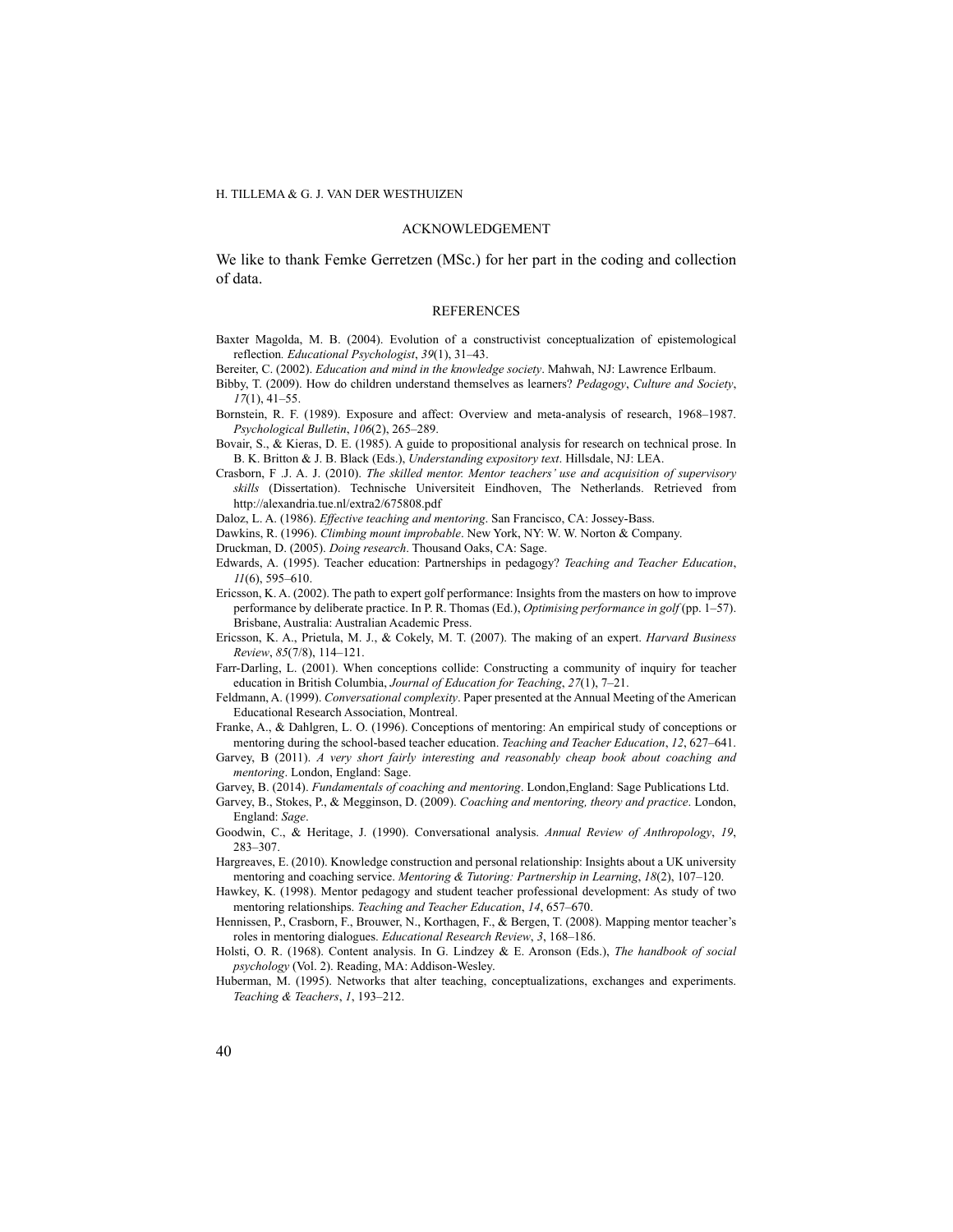- Huling-Austin, L. (1990). Teacher induction programs and internships. In W. R. Houston, M. Haberman, & J. Sikula (Eds.), *Handbook of research on teacher education* (pp. 39–50). Reston, VA: Association of Teacher Education.
- Leone, L., Perugini, M., & Ercolani, A. P. (1999). A comparison of three models of attitude-behavior relationships in the studying behavior domain. *European Journal of Social Psychology*, *29*, 161–189.
- Loughran, J. (2003). *Knowledge construction and learning to teach*. Keynote address for the International Association of Teachers and Teaching conference. Leiden University, Netherlands.
- Martin, S. (1996). Support and challenge: Conflicting or complementary aspects of mentoring novice teachers? *Teachers and Teaching: Theory and Practice*, *2*, 41–56.
- Mazur, J. (2004). Conversation analysis for educational technologists: Theoretical and methodological issues for researching the structures, processes and meaning of on-line talk. In D. Jonassen (Ed.), *Handbook of research for educational communications and technology*. New York, NY: McMillian.
- Nespor, J. (1987). The role of beliefs in the practice of teaching. *Journal of Curriculum Studies*, *19*, 317–328.
- Orland-Barak, L., & Tillema H. H. (2006). Collaborative knowledge construction; The dark side of the moon. *Teachers & Teaching 12*(1), 1–12.
- Orland Barak, L., & Yinon, H. (2005). Sometimes a novice and sometimes an expert. Mentors professional expertise as revealed through their stories of critical incidents. *Oxford Review of Education*, *31*, 557–578.
- Ormond, C. (2011). Tailoring mentoring for new mathematics and science teachers: An exploratory study. *Australian Journal of Teacher Education*, *36*(4), 53–72.
- Pajares, F. (1992). Teachers' beliefs and educational research: Cleaning up a messy construct. *Review of Educational Research*, *62*, 307–332.
- Ragins, B. R., Cotton, J. L., & Miller, J. S. (2000). Marginal mentoring: The effects of type of mentor, quality of relationship, and program design on work and career attitudes. *Academy of Management Journal*, *43*, 1177–1194.
- Rodger, F. (2006). The ideal mentor? *Professional Learning Today*, 29–37.
- Rolfe, A. (2007). *The mentoring conversation*. Kincumber, NSW: Synergetic People Development Pty Limited.
- Rose, G. L. (2000). What do doctoral students want in a mentor? Development of the ideal mentor scale. *Dissertation Abstracts International*, *60*(12B), 6418.
- Smithey, M. W., & Evertson, M. W. (1995). Tracking the mentoring process: A multi-method approach. *Journal of Personnel Evaluation in Education*, *9*, 33–53.
- Strong, M., & Baron, W. (2004). An analysis of mentoring conversations with beginning teachers: Suggestions and responses. *Teaching and Teacher Education*, *20*, 47–57.
- Tillema, H. H. (2005). Collaborative knowledge construction in study teams of professionals. *Human Resource Development International*, *8*(1), 81–99.
- Tillema, H. H., & van der Westhuizen, G. (2006). Knowledge construction in collaborative enquiry among teachers. *Teachers & Teaching*, *12*(1), 51–67.
- Tomlinson, P. D., Hobson, A. J., & Malderez, A. (2010). Mentoring in teacher education. In P. Peterson, E. Baker, & B. McGaw (Eds.), *International encyclopedia of education* (pp. 749–756). Amsterdam, The Netherlands: Elsevier.
- Zajonc, R. B. (1968). Attitudinal effects of mere exposure. *Journal of Personality and Social Psychology*, *9* [Monograph supplement No. 2, Pt 2].
- Zanting, A., Verloop, N., Vermunt, J. D., & van Driel, J. H. (1998). Explicating practical knowledge: An extension of mentor teacher's roles. *European Journal of Teacher Education*, *21*(1), 11–28.

*Harm Tillema Leiden University, The Netherlands*

*Gert J. van der Westhuizen University of Johannesburg, South Africa*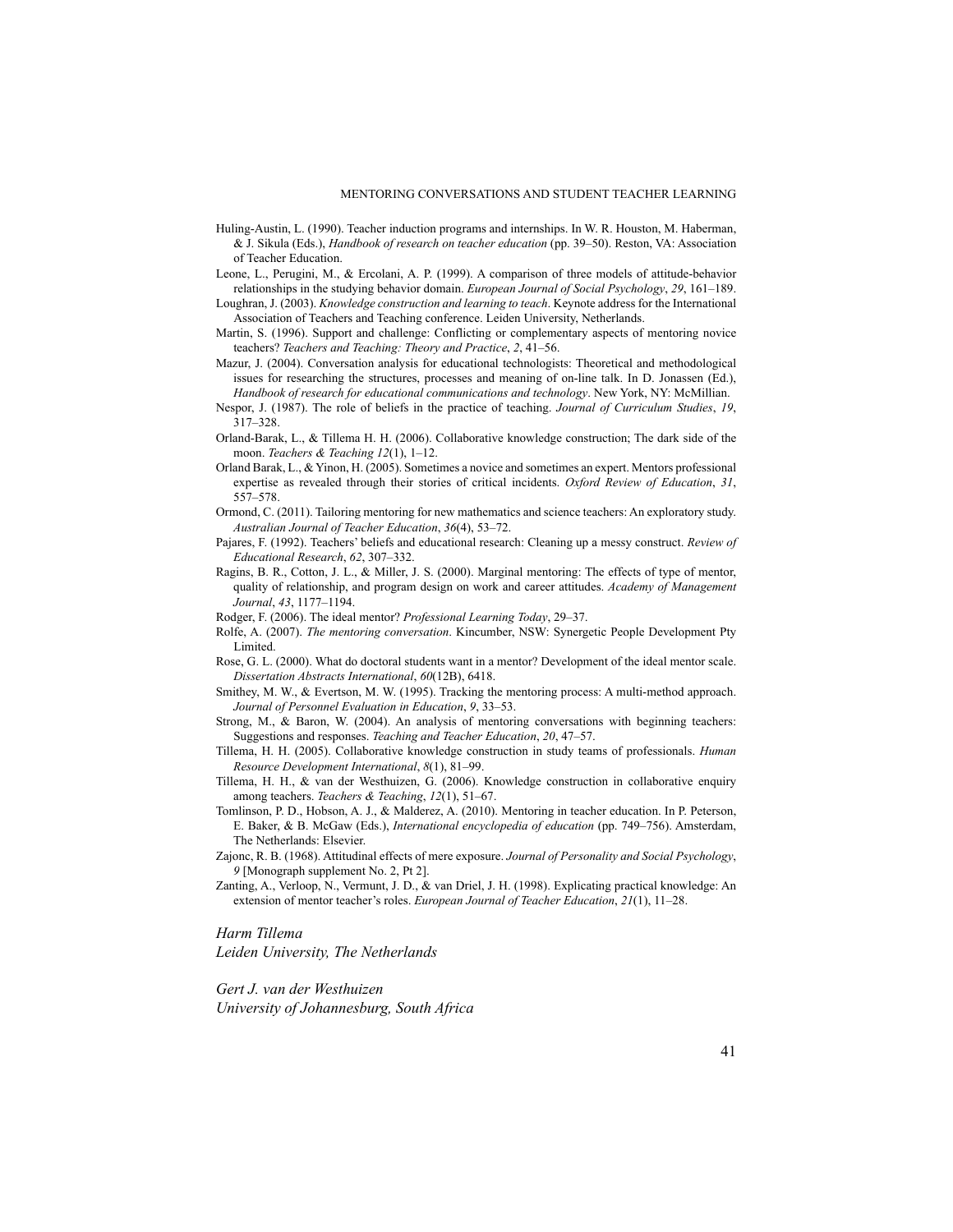|                                                           | outcomes<br>Learning | productivity<br>Knowledge   | ⋝                                     | 3.94                    | 4.67      | 4.75      | 00 <sub>4</sub> | 4.72      | 3.71                | 3.98      | 4.13            | 3.86            | 4.03            | 4.37      | 3.78          |          |          |          |          |
|-----------------------------------------------------------|----------------------|-----------------------------|---------------------------------------|-------------------------|-----------|-----------|-----------------|-----------|---------------------|-----------|-----------------|-----------------|-----------------|-----------|---------------|----------|----------|----------|----------|
| Appendix 1. Scores on Measured Variables per Conversation |                      | Closeness                   |                                       | High                    | High      | High      | High            | High      | Low                 | Low       | ΔW              | Low             | Low             | High      | Low           |          |          |          |          |
|                                                           | Relationship         |                             | Mentor's social Closeness<br>position |                         |           |           |                 |           |                     |           |                 |                 |                 |           |               |          |          |          |          |
|                                                           |                      | Satisfaction with<br>mentor | Satisfaction                          | No score                | Satisfied | Satisfied | Satisfied       | Satisfied | Not satisfied       | Satisfied | Not satisfied   | Not satisfied   | Satisfied       | Satisfied | Not satisfied |          |          |          |          |
|                                                           |                      |                             | ⋝                                     | score<br>$\overline{a}$ | 4.53      | 3.53      | 3.88            | 4.21      | 3.38                | 3.65      | 3.38            | 3.09            | 4.09            | 3.94      | 3.15          |          |          |          |          |
|                                                           | Mentor's approach    |                             | ow road<br>High or                    | High                    | ΝΟJ       | Δw        | ΝΟJ             | ΔW        | High                | ΔW        | $_{\text{Low}}$ | $_{\text{Low}}$ | $_{\text{Low}}$ | High      | Low           |          |          |          |          |
|                                                           |                      | Content analysis            | Other                                 |                         | 240 (61%) | 60 (46%)  | 122 (50%)       | 127 (38%) | 50 (53%)            | 320 (71%) | 112 (65%)       | 53 (61%)        | 25 (26%)        | 54 (27%)  | 46 (41%)      |          |          |          |          |
|                                                           |                      |                             |                                       |                         |           |           |                 |           | 118 (28%) 155 (37%) | 84 (21%)  | 38 (29%)        | 65 (27%)        | 132(40%)        | 11(12%)   | 89 (20%)      | 36 (21%) | 27 (31%) | 39 (41%) | 66 (33%) |
|                                                           |                      |                             | Prescriptive Scaffolding Exploring    | 64 (15%)                | 8(2%)     | 20 (15%)  | 43 (18%)        | 19 (6%)   | 11 (12%)            | 18(4%)    | 15 (9%)         | 5(6%)           | 16(17%)         | 32 (16%)  | 15 (10%)      |          |          |          |          |
|                                                           |                      |                             |                                       | 87 (21%)                | 64 (16%)  | 13 (10%)  | 13 (5%)         | 56 (17%)  | 23 (24%)            | 23 (5%)   | 10(6%)          | $2(2\%)$        | 16 (17%)        | 47 (24%)  | 27 (18%)      |          |          |          |          |
|                                                           |                      | Conversation                |                                       |                         |           |           |                 |           |                     |           |                 |                 |                 |           |               |          |          |          |          |

### H. TILLEMA & G. J. VAN DER WESTHUIZEN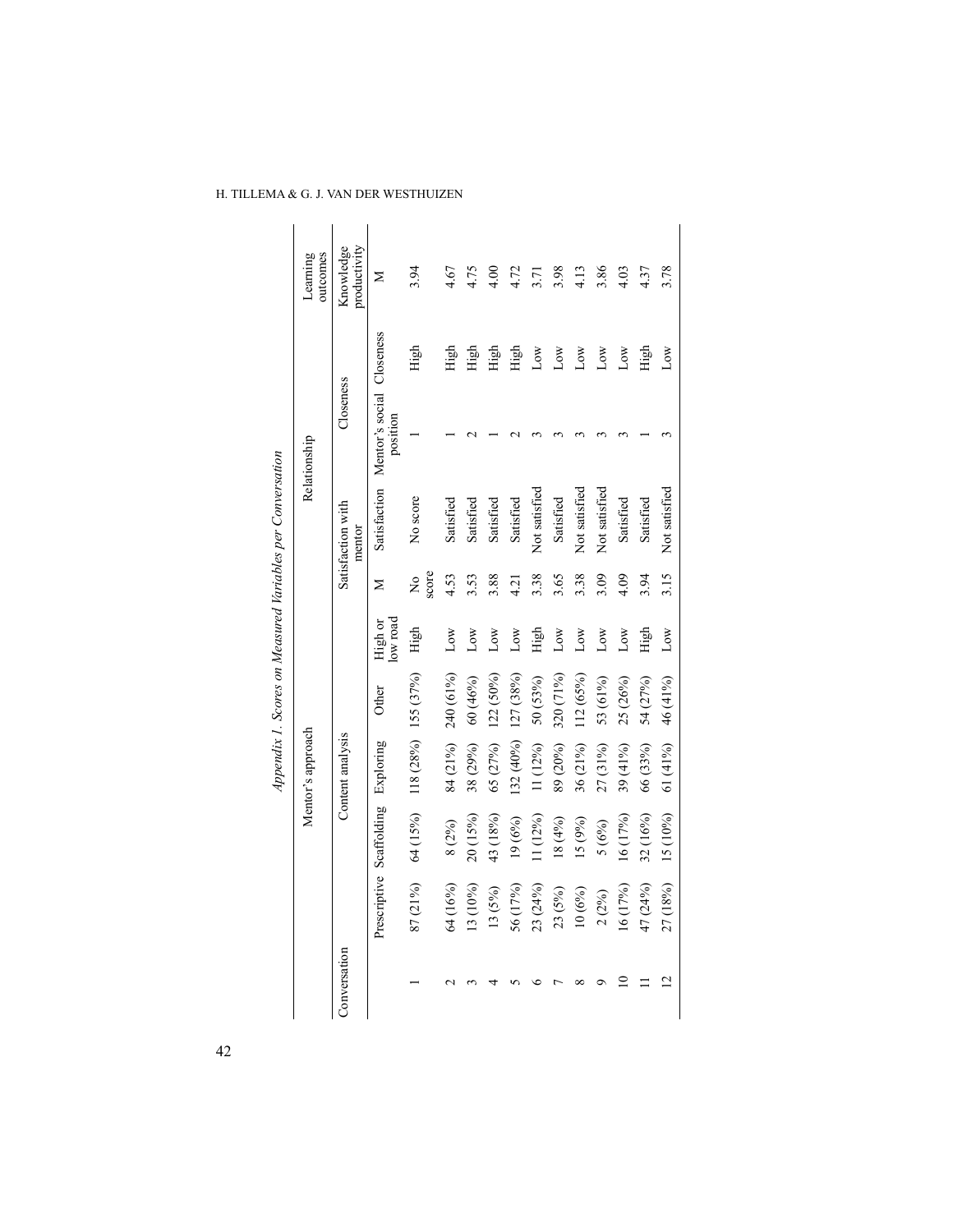### Mentoring conversations and student teacher learning

### **Instruments**

*Instrument: Questionnaire on Student Teacher's Satisfaction With His/her Mentor* Please indicate your view by means of a number next to each statement. Choose on scale 5 to 1:

True for me  $5 - 4 - 3 - 2 - 1$  Not true for me

What I see in my mentor is that he/she:

| Treats me as an adult who has a right to be involved in decisions<br>that affect me             | 1 | $\overline{c}$ | 3 | $\overline{4}$ | 5 |
|-------------------------------------------------------------------------------------------------|---|----------------|---|----------------|---|
| Values me as person                                                                             | 1 | 2              | 3 | 4              | 5 |
| Respects the intellectual property rights of others                                             | 1 | 2              | 3 | 4              | 5 |
| Believes in me                                                                                  | 1 | 2              | 3 | 4              | 5 |
| Recognizes my potential                                                                         | 1 | 2              | 3 | 4              | 5 |
| Generally tries to be thoughtful and considerate                                                | 1 | $\overline{c}$ | 3 | 4              | 5 |
| Works hard to accomplish his/her goals                                                          | 1 | $\overline{c}$ | 3 | 4              | 5 |
| Accepts me as a junior colleague                                                                | 1 | $\overline{c}$ | 3 | 4              | 5 |
| Inspires me by his or her example and words                                                     | 1 | $\overline{2}$ | 3 | 4              | 5 |
| Gives proper credit to students                                                                 | 1 | $\overline{c}$ | 3 | 4              | 5 |
| Is a role model                                                                                 | 1 | 2              | 3 | 4              | 5 |
| Advocates for my needs and interests                                                            | 1 | 2              | 3 | 4              | 5 |
| Is calm and collected in times of stress                                                        | 1 | 2              | 3 | 4              | 5 |
| Prefers to cooperate with others than compete with them                                         | 1 | 2              | 3 | 4              | 5 |
| Provides information to help me understand the subject matter I<br>am reflecting on             | 1 | $\overline{c}$ | 3 | 4              | 5 |
| Helps me plan a timetable for my reflection report                                              | 1 | 2              | 3 | 4              | 5 |
| Helps me to investigate a problem I am having with my reflection<br>report on school experience | 1 | 2              | 3 | 4              | 5 |
| Helps me plan the outline for my reflection report on school<br>experience                      | 1 | $\overline{c}$ | 3 | $\overline{4}$ | 5 |
| Helps me to maintain a clear focus on my reflection report                                      | 1 | 2              | 3 | 4              | 5 |
| Gives me specific assignments related to my reflection report                                   | 1 | 2              | 3 | 4              | 5 |
| Meets with me on a regular basis                                                                | 1 | 2              | 3 | 4              | 5 |
| Is generous with time and other resources                                                       | 1 | $\overline{c}$ | 3 | 4              | 5 |
| Brainstorms solutions to a problem concerning my reflection<br>report                           | 1 | $\overline{c}$ | 3 | 4              | 5 |
| Shows me how to employ relevant teaching methods                                                | 1 | 2              | 3 | 4              | 5 |
| Relates to me as if he/she is a responsible, admirable older sibling                            | 1 | 2              | 3 | 4              | 5 |
| Talks to me about his/her personal problems                                                     | 1 | $\overline{c}$ | 3 | 4              | 5 |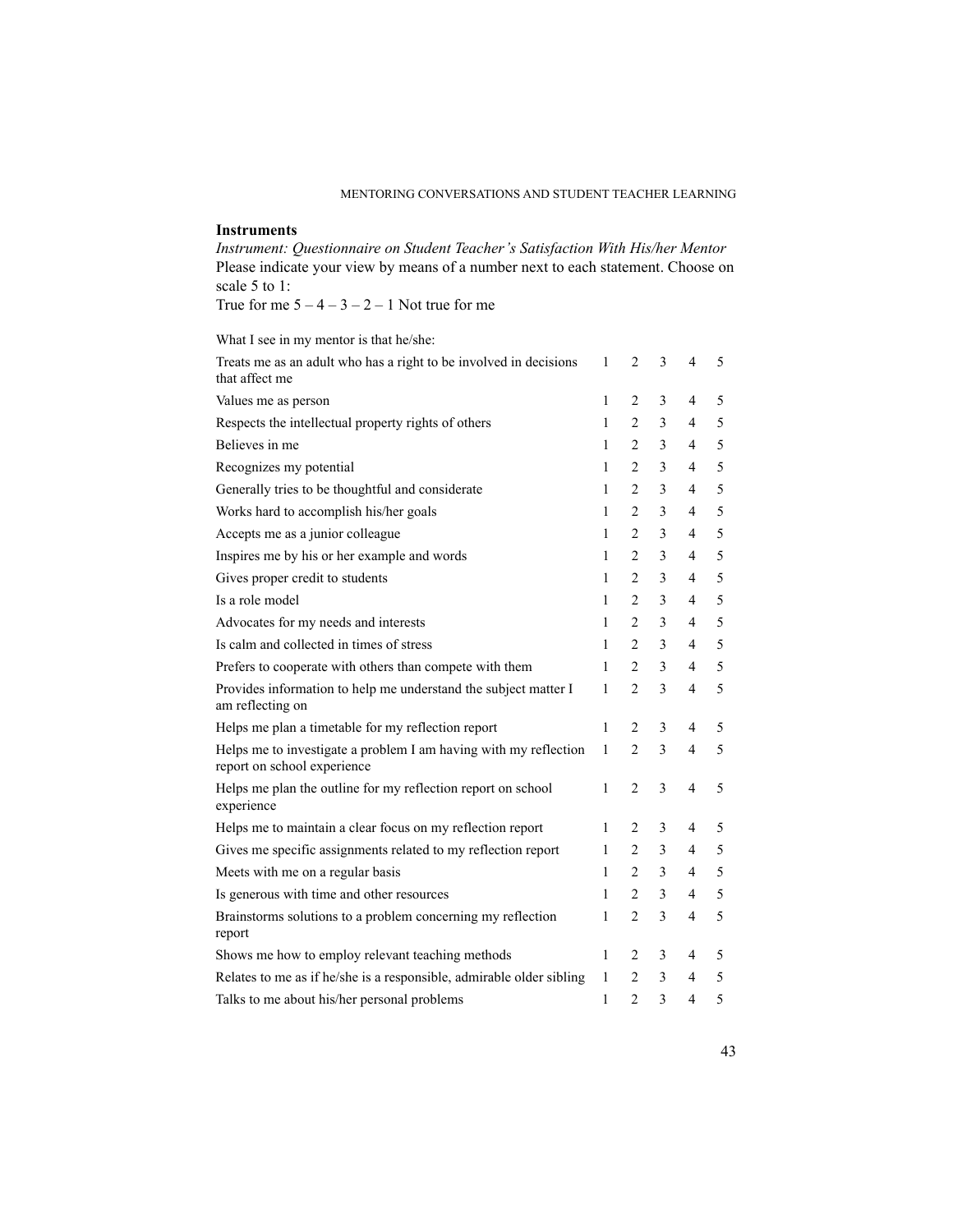### H. TILLEMA & G. J. VAN DER WESTHUIZEN

| Is seldom sad and depressed                                                          |              |  | $1 \t2 \t3 \t4 \t5$ |  |
|--------------------------------------------------------------------------------------|--------------|--|---------------------|--|
| Is a cheerful, high-spirited person                                                  |              |  | 2 3 4 5             |  |
| Rarely feels fearful or anxious                                                      |              |  | $1 \t2 \t3 \t4 \t5$ |  |
| Helps me realize my life vision                                                      |              |  | $1 \t2 \t3 \t4 \t5$ |  |
| Has coffee or lunch with me on occasions                                             | $\mathbf{1}$ |  | 2 3 4 5             |  |
| Is interested in speculating on the nature of the universe or the<br>human condition |              |  | $1 \t2 \t3 \t4 \t5$ |  |
| Takes me out for dinner and/or drink after work                                      |              |  | 2 3 4 5             |  |
| Keeps his or her workspace neat and clean                                            |              |  | 2 3 4 5             |  |

### *Instrument: Questionnaire on The Experienced Learning Effect Of Mentoring*

| 1.1 How do you evaluate your learning experiences in the mentoring<br>conversation?                                                                |
|----------------------------------------------------------------------------------------------------------------------------------------------------|
| 1.2 What have you learned and gained from the examples of the things that you<br>expressed?                                                        |
| 1.3 Can you identify some ideas expressed in the talk that you think contributed to<br>your understanding of the issues in your reflection report? |
| 2.1 Can you think of examples of things that were talked about which challenged<br>the beliefs about teaching you have?                            |
| 2.2. What experiences have changed your way of approaching matters and how<br>have they influenced you?                                            |
| 3.1. Have the points you mentioned above in 1 in any way affected your thinking?<br>How?                                                           |
| 3.2 What kind of consequences would you draw as a result of the mentoring<br>conversation?                                                         |
| 3.3. Describe what you regard as memorable in the conversation. Why was it<br>memorable for you?                                                   |
| 3.4. If you were to think of a metaphor to describe the conversation you had with<br>the mentor, what would you choose and why?                    |
|                                                                                                                                                    |